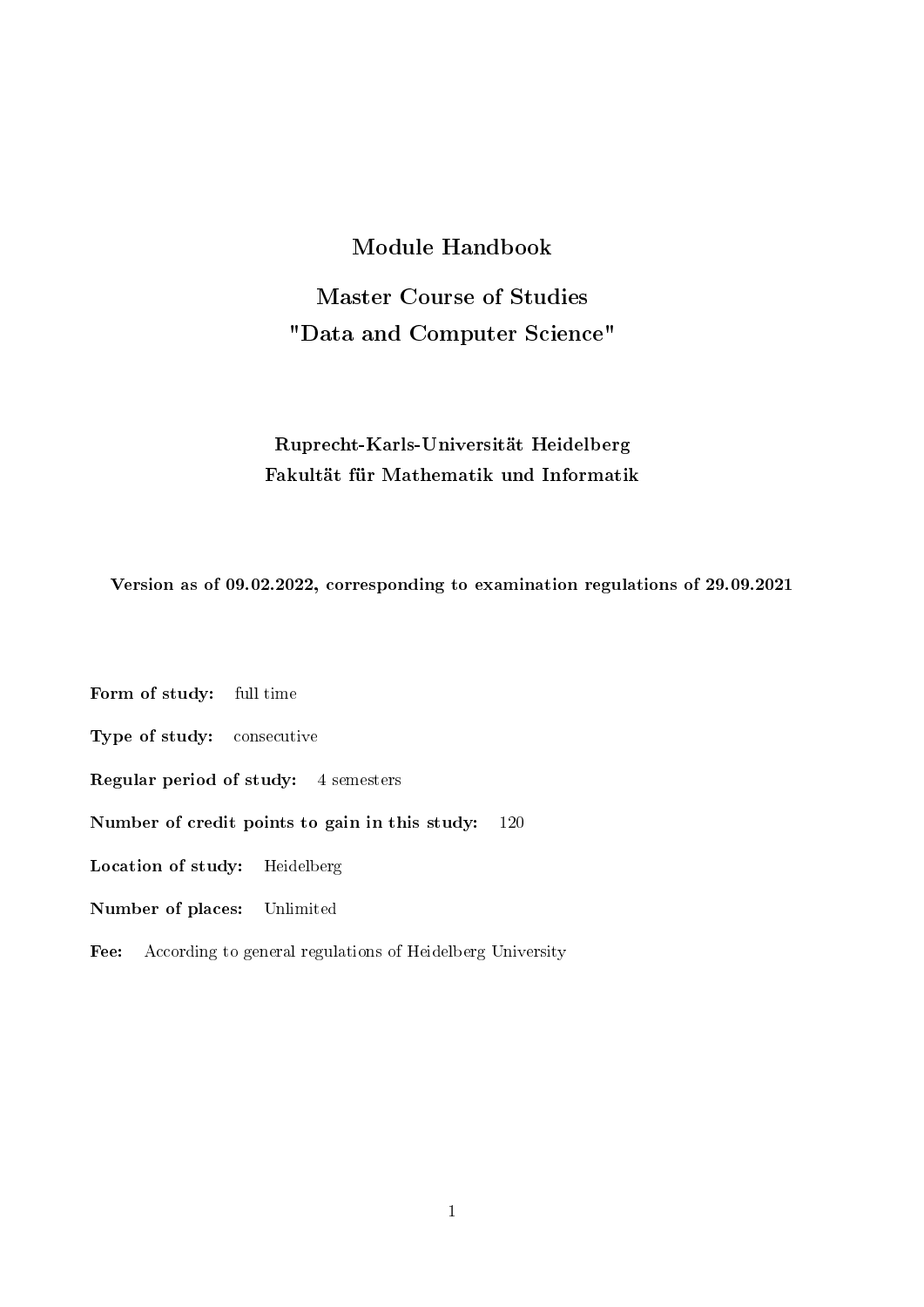# **Contents**

| $\mathbf{1}$   | Qualification objectives, profile, and particularities of the degree programme<br>4<br>Preamble - Qualification objectives of Heidelberg University<br>$\overline{4}$<br>1.1 |                                                                                                                                                                                                                                            |  |  |  |  |  |
|----------------|------------------------------------------------------------------------------------------------------------------------------------------------------------------------------|--------------------------------------------------------------------------------------------------------------------------------------------------------------------------------------------------------------------------------------------|--|--|--|--|--|
|                | 1.2                                                                                                                                                                          | $\overline{4}$                                                                                                                                                                                                                             |  |  |  |  |  |
|                | 1.3                                                                                                                                                                          | $\bf 5$                                                                                                                                                                                                                                    |  |  |  |  |  |
|                | 1.4                                                                                                                                                                          | $6\phantom{.}6$<br>Generic qualification objectives of the degree programme                                                                                                                                                                |  |  |  |  |  |
|                | 1.5                                                                                                                                                                          | Particularities of the degree programme and module descriptions<br>$6\phantom{.}6$                                                                                                                                                         |  |  |  |  |  |
|                |                                                                                                                                                                              | $\,6\,$<br>1.5.1                                                                                                                                                                                                                           |  |  |  |  |  |
|                |                                                                                                                                                                              | $\,6\,$<br>1.5.2                                                                                                                                                                                                                           |  |  |  |  |  |
|                |                                                                                                                                                                              | 1.5.3<br>$\overline{7}$                                                                                                                                                                                                                    |  |  |  |  |  |
| $\overline{2}$ |                                                                                                                                                                              | <b>Model study plan and Mobility</b><br>8                                                                                                                                                                                                  |  |  |  |  |  |
|                | 2.1                                                                                                                                                                          | 8                                                                                                                                                                                                                                          |  |  |  |  |  |
|                | 2.2                                                                                                                                                                          | Mobility window the contract of the contract of the contract of the contract of the contract of the contract of the contract of the contract of the contract of the contract of the contract of the contract of the contract o<br>8        |  |  |  |  |  |
|                |                                                                                                                                                                              |                                                                                                                                                                                                                                            |  |  |  |  |  |
| 3              |                                                                                                                                                                              | $\boldsymbol{9}$<br><b>Compulsory modules</b>                                                                                                                                                                                              |  |  |  |  |  |
|                |                                                                                                                                                                              | 10                                                                                                                                                                                                                                         |  |  |  |  |  |
|                |                                                                                                                                                                              | Master Advanced Practical Albert Advanced Practical Albert Advanced Practical Albert Albert Albert Albert Albert Albert Albert Albert Albert Albert Albert Albert Albert Albert Albert Albert Albert Albert Albert Albert Albe<br>11       |  |  |  |  |  |
|                |                                                                                                                                                                              | 13                                                                                                                                                                                                                                         |  |  |  |  |  |
|                |                                                                                                                                                                              | 14<br>Master Thesis and an annual contract and an annual contract and an annual contract of the Master and an annual contract of the Master of the Master of the Master of the Master of the Master of the Master of the Master of t       |  |  |  |  |  |
|                |                                                                                                                                                                              | 15                                                                                                                                                                                                                                         |  |  |  |  |  |
| 4              |                                                                                                                                                                              | <b>Elective modules</b><br>16                                                                                                                                                                                                              |  |  |  |  |  |
|                | 4.1                                                                                                                                                                          | 16                                                                                                                                                                                                                                         |  |  |  |  |  |
|                | 4.2                                                                                                                                                                          | 18                                                                                                                                                                                                                                         |  |  |  |  |  |
|                |                                                                                                                                                                              | 19<br>4.2.1                                                                                                                                                                                                                                |  |  |  |  |  |
|                |                                                                                                                                                                              | 20<br>Specialization: Information Systems Engineering<br>4.2.2                                                                                                                                                                             |  |  |  |  |  |
|                |                                                                                                                                                                              | 21<br>4.2.3                                                                                                                                                                                                                                |  |  |  |  |  |
|                |                                                                                                                                                                              | 22<br>Specialization: Algorithms and Theoretical Computer Science<br>4.2.4                                                                                                                                                                 |  |  |  |  |  |
|                | 4.3                                                                                                                                                                          | 23                                                                                                                                                                                                                                         |  |  |  |  |  |
|                |                                                                                                                                                                              | 24                                                                                                                                                                                                                                         |  |  |  |  |  |
|                |                                                                                                                                                                              | Algorithm Engineering Algorithm and Algorithm Engineering Algorithm and Algorithm and Algorithm and Algorithm<br>25                                                                                                                        |  |  |  |  |  |
|                |                                                                                                                                                                              | 27<br>Artificial Intelligence for Programming (a) and a set of the set of the set of the set of the set of the set of the set of the set of the set of the set of the set of the set of the set of the set of the set of the set of        |  |  |  |  |  |
|                |                                                                                                                                                                              | Complex Network Analysis (Ed. 2010). The contract of the contract of the contract of the contract of the contract of the contract of the contract of the contract of the contract of the contract of the contract of the contr<br>29       |  |  |  |  |  |
|                |                                                                                                                                                                              | 31<br>Computational Geometry entering the service of the service of the service of the service of the service of the                                                                                                                       |  |  |  |  |  |
|                |                                                                                                                                                                              | 32<br>Computerspiele researchers and and a series and a series and a series and a series and a series and a series of                                                                                                                      |  |  |  |  |  |
|                |                                                                                                                                                                              | 33                                                                                                                                                                                                                                         |  |  |  |  |  |
|                |                                                                                                                                                                              | <b>Fundamentals of Machine Learning Fig. 2. Action Acts and Acts and Acts and Acts and Acts and Acts and Acts and Acts and Acts and Acts and Acts and Acts and Acts and Acts and Acts and Acts and Acts and Acts and Acts and Ac</b><br>34 |  |  |  |  |  |
|                |                                                                                                                                                                              | Geometric Modeling and Animation entries and such a series and series and series and series are series and series and series are series and series are series and series are series and series are series and series are serie<br>35       |  |  |  |  |  |
|                |                                                                                                                                                                              | 37                                                                                                                                                                                                                                         |  |  |  |  |  |
|                |                                                                                                                                                                              | 39                                                                                                                                                                                                                                         |  |  |  |  |  |
|                |                                                                                                                                                                              | IT-Sicherheit<br>.<br>In the company of the company of the company of the company of the company of the company of the company of th<br>41                                                                                                 |  |  |  |  |  |
|                |                                                                                                                                                                              | Inverse Problems (Fig. 1) and a contract of the contract of the contract of the contract of the contract of the contract of the contract of the contract of the contract of the contract of the contract of the contract of th<br>43       |  |  |  |  |  |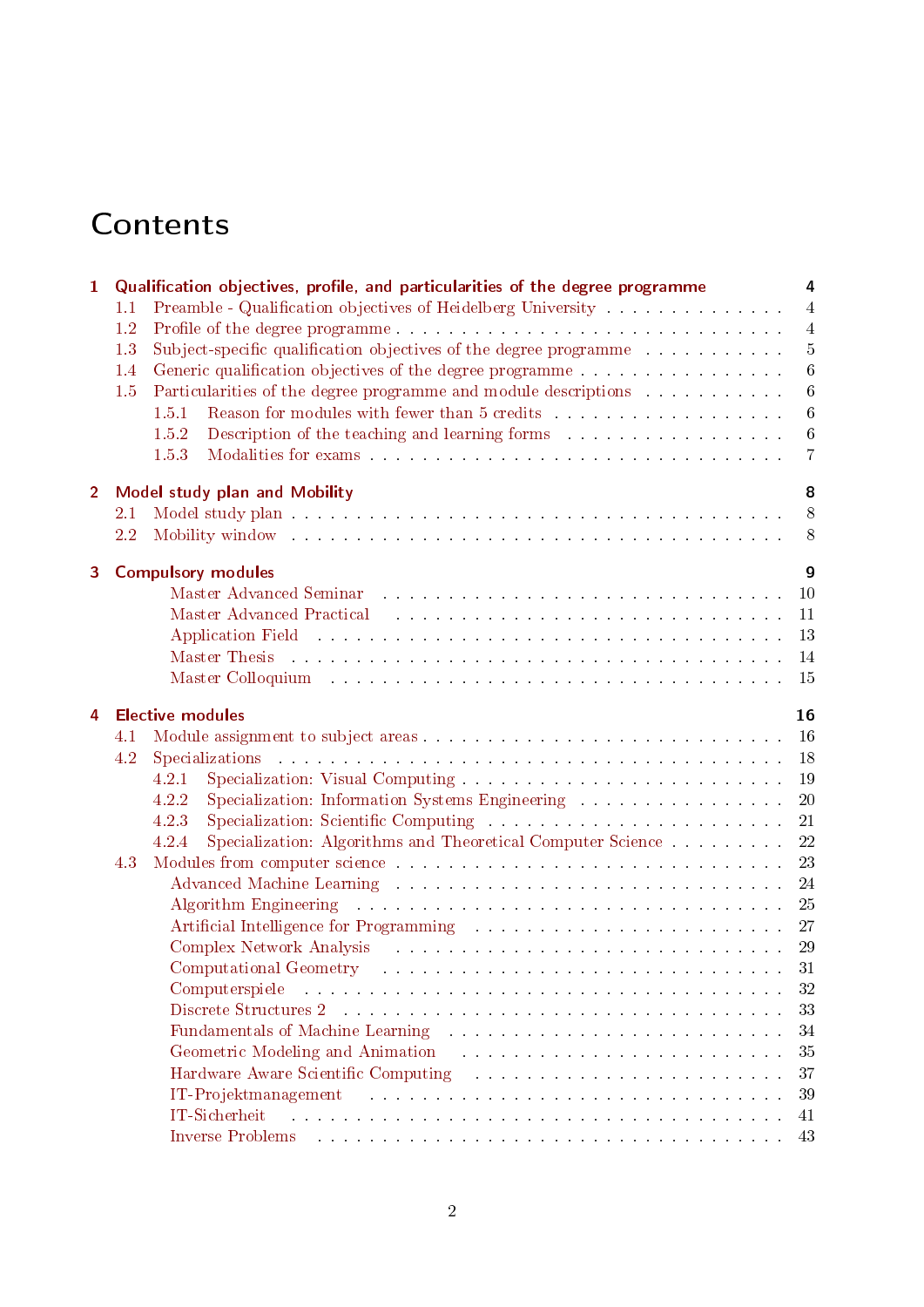|               | Machine Learning the state of the state of the state of the state of the state of the state of the state of the state of the state of the state of the state of the state of the state of the state of the state of the state  |     |
|---------------|--------------------------------------------------------------------------------------------------------------------------------------------------------------------------------------------------------------------------------|-----|
|               |                                                                                                                                                                                                                                |     |
|               | Optimization for Machine Learning enters and account of the set of the set of the set of the set of the set of the set of the set of the set of the set of the set of the set of the set of the set of the set of the set of t | -48 |
|               | Praktische Geometrie and all and all and all and all and all and all and all and all and all and all and all a                                                                                                                 |     |
|               |                                                                                                                                                                                                                                |     |
|               |                                                                                                                                                                                                                                | 53  |
|               | . The components of the components of the components of the components of $55$<br>Scientific Working                                                                                                                           |     |
|               |                                                                                                                                                                                                                                | -56 |
|               |                                                                                                                                                                                                                                |     |
|               | Text Analytics resources in the contract of the contract of the contract of the contract of the contract of the contract of the contract of the contract of the contract of the contract of the contract of the contract of th |     |
|               | Volume Visualization and the contract of the contract of the contract of the contract of the contract of the contract of the contract of the contract of the contract of the contract of the contract of the contract of the c |     |
|               | Wissensmanagement und Entscheidungen im Software Engineering 63                                                                                                                                                                |     |
| 4.4           | Modules from BSc/MSc Mathematics expansion of the state of the state of the state of the state of the state of the state of the state of the state of the state of the state of the state of the state of the state of the sta |     |
|               | 441                                                                                                                                                                                                                            |     |
|               | 4.4.2                                                                                                                                                                                                                          |     |
| $4.5^{\circ}$ |                                                                                                                                                                                                                                |     |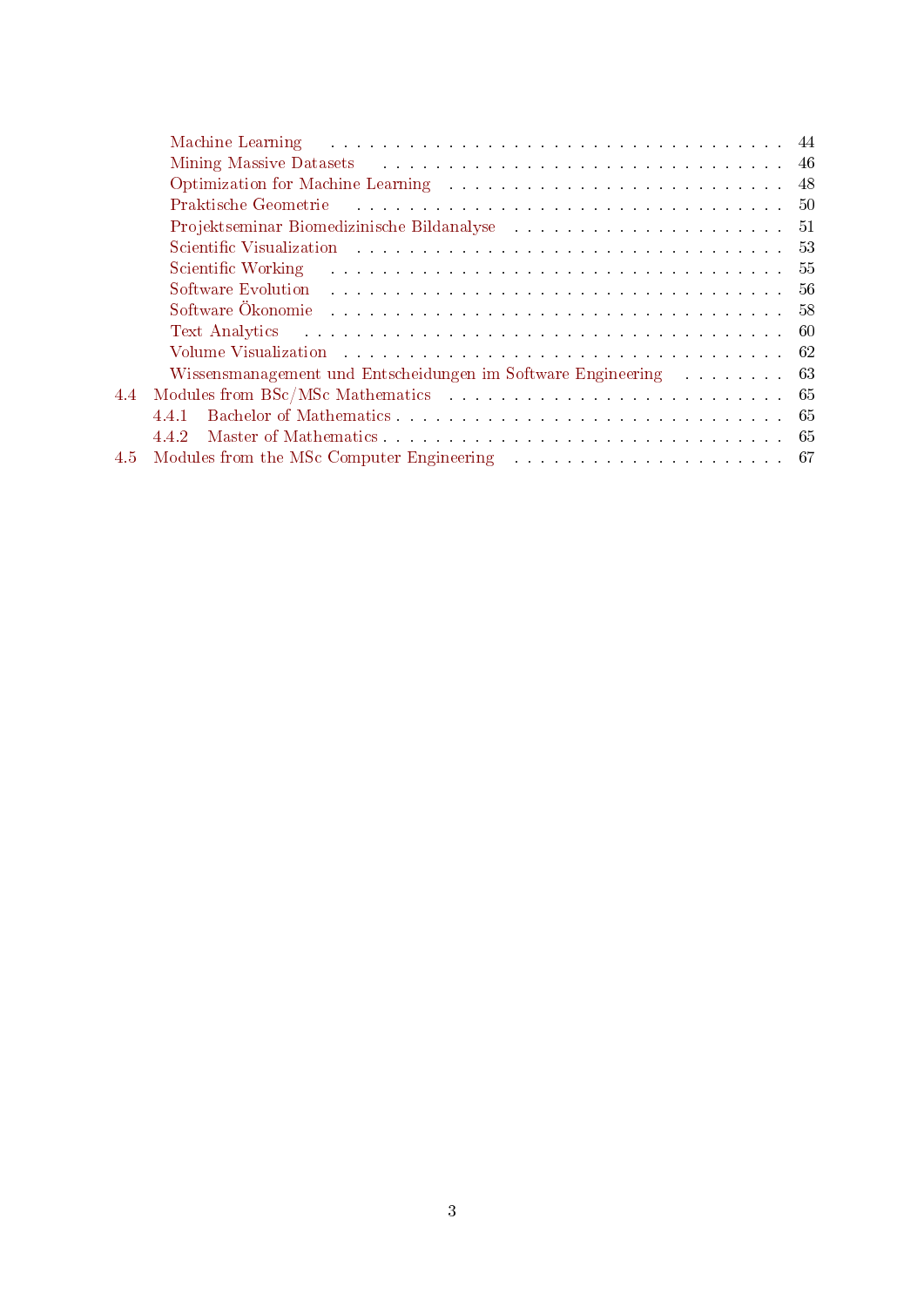# <span id="page-3-0"></span>1 Qualification objectives, profile, and particularities of the degree programme

#### <span id="page-3-1"></span>1.1 Preamble - Qualification objectives of Heidelberg University

In keeping with Heidelberg University's mission statement and constitution, degree programmes are designed to provide a comprehensive academic education, incorporating subject-specific, crossdisciplinary, and career-related objectives that prepare students for their future professional careers. The resulting skills profile is a valid qualification profile that is included in the module handbooks for all university disciplines and is implemented in each degree programme?s specific qualification objectives, curricula, and modules:

- Development of subject-specific skills, with a particular emphasis on research;
- Development of the skills required for trans-disciplinary dialogue;
- Development of practical problem-solving skills;
- Development of personal and social skills;
- Promotion of students' willingness to assume social responsibility on the basis of the skills acquired.

#### <span id="page-3-2"></span> $1.2$  Profile of the degree programme

The Master's program in Data and Computer Science is operated by the Faculty of Mathematics and Computer Science. The Master's program is research-oriented. It deepens and broadens the expertise, enables independent scientific work, lays the foundations for further development of the subject, and prepares students for a demanding professional career or a doctorate. Graduates are qualified for responsible and leadership activities.

The Master's program focuses on Data Science and Computer Science, thereby bridging the emerging field of Data Science with a well-established field. Particular interest in Data Science is put on subject areas such as machine learning, visual computing, and data analysis, while Computer Science covers scientific computing, software systems and engineering, computer engineering and systems as well as algorithms and theoretical computer science. Including an application field enables students to obtain in-depth knowledge and skills in an application area such as in the natural sciences, including medicine, biology, and physics, but also in the social sciences and humanities. Thus, this Master's program allows to cover all aspects from fundamental methods of Data Science and Computer Science to engineering-related aspects, and research and development in an application domain.

The Master's program allows a free choice of the course of study in order to facilitate an early entry into research-related as well as innovative practical subject areas. In particular, it allows the student to individualize the study program to a large extent, addressing particular needs and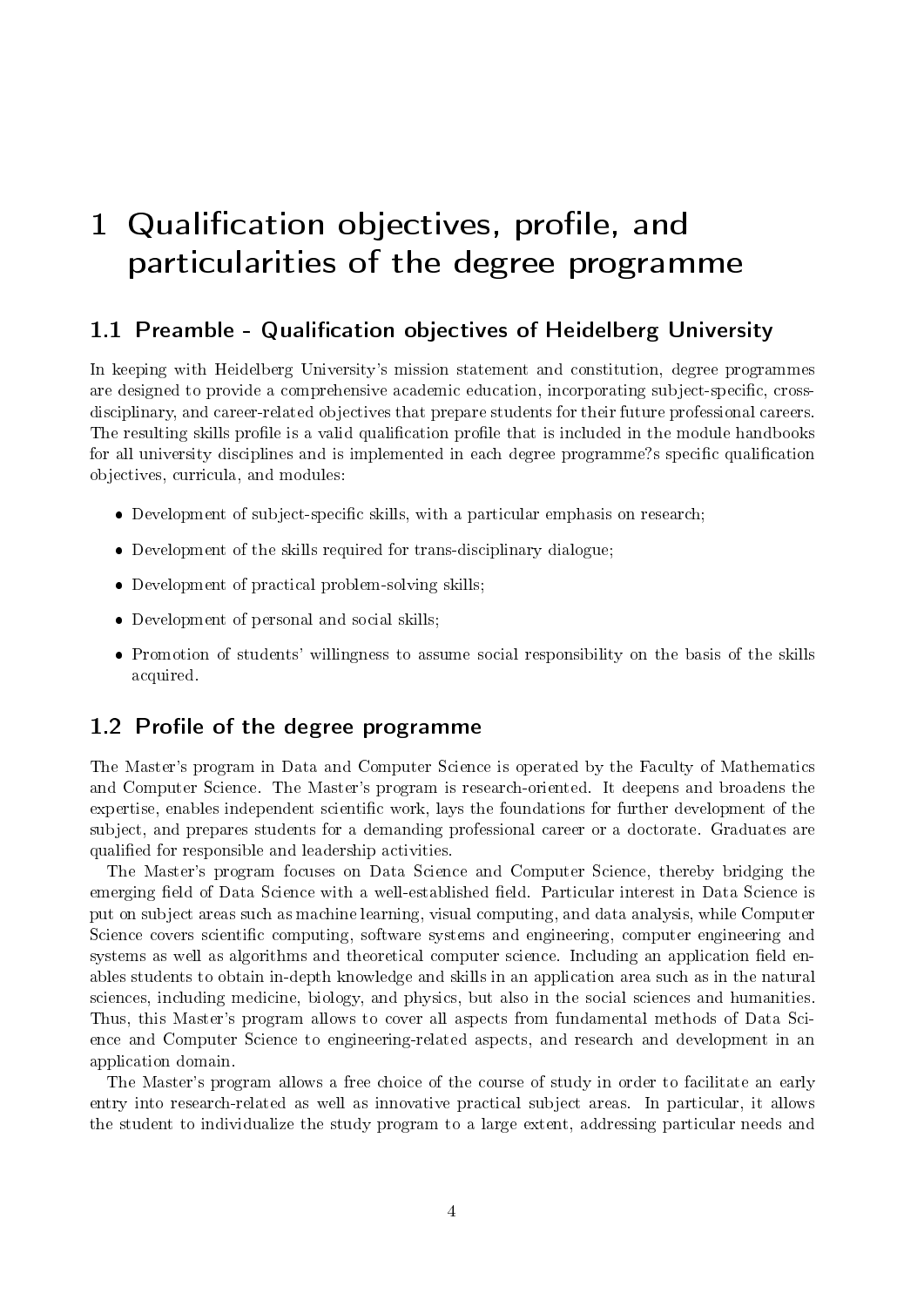interest.

Current research topics and details about the Master's program in Data and Computer Science can be found on the website [https://www.informatik.uni-heidelberg.de.](https://www.informatik.uni-heidelberg.de)

### <span id="page-4-0"></span>1.3 Subject-specific qualification objectives of the degree programme

The graduates of the Master's program in Data and Computer Science master in particular the competencies of Bachelor's graduates, in detail:

- They have knowledge in practical, theoretical, technical and applied Computer Science and the methods of mathematics and can apply these to solve concrete Computer Science problems.
- They can plan, carry out, document and present a Computer Science task self-reliantly.
- They can work on a problem from the field of Computer Science using scientific methods within a given period of time and develop and present proposed solutions.
- They master scientifically-based methods of programming and can apply them practically in projects. This includes the scientific methods of designing, implementing and debugging software.
- They know the concepts of designing and analyzing efficient algorithms and are able to use them when creating software.
- They know the basics of the use of operating systems and management of resources and are able to use this knowledge in the design, implementation, and optimization of computer systems.
- They know the problems and importance of reliability in modern computing systems and computer networks and are able to take this knowledge into account in the planning, implementation and control of such systems.

In addition, graduates of the Master's program in Data and Computer Science master the following professional qualications beyond the learning outcomes of the Bachelor's program.

- They are able to independently plan, design and evaluate extensive computing systems under given technical and economic constraints and to manage associated software projects.
- They have in-depth knowledge in one or more special areas of Computer Science such as data analysis, requirements engineering, distributed systems, computer systems, and can apply this knowledge practically in the design and development of computing systems.
- They are able to decompose complex computing systems into abstract components (software and hardware) and determine and evaluate possibilities of realization according to given constraints, as well as to plan and implement this realization.
- They are able to independently familiarize themselves with future techniques of Computer Science, i.e. interdisciplinary areas, to apply them in projects, to communicate them professionally, and to develop them from a scientific point of view.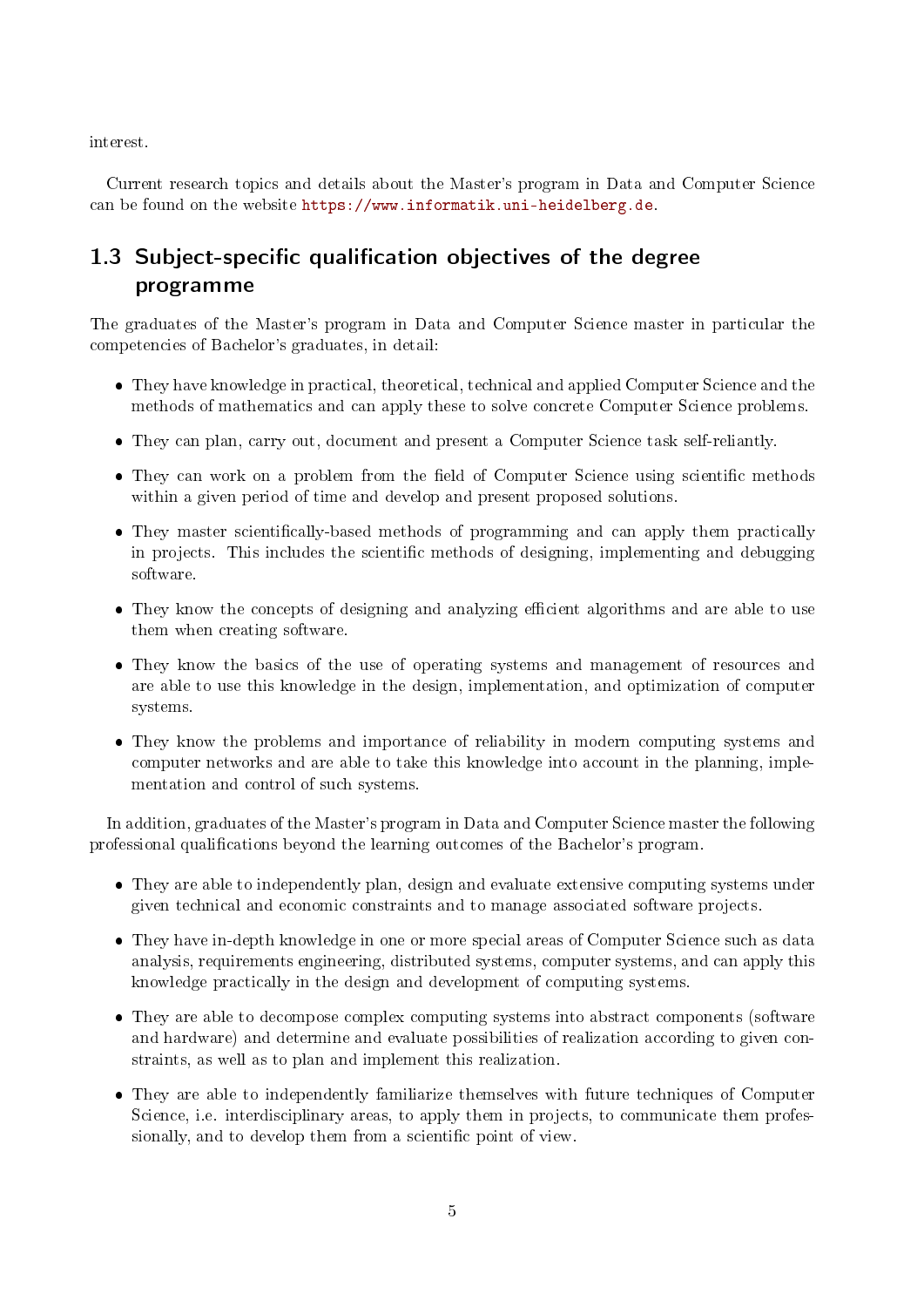### <span id="page-5-0"></span>1.4 Generic qualification objectives of the degree programme

Graduates of the Master's program in Data and Computer Science should possess the following basic competencies of an interdisciplinary nature in the context of Computer Science.

- They possess problem-solving skills and are proficient in the application of knowledge in the field of Computer Science and additionally in a broader subject context or related disciplines. In addition, they are able to apply these skills in new, unfamiliar situations.
- They have the competence to work in a team as well as to take on more prominent responsibility in a team (team leadership).
- They are able to communicate their own conclusions based on the current state of research and application and to exchange ideas on a scientific level.
- They possess the competence to independently collect information, make judgments and independently acquire knowledge in the field of Computer Science as well as related disciplines. In particular, they are capable of procure and interpreting research literature and evaluating alternative solutions in the field of Computer Science as well as across disciplines.
- In addition, they are able to deal effectively with complex problems and situations, possess decision-making skills, and can independently carry out research- or application-oriented projects.
- They are able to communicate effectively in professional matters orally and in writing.

### <span id="page-5-1"></span>1.5 Particularities of the degree programme and module descriptions

#### <span id="page-5-2"></span>1.5.1 Reason for modules with fewer than 5 credits

There are some modules in this program with less than 5 credit points. These modules are selfcontained units of study in terms of content and cannot reasonably be combined with other modules.

#### <span id="page-5-3"></span>1.5.2 Description of the teaching and learning forms

- Lecture: Presentation of the course content by the lecturer using appropriate media; interaction and questions are possible.
- Exercise: Exercises and smaller parts of the syllabus are explained; questions, interaction and discussion by and with the students to understand the syllabus and the example exercises.
- Seminar: Independent development of a scientific topic, preparation of a presentation, giving the presentation with subsequent questions and discussion of the participants about the presentation.
- Practical: Project work on the basis of a programming task, independent development of software including documentation, preparation of a project report and a lecture, giving a lecture on the presentation of the software.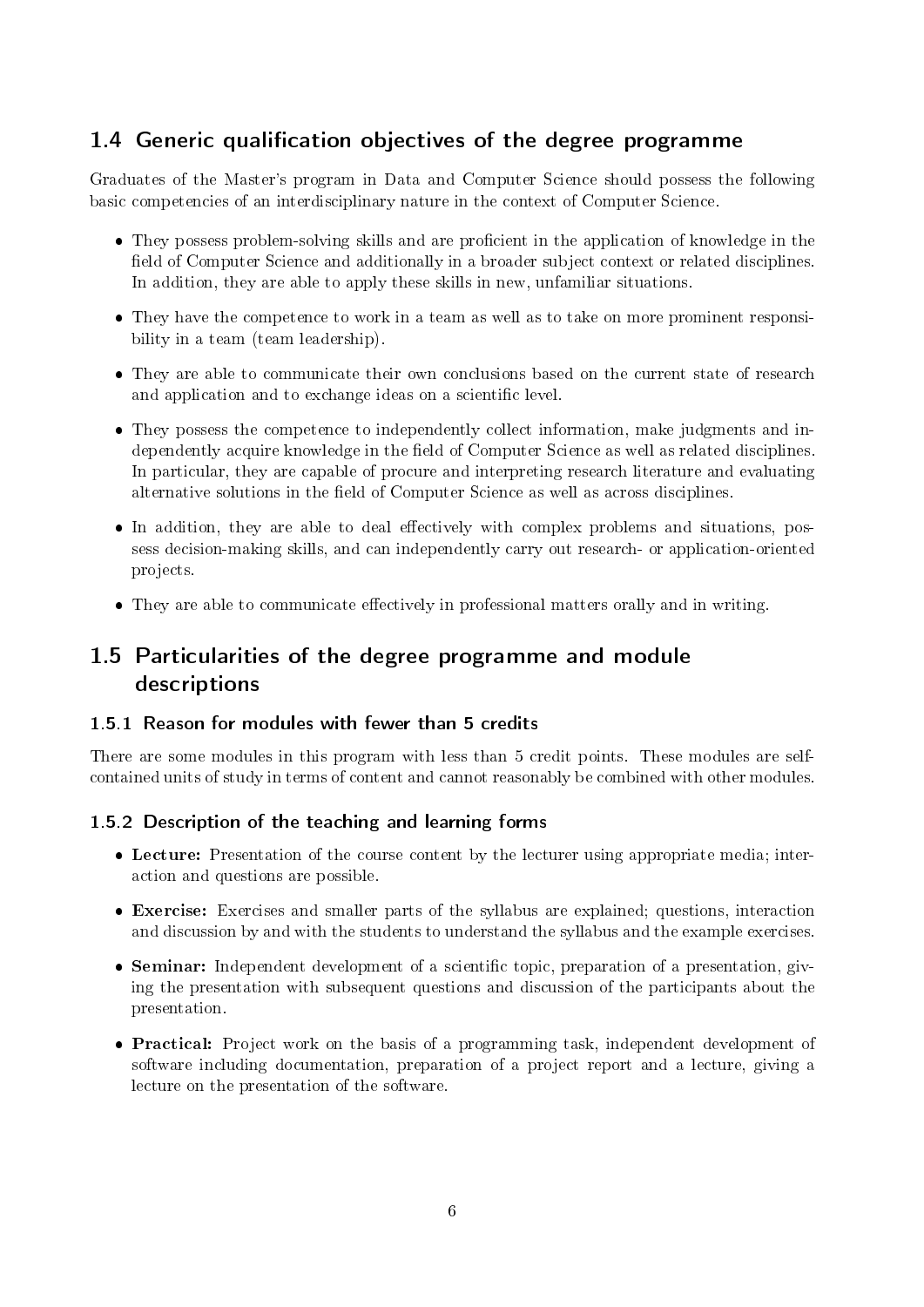#### <span id="page-6-0"></span>1.5.3 Modalities for exams

At the beginning of each course, the details and, in particular, deviations from the modalities for exam listed below, will be announced by the lecturer oral and written.

Many modules have a uniform regulation for the awarding of the CP, so this regulation is described in detail here and then only referred to here in the module descriptions.

Rules for awarding the CP: In this module, the CP are awarded if the final exam is passed. The details of the final exam are described in the individual module descriptions. In this module there is a practice operation with the processing of exercises. In order to be admitted to the final exam, at least 50% of the points in the exercises must be achieved. This admission is valid for the current and the next two semesters (both examination periods each, see below), i.e. for modules offered annually, after admission, the final exam can be taken in this semester or one year later in both exam periods. After that, a renewed admission to the final examination in the practice operation must be aquired.

Examination scheme: This cell of the module description contains the number of attempts which are allowed to pass the module according to the examination regulations. A passed exam cannot be repeated.

 $1+1$ : after the first attempt there is only one repetition possibility.

Examination period: Two examination periods were set for the written examinations at the end of each semester. The first examination period lasts three weeks and consists of the last week of the lecture period and the first two weeks of the lecture-free period. The second examination period lasts three weeks and consists of the last three weeks of the lecture-free period. In exceptional cases, examinations can take place outside of these examination periods.

Examination dates: For modules that are offered once a year or less frequently, two examination dates are always offered after the module. In the case of written exams, these are within the examination periods mentioned above. In the case of oral exams, the dates are set by the lecturers. For modules that are offered every semester, there is only one examination date after the module. The students choose which of the offered examination dates they take.

If there are exceptions to the examination dates, especially if they are outside the examination periods mentioned above, the lecturer must announce them oral and written at the beginning of the course.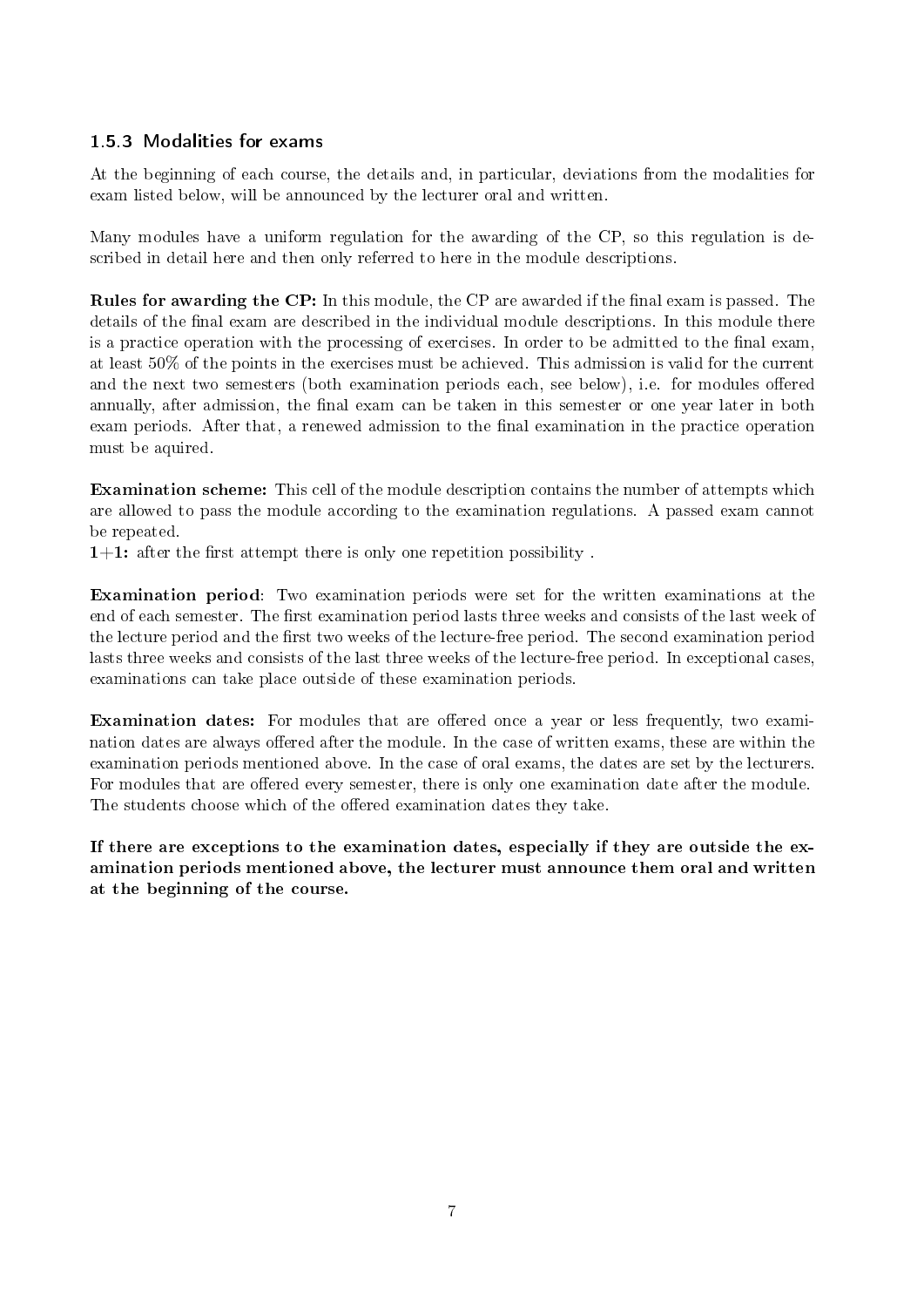# <span id="page-7-0"></span>2 Model study plan and Mobility

### <span id="page-7-1"></span>2.1 Model study plan

| 1st year: |                                    |        |
|-----------|------------------------------------|--------|
|           | Elective area                      | 44 CP  |
|           | Application Field                  | 10 CP  |
|           | General competencies/Elective area | $6$ CP |
| sum       |                                    | 60 CP  |
| 2nd year: |                                    |        |
|           | Master Advanced Seminar            | 4 CP   |
|           | Master Advanced Practical          | 8 CP   |
|           | Elective area                      | 6 CP   |
|           | Application Field                  | 8 CP   |
|           | Master Thesis                      | 30 CP  |
|           | Master Colloquium                  | 4 CP   |
| sum       |                                    | 60 CP  |
| total:    |                                    | 120 CP |

### <span id="page-7-2"></span>2.2 Mobility window

The mobility window for the Master's program in Data and Computer Science is usually located in the second and third semester, but a study visit to another university in Germany or abroad can also take place in the other semester. The Master's program contains only a few compulsory modules. Modules from the elective area or the application field tend to be easier to recognize through the elective options.

The planning for such a study visit should be started early, especially for a stay abroad, this organization phase can easily last a year.

Information on studying abroad can be found on the Erasmus program for computer science [https:](https://www.informatik.uni-heidelberg.de/erasmus) [//www.informatik.uni-heidelberg.de/erasmus.](https://www.informatik.uni-heidelberg.de/erasmus)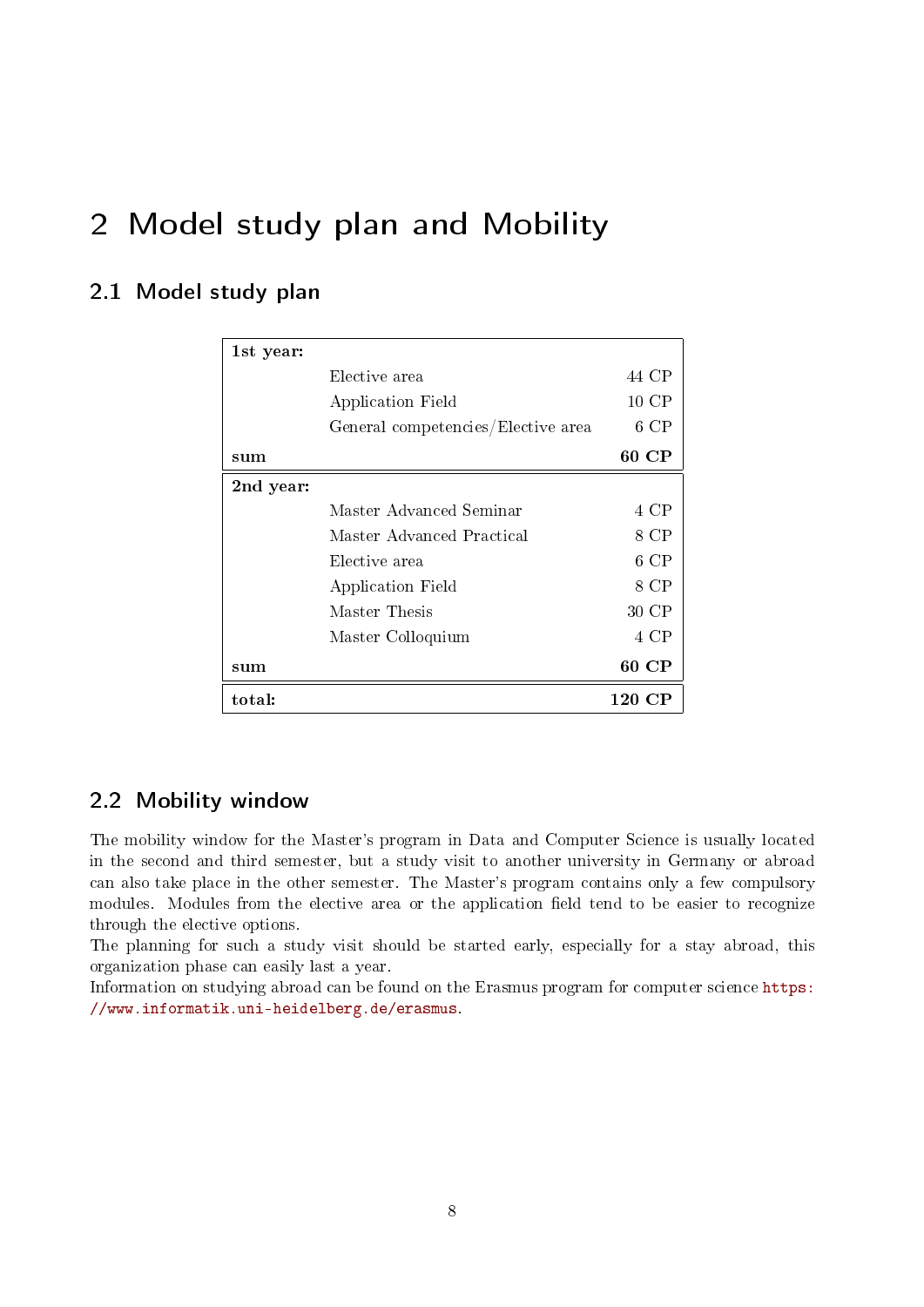# <span id="page-8-0"></span>3 Compulsory modules

The Master's program Data and Computer Science consists of the following compulsory modules (short summaries solely provided for improved understanding, for details please refer to the module handbook entries that follow afterwards):

- Master Advanced Seminar: the preparation and delivery of a scientific presentation of a seleted topic including a discussion
- Master Advanced Practical: practical work on a selected topic of advanced computer science, in particular recommended as preparation for the Master Thesis
- Application Field: obtaining in-depth knowledge and skills from one of the application areas listed in the examination regulations, thereby extending knowledge beyond the scope of computer science
- Master Thesis: the theoretical and practical work as well as thesis writing on an advanced scientific topic of computer science
- Master Colloquium: the presentation and defense of the results obtained during the work on the master thesis

They are described in the following.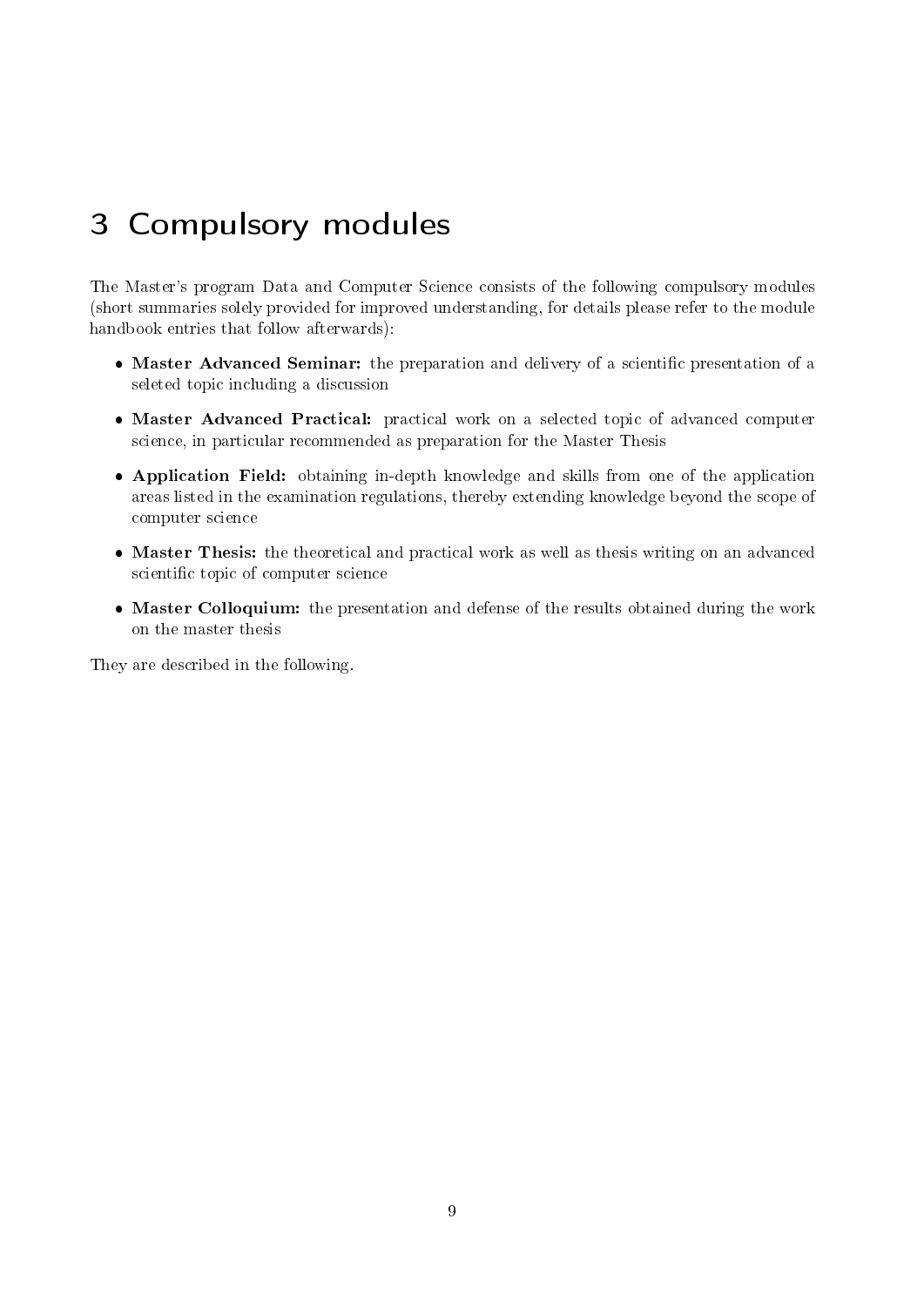#### <span id="page-9-0"></span>Master Advanced Seminar

| Code                                                                                                                                                                                                                                                                                                                                                                                                                                                                                                                | Name                                                                                                                                                      |                           |  |  |  |
|---------------------------------------------------------------------------------------------------------------------------------------------------------------------------------------------------------------------------------------------------------------------------------------------------------------------------------------------------------------------------------------------------------------------------------------------------------------------------------------------------------------------|-----------------------------------------------------------------------------------------------------------------------------------------------------------|---------------------------|--|--|--|
| <b>IMS</b>                                                                                                                                                                                                                                                                                                                                                                                                                                                                                                          | Master Advanced Seminar                                                                                                                                   |                           |  |  |  |
| $\bf CP$                                                                                                                                                                                                                                                                                                                                                                                                                                                                                                            | Duration<br>Offered                                                                                                                                       |                           |  |  |  |
| 4                                                                                                                                                                                                                                                                                                                                                                                                                                                                                                                   | one semester                                                                                                                                              | each semester             |  |  |  |
| Format                                                                                                                                                                                                                                                                                                                                                                                                                                                                                                              | Workload<br>Availability                                                                                                                                  |                           |  |  |  |
| 2 SWS                                                                                                                                                                                                                                                                                                                                                                                                                                                                                                               | 120h; thereof                                                                                                                                             | M.Sc. Data and Computer   |  |  |  |
| $seminar + 2$                                                                                                                                                                                                                                                                                                                                                                                                                                                                                                       | 30h presence study                                                                                                                                        | Science                   |  |  |  |
| SWS tutorial                                                                                                                                                                                                                                                                                                                                                                                                                                                                                                        | 90h preparation talk and report                                                                                                                           |                           |  |  |  |
| Language                                                                                                                                                                                                                                                                                                                                                                                                                                                                                                            | Lecturer(s)                                                                                                                                               | <b>Examination</b> scheme |  |  |  |
| German or                                                                                                                                                                                                                                                                                                                                                                                                                                                                                                           | depending on teaching offer                                                                                                                               | $1 + 1$                   |  |  |  |
| English                                                                                                                                                                                                                                                                                                                                                                                                                                                                                                             |                                                                                                                                                           |                           |  |  |  |
| Learning                                                                                                                                                                                                                                                                                                                                                                                                                                                                                                            | Students will deepen, practice and demonstrate                                                                                                            |                           |  |  |  |
| objectives                                                                                                                                                                                                                                                                                                                                                                                                                                                                                                          | - the ability to present advanced scientific literature and facts in a lecture in a<br>factual and objective manner                                       |                           |  |  |  |
|                                                                                                                                                                                                                                                                                                                                                                                                                                                                                                                     |                                                                                                                                                           |                           |  |  |  |
|                                                                                                                                                                                                                                                                                                                                                                                                                                                                                                                     | - knowledge of scientific writing techniques (including, in particular, literature<br>research), and the ability to access advanced scientific literature |                           |  |  |  |
|                                                                                                                                                                                                                                                                                                                                                                                                                                                                                                                     | - the advanced ability to discuss and give feedback on presentations                                                                                      |                           |  |  |  |
|                                                                                                                                                                                                                                                                                                                                                                                                                                                                                                                     | - the ability to write a short and concise scientific paper on advanced scientific                                                                        |                           |  |  |  |
|                                                                                                                                                                                                                                                                                                                                                                                                                                                                                                                     | literature and issues                                                                                                                                     |                           |  |  |  |
|                                                                                                                                                                                                                                                                                                                                                                                                                                                                                                                     | - the advanced ability to provide feedback on scientific papers                                                                                           |                           |  |  |  |
| - Improvement of scientific writing techniques and scientific feedback.<br>Learning                                                                                                                                                                                                                                                                                                                                                                                                                                 |                                                                                                                                                           |                           |  |  |  |
| - In-depth practice In the development and presentation of advanced scientific<br>content                                                                                                                                                                                                                                                                                                                                                                                                                           |                                                                                                                                                           |                           |  |  |  |
|                                                                                                                                                                                                                                                                                                                                                                                                                                                                                                                     | literature and topics                                                                                                                                     |                           |  |  |  |
|                                                                                                                                                                                                                                                                                                                                                                                                                                                                                                                     | - Selected advanced topics from computer science                                                                                                          |                           |  |  |  |
| Requirements                                                                                                                                                                                                                                                                                                                                                                                                                                                                                                        | Recommended: knowledge in the topic of the seminar                                                                                                        |                           |  |  |  |
|                                                                                                                                                                                                                                                                                                                                                                                                                                                                                                                     |                                                                                                                                                           |                           |  |  |  |
|                                                                                                                                                                                                                                                                                                                                                                                                                                                                                                                     |                                                                                                                                                           |                           |  |  |  |
|                                                                                                                                                                                                                                                                                                                                                                                                                                                                                                                     |                                                                                                                                                           |                           |  |  |  |
|                                                                                                                                                                                                                                                                                                                                                                                                                                                                                                                     | preparation and delivery of a presentation of about 30-60 minutes (including                                                                              |                           |  |  |  |
|                                                                                                                                                                                                                                                                                                                                                                                                                                                                                                                     |                                                                                                                                                           |                           |  |  |  |
|                                                                                                                                                                                                                                                                                                                                                                                                                                                                                                                     |                                                                                                                                                           |                           |  |  |  |
|                                                                                                                                                                                                                                                                                                                                                                                                                                                                                                                     |                                                                                                                                                           |                           |  |  |  |
|                                                                                                                                                                                                                                                                                                                                                                                                                                                                                                                     |                                                                                                                                                           |                           |  |  |  |
| Useful                                                                                                                                                                                                                                                                                                                                                                                                                                                                                                              |                                                                                                                                                           |                           |  |  |  |
| literature                                                                                                                                                                                                                                                                                                                                                                                                                                                                                                          |                                                                                                                                                           |                           |  |  |  |
| for<br>participation<br>Requirements<br>The module is completed with a graded exam. This exam includes the<br>for the<br>discussion) as well as a written report of about 10 pages. More detailed<br>assignment<br>regulations regarding the format of the paper and the presentation will be<br>of credits<br>agreed upon at the beginning of the course. The exam must be passed in order<br>and final<br>to be awarded the LP. The final grade of the module is determined by the grade<br>grade<br>of the exam. |                                                                                                                                                           |                           |  |  |  |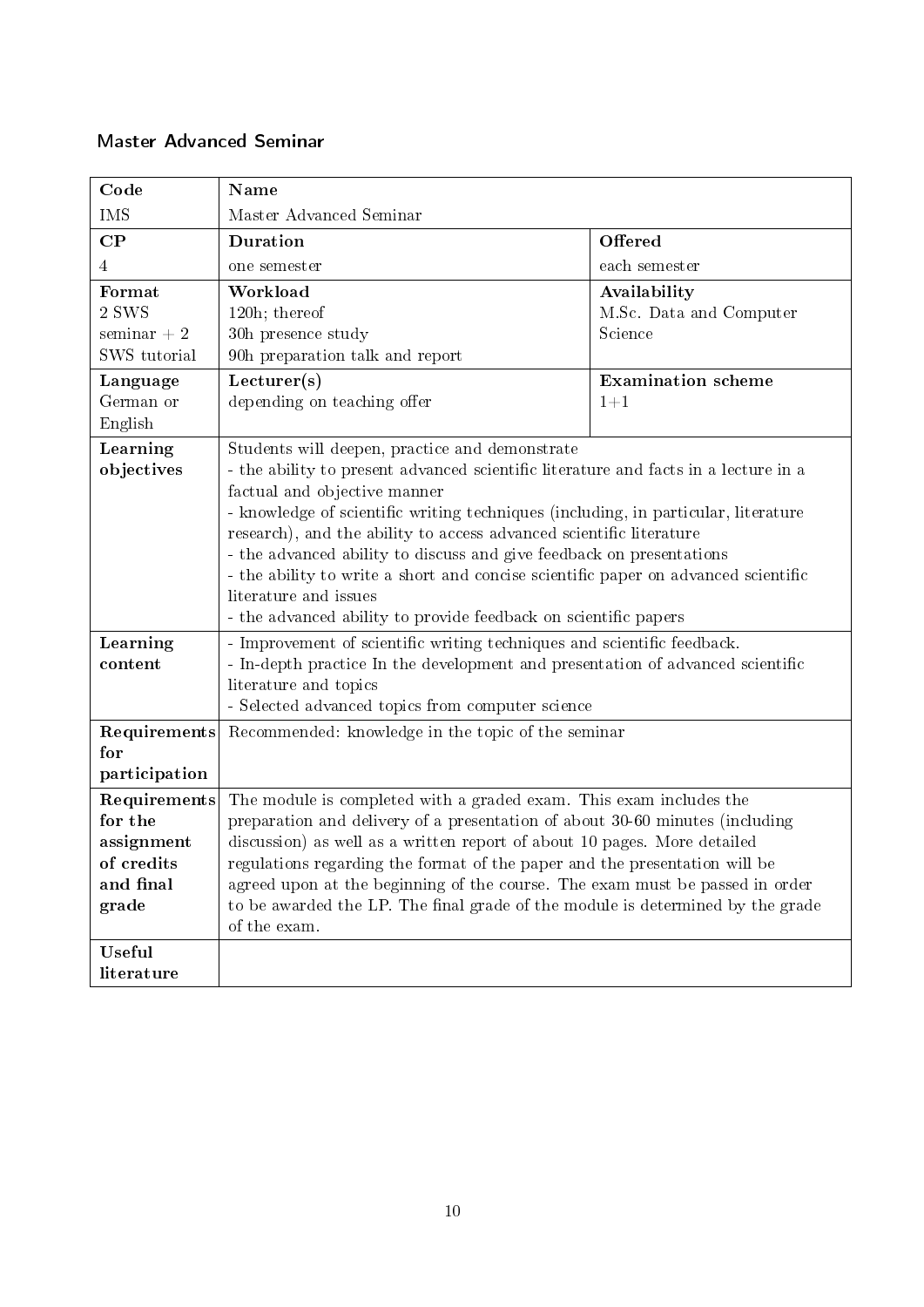#### <span id="page-10-0"></span>Master Advanced Practical

| Code                                                                                                                                                                                                                                                                                                                                                                                                                   | Name                                                                                                                                                                                                                                                                                                      |                                                                                                                                                                                                                                                                                                                                                                                                                                                                                                                                            |  |  |  |
|------------------------------------------------------------------------------------------------------------------------------------------------------------------------------------------------------------------------------------------------------------------------------------------------------------------------------------------------------------------------------------------------------------------------|-----------------------------------------------------------------------------------------------------------------------------------------------------------------------------------------------------------------------------------------------------------------------------------------------------------|--------------------------------------------------------------------------------------------------------------------------------------------------------------------------------------------------------------------------------------------------------------------------------------------------------------------------------------------------------------------------------------------------------------------------------------------------------------------------------------------------------------------------------------------|--|--|--|
| IMP                                                                                                                                                                                                                                                                                                                                                                                                                    | Master Advanced Practical                                                                                                                                                                                                                                                                                 |                                                                                                                                                                                                                                                                                                                                                                                                                                                                                                                                            |  |  |  |
| $\bf CP$                                                                                                                                                                                                                                                                                                                                                                                                               | Duration<br>Offered                                                                                                                                                                                                                                                                                       |                                                                                                                                                                                                                                                                                                                                                                                                                                                                                                                                            |  |  |  |
| 8                                                                                                                                                                                                                                                                                                                                                                                                                      | each semester<br>one semester                                                                                                                                                                                                                                                                             |                                                                                                                                                                                                                                                                                                                                                                                                                                                                                                                                            |  |  |  |
| Format<br>Practical 6<br><b>SWS</b>                                                                                                                                                                                                                                                                                                                                                                                    | Workload<br>Availability<br>M.Sc. Data and Computer<br>240h; thereof at least<br>25h presence<br>Science<br>10h preparation presentation                                                                                                                                                                  |                                                                                                                                                                                                                                                                                                                                                                                                                                                                                                                                            |  |  |  |
| Lecturer(s)<br><b>Examination</b> scheme<br>Language<br>German or<br>$1 + 1$<br>English                                                                                                                                                                                                                                                                                                                                |                                                                                                                                                                                                                                                                                                           |                                                                                                                                                                                                                                                                                                                                                                                                                                                                                                                                            |  |  |  |
| Learning<br>objectives                                                                                                                                                                                                                                                                                                                                                                                                 | The students<br>implementation tasks<br>description techniques<br>required for the project<br>environment<br>up to three students):<br>- Implementation and evaluation of projects<br>team, refinement of<br>presentation techniques, understanding scientific literature as well as<br>independent work. | - acquire in-depth problem-solving competence for complex design and<br>- are able to clearly present, demonstrate and apply problem analysis and<br>- deepen programming knowledge in the respective programming language<br>- are able to carry out the project with the help of a software development<br>In addition, project-specific skills are deepened, especially working in a team (of<br>- Planning and execution of project and team work<br>The soft skills to be trained thus include in particular the ability to work in a |  |  |  |
| Domain knowledge dependent on lecturer; general learning content includes:<br>Learning<br>- Deepening knowledge about the project's topic<br>content<br>- Independent development of complex software and its documentation                                                                                                                                                                                            |                                                                                                                                                                                                                                                                                                           |                                                                                                                                                                                                                                                                                                                                                                                                                                                                                                                                            |  |  |  |
| Requirements<br>for<br>participation                                                                                                                                                                                                                                                                                                                                                                                   |                                                                                                                                                                                                                                                                                                           |                                                                                                                                                                                                                                                                                                                                                                                                                                                                                                                                            |  |  |  |
| The module is completed with a graded exam. This exam includes the<br>Requirements<br>for the<br>assessment of the project results (software, documentation), the project report<br>assignment<br>(5-10 pages), and the presentation (approx. 30 minutes plus discussion). The<br>of credits<br>note of this exam gives the note for this module. More details will be given by<br>and final<br>the lecturer.<br>grade |                                                                                                                                                                                                                                                                                                           |                                                                                                                                                                                                                                                                                                                                                                                                                                                                                                                                            |  |  |  |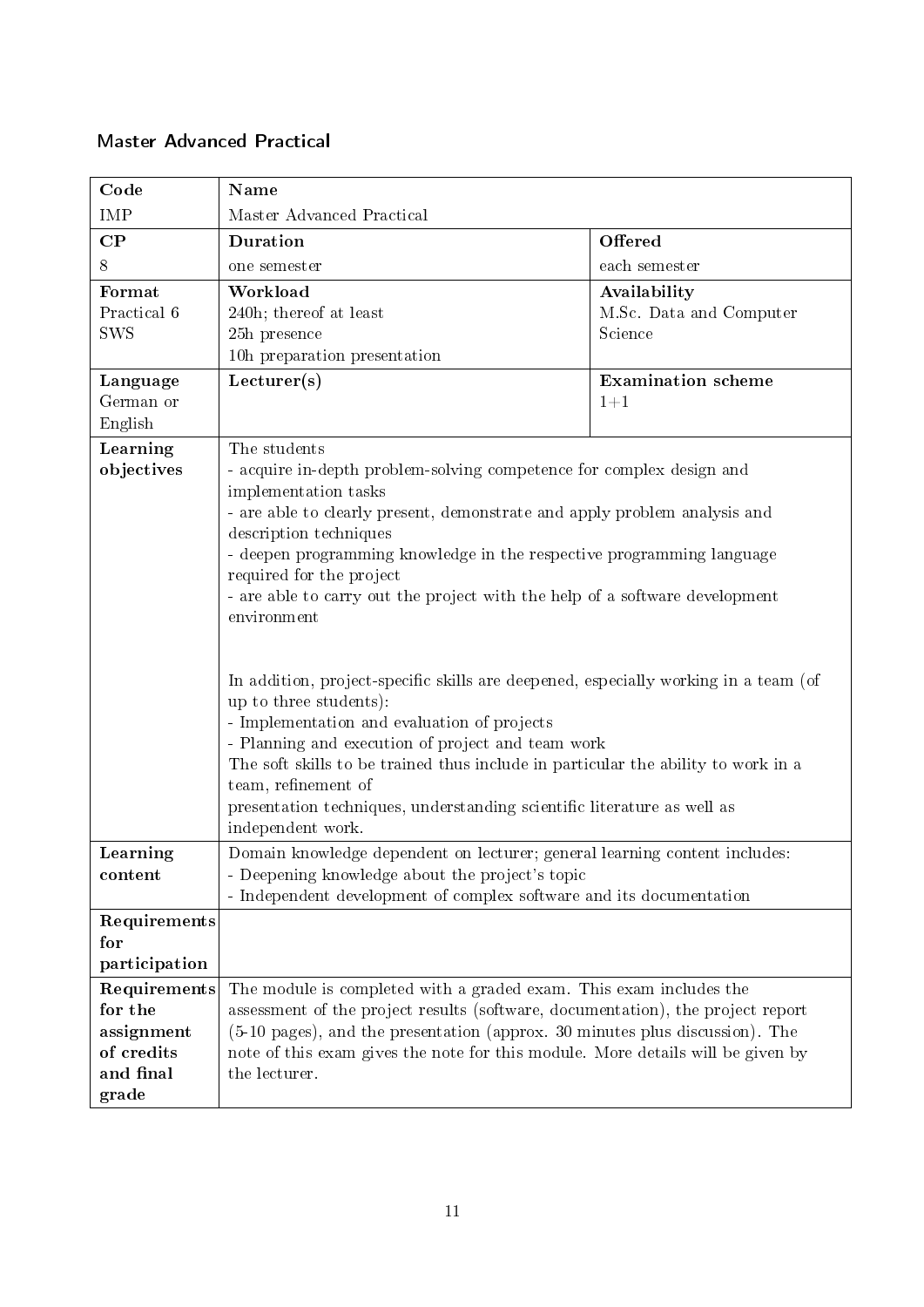| T<br>seful                                   |  |
|----------------------------------------------|--|
| - 70<br>ture.<br>$\sim$ $\sim$ $\sim$<br>. . |  |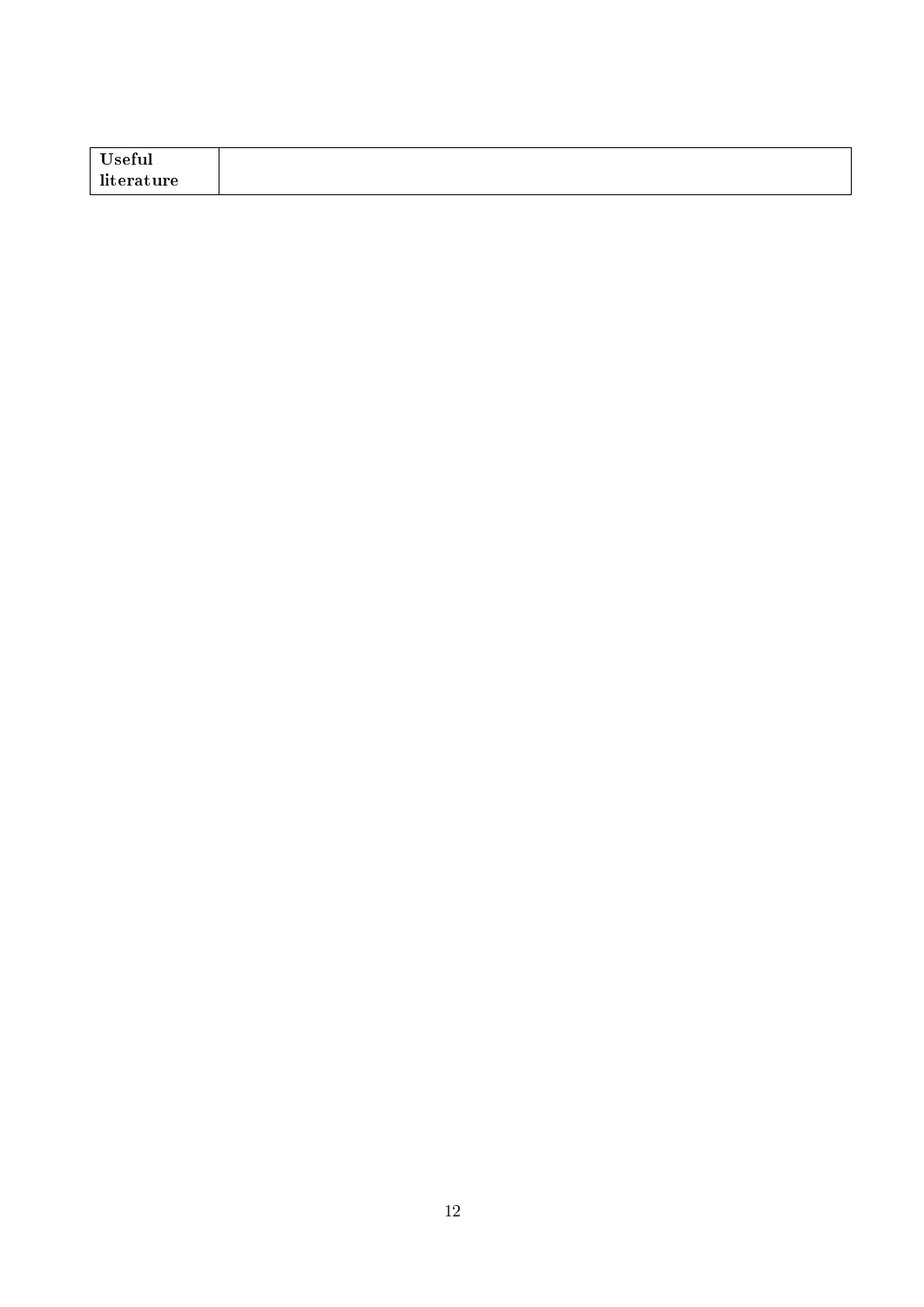# <span id="page-12-0"></span>Application Field

| Code                                                                                                                                                                                                                                                                                                                                                                                                                       | Name                                                                                                                                                                                                                                                                                                                                                                                                                                                                                                                                                                                                                                                                                                                                                       |                                                    |  |  |  |
|----------------------------------------------------------------------------------------------------------------------------------------------------------------------------------------------------------------------------------------------------------------------------------------------------------------------------------------------------------------------------------------------------------------------------|------------------------------------------------------------------------------------------------------------------------------------------------------------------------------------------------------------------------------------------------------------------------------------------------------------------------------------------------------------------------------------------------------------------------------------------------------------------------------------------------------------------------------------------------------------------------------------------------------------------------------------------------------------------------------------------------------------------------------------------------------------|----------------------------------------------------|--|--|--|
| IAF                                                                                                                                                                                                                                                                                                                                                                                                                        | Application Field                                                                                                                                                                                                                                                                                                                                                                                                                                                                                                                                                                                                                                                                                                                                          |                                                    |  |  |  |
| $\bf CP$                                                                                                                                                                                                                                                                                                                                                                                                                   | Duration<br>Offered                                                                                                                                                                                                                                                                                                                                                                                                                                                                                                                                                                                                                                                                                                                                        |                                                    |  |  |  |
| 18                                                                                                                                                                                                                                                                                                                                                                                                                         |                                                                                                                                                                                                                                                                                                                                                                                                                                                                                                                                                                                                                                                                                                                                                            |                                                    |  |  |  |
| Format<br>Lecture,<br>exercise, or<br>practical                                                                                                                                                                                                                                                                                                                                                                            | Workload<br>540h; division into attendance, practice and<br>presence time in consultation with the lecturers                                                                                                                                                                                                                                                                                                                                                                                                                                                                                                                                                                                                                                               | Availability<br>M.Sc. Data and Computer<br>Science |  |  |  |
| Language<br>English or<br>German                                                                                                                                                                                                                                                                                                                                                                                           | Lecturer(s)<br>various, depending on application field                                                                                                                                                                                                                                                                                                                                                                                                                                                                                                                                                                                                                                                                                                     | <b>Examination</b> scheme                          |  |  |  |
| Learning<br>objectives                                                                                                                                                                                                                                                                                                                                                                                                     | In-depth knowledge and skills in an application area                                                                                                                                                                                                                                                                                                                                                                                                                                                                                                                                                                                                                                                                                                       |                                                    |  |  |  |
| Learning<br>content                                                                                                                                                                                                                                                                                                                                                                                                        | Selection of an application area according to the rules of the examination<br>regulations.<br>Determination of and participation in modules from the application area (CPs<br>correspond to the specifications from the application area). It must be ensured<br>that no modules from the application area are chosen that have already been<br>taken in the Bachelor's program.<br>(optional) Definition and implementation of an interdisciplinary project by a a<br>lecturer from the application area and computer science. The project goal shall<br>include a computer science achievement in the application area. Workload and<br>thus CPs are determined by the lecturer. Contents shall be documented in a<br>project report and a presentation. |                                                    |  |  |  |
| Requirements<br>for<br>participation                                                                                                                                                                                                                                                                                                                                                                                       | Recommended: same application field as in the bachelor studies                                                                                                                                                                                                                                                                                                                                                                                                                                                                                                                                                                                                                                                                                             |                                                    |  |  |  |
| The examination credits can be obtained through non-informatics modules at<br>Requirements<br>bachelor's or master's level. Of the 18 CP, up to 10 CP can be earned through<br>for the<br>an interdisciplinary project.<br>assignment<br>of credits<br>and final<br>grade<br>Examination credits in the application area and (optionally) for the<br>interdisciplinary project (analogous to the module IMAP) are weighted |                                                                                                                                                                                                                                                                                                                                                                                                                                                                                                                                                                                                                                                                                                                                                            |                                                    |  |  |  |
| Useful                                                                                                                                                                                                                                                                                                                                                                                                                     | according to the respective share of CP. Modules shall be graded, ungraded<br>modules will only be admitted in justified exceptional cases.                                                                                                                                                                                                                                                                                                                                                                                                                                                                                                                                                                                                                |                                                    |  |  |  |
| literature                                                                                                                                                                                                                                                                                                                                                                                                                 |                                                                                                                                                                                                                                                                                                                                                                                                                                                                                                                                                                                                                                                                                                                                                            |                                                    |  |  |  |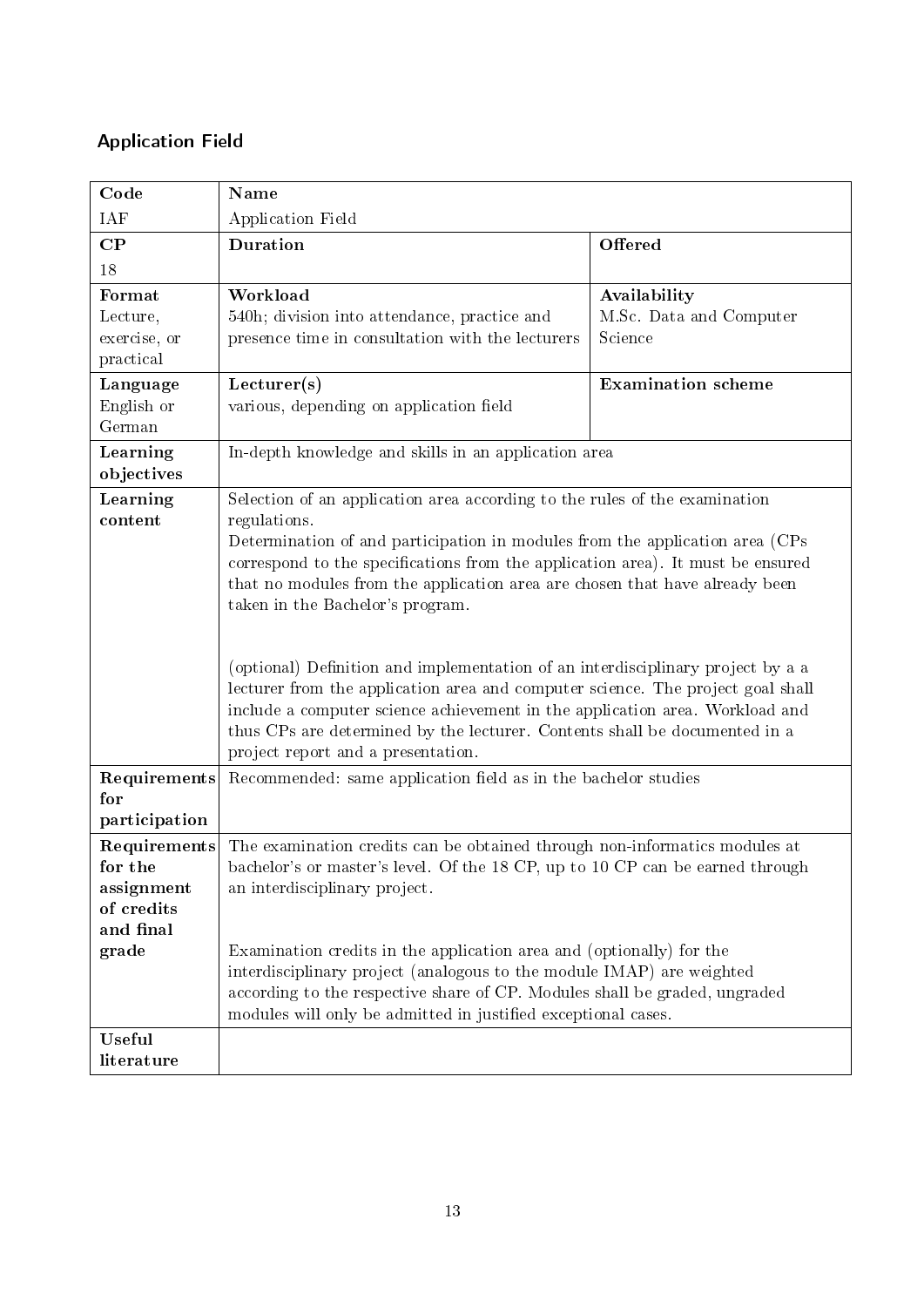#### <span id="page-13-0"></span>Master Thesis

| Code          | <b>Name</b>                                                                    |                           |  |  |  |
|---------------|--------------------------------------------------------------------------------|---------------------------|--|--|--|
| <b>IMT</b>    | Master Thesis                                                                  |                           |  |  |  |
| CP            | Offered<br>Duration                                                            |                           |  |  |  |
| 30            | 6 month                                                                        | continuous                |  |  |  |
| Format        | Workload                                                                       | Availability              |  |  |  |
| Supervised    | 900 h processing of an individual topic                                        | M.Sc. Data and Computer   |  |  |  |
| self-study    | (research and development work) and written                                    | Science                   |  |  |  |
|               | elaboration                                                                    |                           |  |  |  |
| Language      | Lecturer(s)                                                                    | <b>Examination</b> scheme |  |  |  |
| German or     | varying                                                                        | $1+1$                     |  |  |  |
| English       |                                                                                |                           |  |  |  |
| Learning      | - Use of the acquired technical knowledge and methods to independently solve a |                           |  |  |  |
| objectives    | complex problem from computer science and its applications.                    |                           |  |  |  |
|               | - Ability to independently produce a scientific thesis                         |                           |  |  |  |
| Learning      | Independent scientific work on a demanding problem from the field of computer  |                           |  |  |  |
| content       | science and its applications                                                   |                           |  |  |  |
| Requirements  | 45 CP (exam regulations - PO);                                                 |                           |  |  |  |
| for           | elective modules, IMS and IMP recommended                                      |                           |  |  |  |
| participation |                                                                                |                           |  |  |  |
| Requirements  | Passing the graded master's thesis is required for the award of the LP. The    |                           |  |  |  |
| for the       | Master's thesis includes regular consulting with advisor and the written       |                           |  |  |  |
| assignment    | elaboration.                                                                   |                           |  |  |  |
| of credits    |                                                                                |                           |  |  |  |
| and final     |                                                                                |                           |  |  |  |
| grade         |                                                                                |                           |  |  |  |
| Useful        | will be announced by the advisor                                               |                           |  |  |  |
| literature    |                                                                                |                           |  |  |  |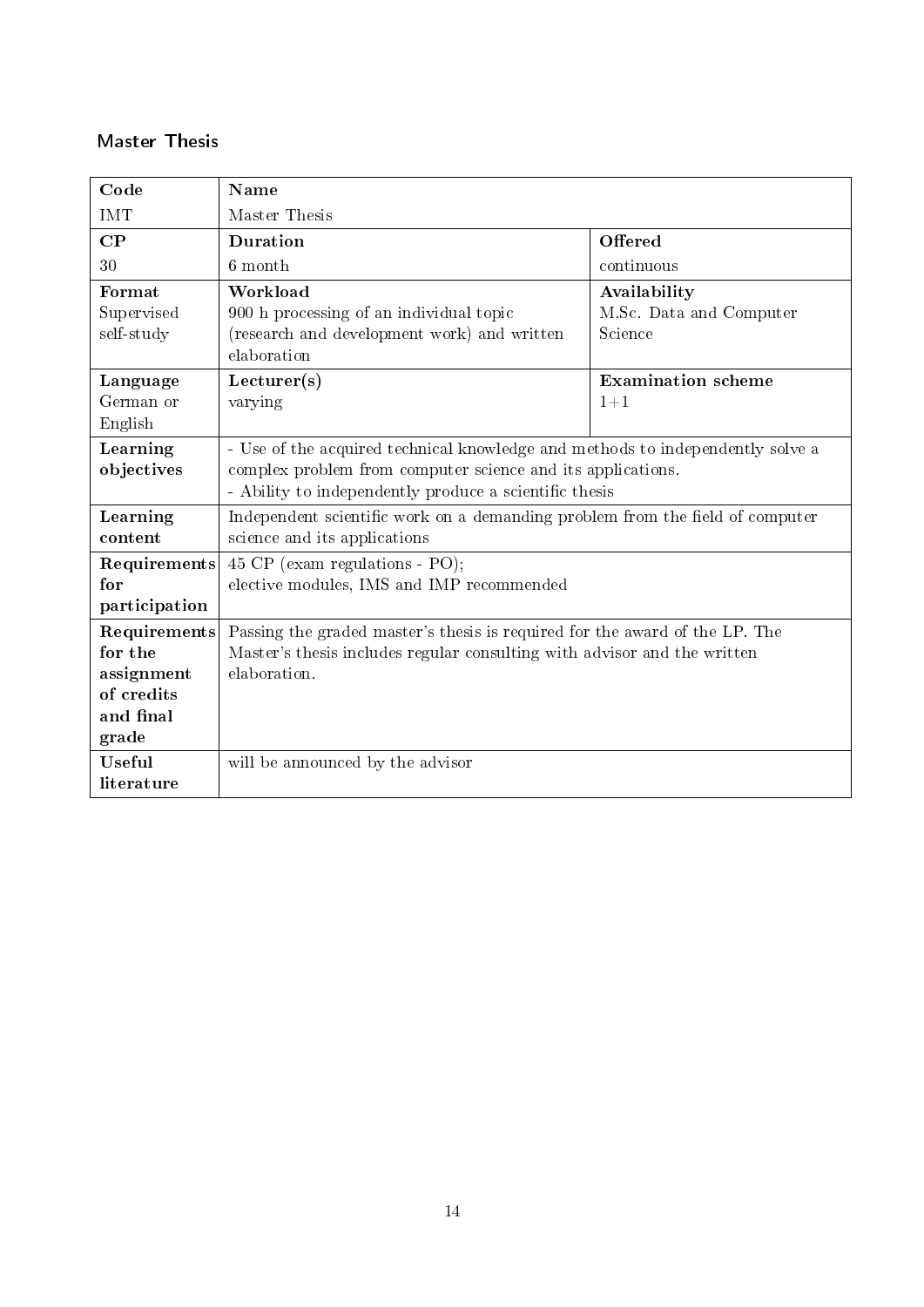### <span id="page-14-0"></span>Master Colloquium

| Code                                                                                                                                                                                                                                                                                                                                                                                                                                                                                                                                       | Name                                                                                                                                                                                                                                                                                                                                                                                                                                                                                                                                                                                                                |                                                    |  |  |  |
|--------------------------------------------------------------------------------------------------------------------------------------------------------------------------------------------------------------------------------------------------------------------------------------------------------------------------------------------------------------------------------------------------------------------------------------------------------------------------------------------------------------------------------------------|---------------------------------------------------------------------------------------------------------------------------------------------------------------------------------------------------------------------------------------------------------------------------------------------------------------------------------------------------------------------------------------------------------------------------------------------------------------------------------------------------------------------------------------------------------------------------------------------------------------------|----------------------------------------------------|--|--|--|
| <b>IMC</b>                                                                                                                                                                                                                                                                                                                                                                                                                                                                                                                                 | Master Colloquium                                                                                                                                                                                                                                                                                                                                                                                                                                                                                                                                                                                                   |                                                    |  |  |  |
| $\bf CP$                                                                                                                                                                                                                                                                                                                                                                                                                                                                                                                                   | <b>Duration</b><br>Offered                                                                                                                                                                                                                                                                                                                                                                                                                                                                                                                                                                                          |                                                    |  |  |  |
| $\overline{4}$                                                                                                                                                                                                                                                                                                                                                                                                                                                                                                                             |                                                                                                                                                                                                                                                                                                                                                                                                                                                                                                                                                                                                                     | continuous                                         |  |  |  |
| Format<br>Colloquium                                                                                                                                                                                                                                                                                                                                                                                                                                                                                                                       | Workload<br>120h: Preparation presentation, guiding<br>questions, and discussion; delivering<br>presentation; defending discussion                                                                                                                                                                                                                                                                                                                                                                                                                                                                                  | Availability<br>M.Sc. Data and Computer<br>Science |  |  |  |
| Lecturer(s)<br><b>Examination</b> scheme<br>Language<br>German or<br>depending on teaching offer<br>$1 + 1$<br>English                                                                                                                                                                                                                                                                                                                                                                                                                     |                                                                                                                                                                                                                                                                                                                                                                                                                                                                                                                                                                                                                     |                                                    |  |  |  |
| Learning<br>objectives                                                                                                                                                                                                                                                                                                                                                                                                                                                                                                                     | The students<br>- acquire, practice and demonstrate the ability to present their own challenging<br>work in a scientific presentation in an unbiased manner<br>- gain skills and experience in defending advanced scientific topics<br>- are able to position themselves clearly in their field, to communicate this, and,<br>based on sound arguments, to defend the results of their own work in the<br>context of the current state of the art in the context of a discussion                                                                                                                                    |                                                    |  |  |  |
| Learning<br>content                                                                                                                                                                                                                                                                                                                                                                                                                                                                                                                        | - Presentation of the content of the master thesis, especially the advantages and<br>limitations as well as a comparison to the current state of the art.<br>- Discussion, based on prepared guiding questions as well as open questions of<br>different levels. Teachers as well as fellow students are allowed to participate in<br>the discussion to cover thematically broadened views in terms of background<br>and perspective<br>- Content assessment of the paper is left to the examiner, with the focus of the<br>colloquium assessment on the quality of the candidate's discussion and<br>argumentation |                                                    |  |  |  |
| Requirements<br>for<br>participation                                                                                                                                                                                                                                                                                                                                                                                                                                                                                                       | Completed master thesis (recommended)                                                                                                                                                                                                                                                                                                                                                                                                                                                                                                                                                                               |                                                    |  |  |  |
| <b>Requirements</b> The module is completed with a graded exam. This exam includes the<br>evaluation of the presentation (approximately 30-60 minutes) and the student's<br>for the<br>ability to defend the results of his/her work in the face of questions and<br>assignment<br>of credits<br>comments (approximately 15-45 minutes). Total time should not exceed 90<br>and final<br>minutes. The exam must be passed in order to be awarded the LP. The final<br>grade of the module is determined by the grade of the exam.<br>grade |                                                                                                                                                                                                                                                                                                                                                                                                                                                                                                                                                                                                                     |                                                    |  |  |  |
| <b>Useful</b><br>literature                                                                                                                                                                                                                                                                                                                                                                                                                                                                                                                |                                                                                                                                                                                                                                                                                                                                                                                                                                                                                                                                                                                                                     |                                                    |  |  |  |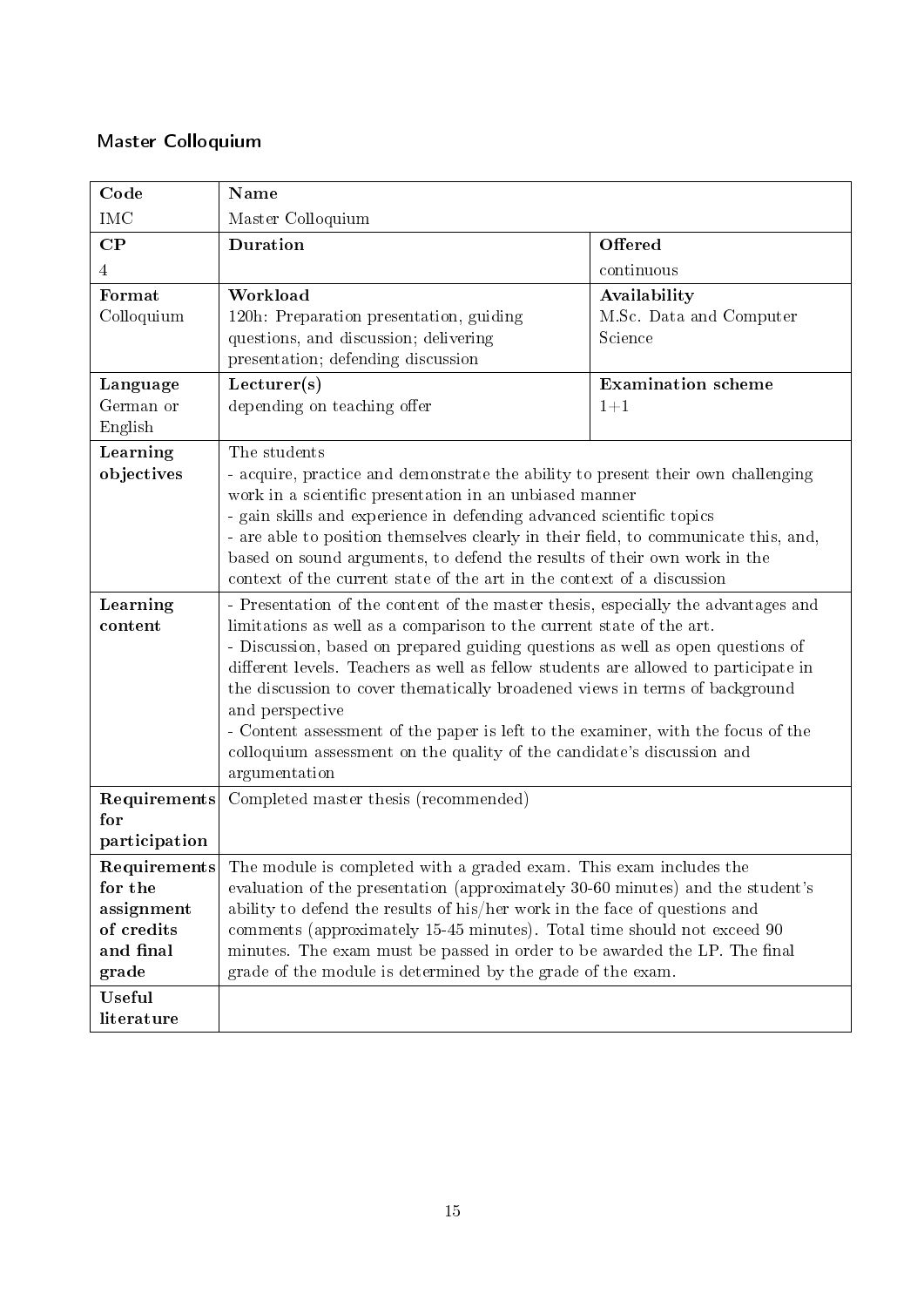# <span id="page-15-0"></span>4 Elective modules

In the following, the elective modules of the Master's program Data and Computer Science are described. Specializations can (but do not have to) be chosen, in which case the following notes are to be observed. As described in the examination regulations, areas are to be covered when choosing modules. The assignment of the modules to the areas is described in the following. Subsequently, the descriptions of the specializations follow and, after this, the individual module descriptions. Besides the modules from Computer Science (section 2.3), up to one Master Advanced Practical can be credited as elective module.

#### <span id="page-15-1"></span>4.1 Module assignment to subject areas

In accordance with the specifications stated in the examination regulations, three of the following subject areas have to be covered with at least 6 CP each. The available areas as well as the modules assigned to these areas are listed in the following. For details about these modules, please refer to section 2.3 and following. Modules not listed in this subsection are not assigned to any specific area. The subject areas are as follows:

- Visual Computing (VC)
- Software Systems and Engineering (SE)
- Scientific Computing  $SC)$
- Algorithmic Data Analysis and Machine Learning (AM)
- Algorithmics and Theoretical Computer Science (AT)
- Computer Engineering (CE)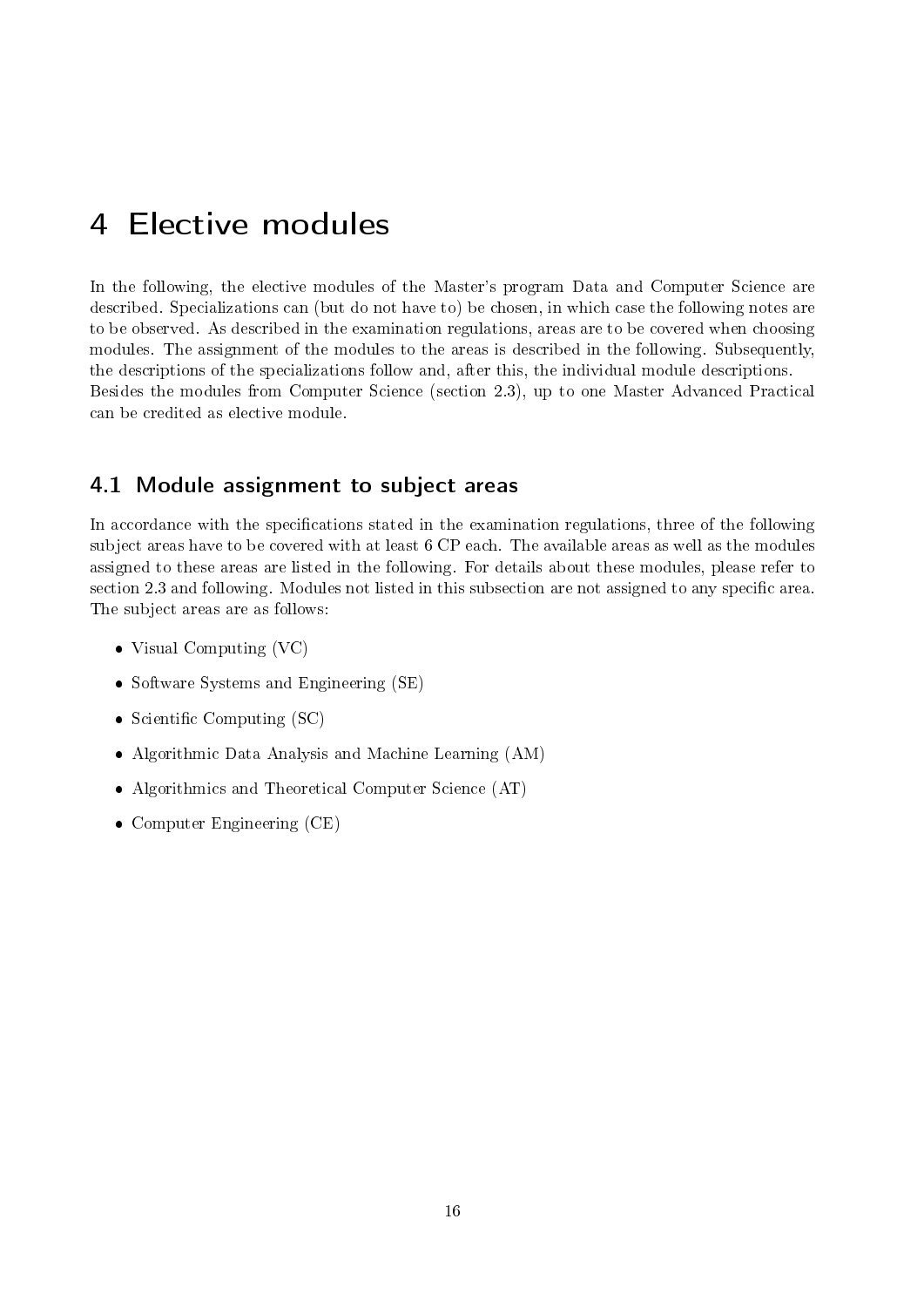| Module                                                                    | <b>VC</b>                 | SE                        | <b>SC</b>   | AM                        | AT          | CE |
|---------------------------------------------------------------------------|---------------------------|---------------------------|-------------|---------------------------|-------------|----|
| 3D Computer Vision (I3dCVi)                                               | X                         |                           |             |                           |             |    |
| Advanced Machine Learning (IAML)                                          |                           |                           |             | X                         |             |    |
| Algorithm Engineering (IAE)                                               |                           |                           |             |                           | $\mathbf X$ |    |
| Articial Intelligence for Programming (IAIP)                              |                           |                           |             | X                         |             |    |
| Complex Network Analysis (ICNA)                                           |                           |                           |             |                           | $\mathbf X$ |    |
| Computational Geometry (ICGeo)                                            | $\boldsymbol{\mathrm{X}}$ |                           |             |                           |             |    |
| Computerspiele (ICS)                                                      | $\mathbf X$               |                           |             |                           |             |    |
| Convex Optimization                                                       |                           |                           | X           |                           |             |    |
| Discrete Structures 2 (IDS2)                                              |                           |                           |             |                           | X           |    |
| Fundamentals of Machine Learning (IFML)                                   |                           |                           |             | X                         |             |    |
| Geometric Modeling and Animation (IGMA)                                   | $\boldsymbol{\mathrm{X}}$ |                           |             |                           |             |    |
| Hardware Aware Scientic Computing (IHASC)                                 |                           |                           | X           |                           |             |    |
| IT-Projektmanagement (IPM)                                                |                           | $\boldsymbol{\mathrm{X}}$ |             |                           |             |    |
| IT-Sicherheit (IITS)                                                      |                           | $\boldsymbol{\mathrm{X}}$ |             |                           |             |    |
| Inverse Probleme (IIP)                                                    |                           |                           | X           |                           |             |    |
| Machine Learning (IML)                                                    |                           |                           |             | $\mathbf X$               |             |    |
| Mining Massive Datasets (IMMD)                                            |                           |                           |             | $\boldsymbol{\mathrm{X}}$ |             |    |
| Numerische Optimierung                                                    |                           |                           | $\mathbf X$ |                           |             |    |
| Optimization for Machine Learning (IOML)                                  |                           |                           | X           |                           |             |    |
| Praktische Geometrie (IPGeo)                                              | $\overline{X}$            |                           |             |                           |             |    |
| Scientic Visualization (ISV)                                              | $\mathbf X$               |                           |             |                           |             |    |
| Software Evolution (ISWEvol)                                              |                           | $\boldsymbol{\mathrm{X}}$ |             |                           |             |    |
| Software Ökonomie (ISWÖk)                                                 |                           | X                         |             |                           |             |    |
| Text Analytics (ITA)                                                      |                           |                           |             | X                         |             |    |
| Volume Visualization (IVV)                                                | X                         |                           |             |                           |             |    |
| Wissensmanagement und Entscheidungen im Soft-<br>ware Engineering (ISWKM) |                           | $\boldsymbol{\mathrm{X}}$ |             |                           |             |    |
| All basic & advanced modules of the MSc Computer<br>Engineering (MScTI)   |                           |                           |             |                           |             | X  |

Table 4.1: Module assignment to subject areas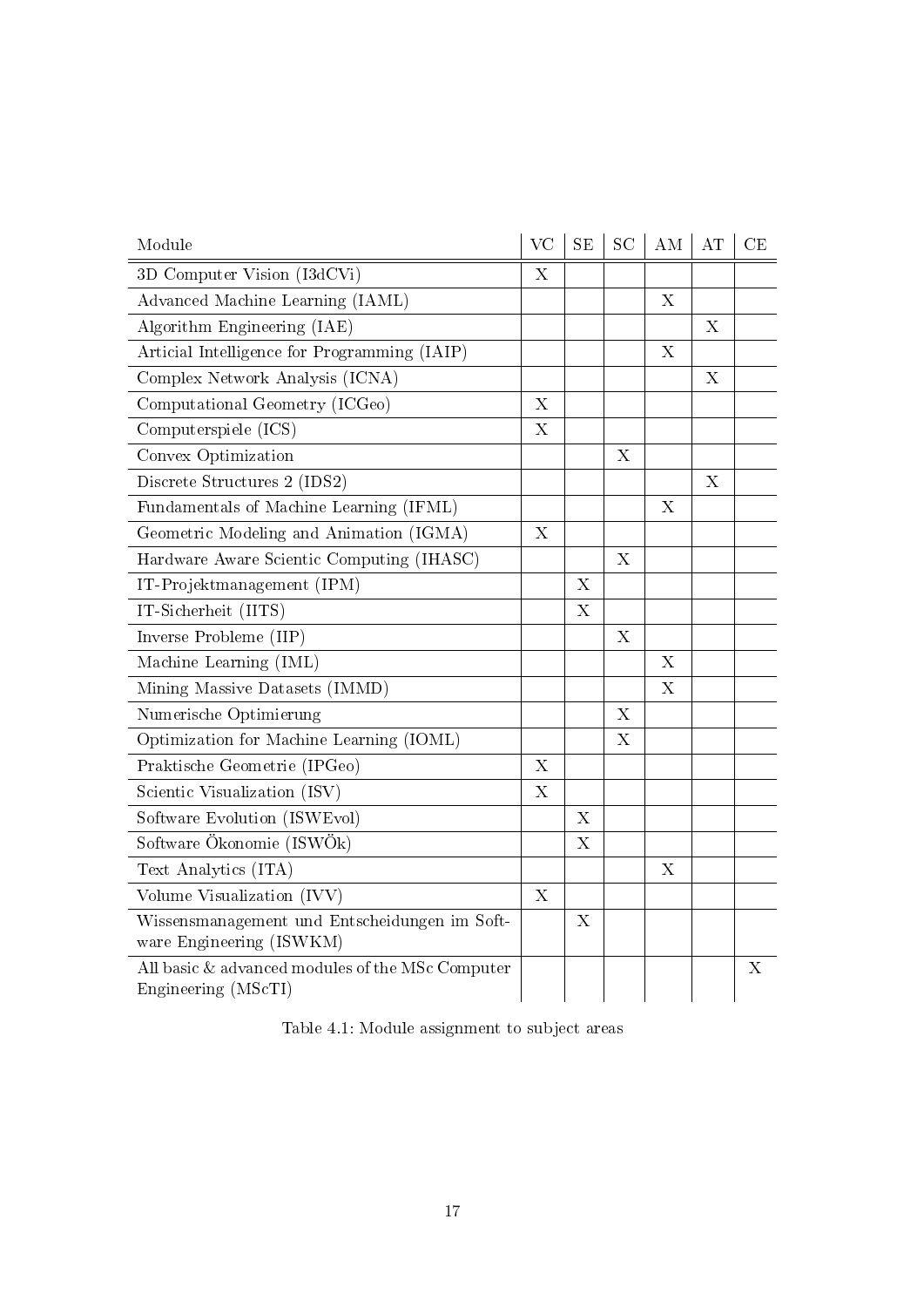# <span id="page-17-0"></span>4.2 Specializations

Specializations represent a certain combination of elective modules, and ensure that the student has gained substantial knowledge in a certain area. If a certain combination is fullled, the specialization will be mentioned in the certificate of the Master degree. The following specializations exist, for more details regarding the combination of modules please refer to the following subsections.

- Specialization: Visual Computing
- Specialization: Information Systems Engineering
- Specialization: Scientific Computing
- Specialization: Algorithms and Theoretical Computer Science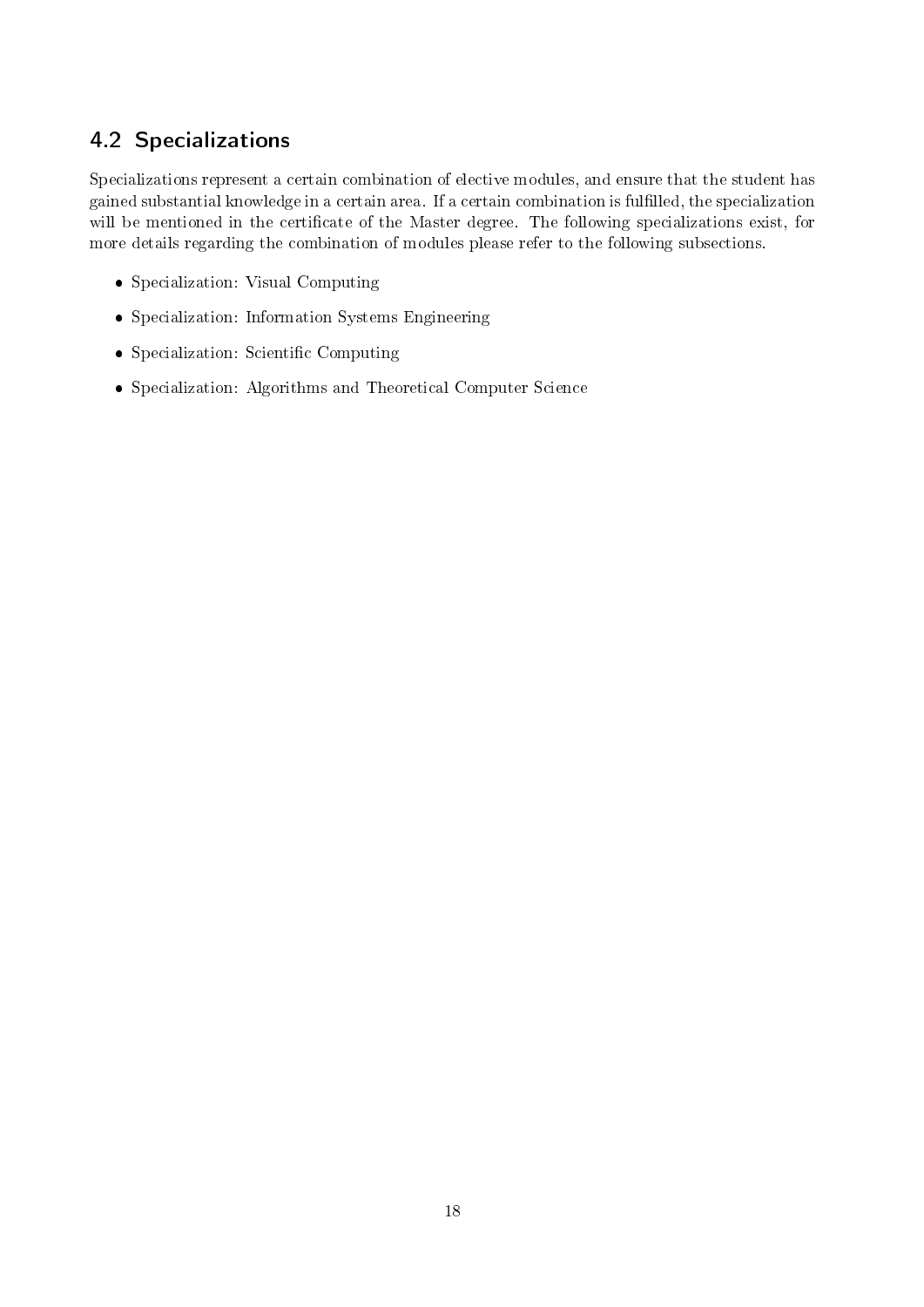#### <span id="page-18-0"></span>4.2.1 Specialization: Visual Computing

This specialization qualifies for the development of concepts, algorithms, and software in visual computing. Visualization and computer vision cover techniques for data analysis. Computer games and animation address the generation of interactive and time-dependent content. The overall basis for the field is provided by computer graphics and geometry.

The specialization consists of seminars, practicals, as well as the bachelor and/or master thesis and elective modules. The choice of the elective modules must adhere to the following rules:

- 8 CT must be obtained from the lecture Computer Graphics (ICG), if not taken in the bachelor. Upon application, it can be granted to obtain these credit points from another lecture.
- At least 24 CT must be taken from the subject area Visual Computing (VC).

| Module                                    | Semester | $\bf CP$       |
|-------------------------------------------|----------|----------------|
| Master Advanced Seminar                   | $1 - 3$  | $\overline{4}$ |
| Master Advanced Practical                 | $1 - 3$  | 8              |
| Elective Modules                          | $1 - 3$  | 56             |
| Master Thesis and Colloquium on the topic | 4        | 34             |
| Application Field                         | $1 - 3$  | 18             |
| $CP$ Sum                                  |          | 1 20           |

The point of contact for this specialization are **Susanne Krömker** and **Filip Sadlo**. It is recommend to obtain counseling before choosing this specialization, in particular with regard to the topic of the master thesis but also general module offering.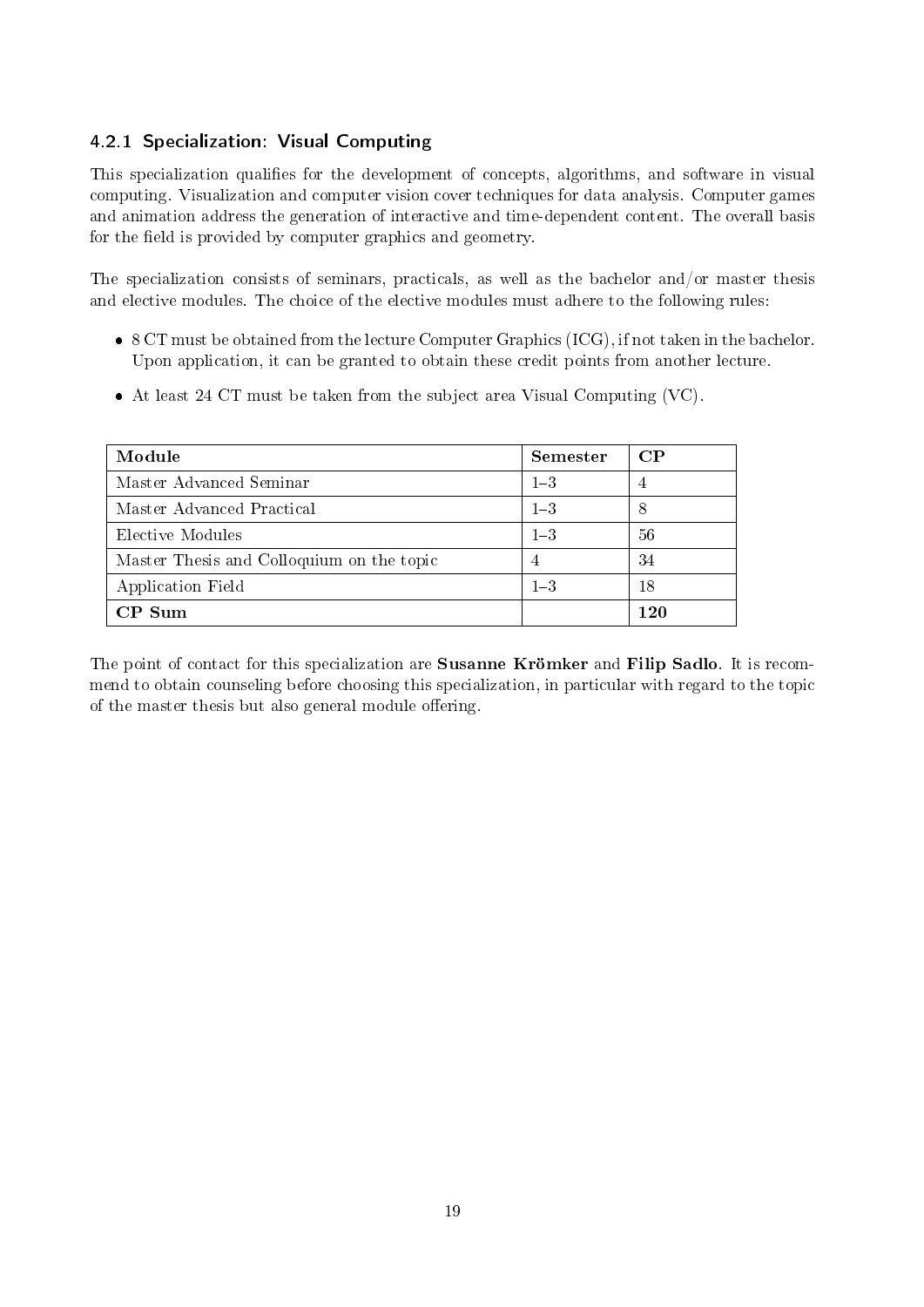#### <span id="page-19-0"></span>4.2.2 Specialization: Information Systems Engineering

This specialization comprises competencies to develop, operate and evolve complex information systems. It consists of seminars, practicals, master thesis and elective modules. The modules belong mainly to the groups data management and analysis (DMA, Michael Gertz), engineering mathematics and computing lab (EMCL, Vincent Heuveline), parallel and distributed systems (PVS, Artur Andrzejak) as well as software engineering (SWE, Barbara Paech). The core is a comprehensive practical (ISE project, winter semester, worth 16 CP), where the team develops for external customers an information system using software engineering methods for modern technologies. These comprise concepts and methods from data and text analysis, data management, information security, software quality and requirements engineering.

| For this specialization the modules can be accredited according to this table: |  |  |  |  |
|--------------------------------------------------------------------------------|--|--|--|--|
|--------------------------------------------------------------------------------|--|--|--|--|

| Module                                       | Semester    | $\bf CP$ |
|----------------------------------------------|-------------|----------|
| Master Advanced Seminar                      | $1 - 3$     | 4        |
| ISE project (covering two Master Practicals) | $1 - 3$     | 16       |
| Elective modules                             | $1 \quad 3$ | 48       |
| Master Thesis and Colloquium on the topic    | 4           | 34       |
| Application Field                            | $1 \quad 3$ | 18       |
| $CP$ Sum                                     |             | 1 20     |

In addition the following rules apply:

- master advanced seminar and master thesis are taken from the above mentioned groups
- 3 different groups mentioned above from the focus area must be covered
- the choice of the elective modules satisfies:

 at least 24 CT must be taken from the area Software Systems Engineering (SSE) or from the bachelor modules ISWQM or ISWRE

- at least 6 CT must be taken from the area ADAML
- at least 6 CT must be taken from the area ACTS

- the elective modules can also be further seminars and practicals to the extent allowed by the examination regulations.

The point of contact for this specialization are Michael Gertz (DMA) and Barbara Paech (SWE). It is recommend to obtain counseling before choosing this specialization, in particular with regard to the topic of the master thesis but also general module offering.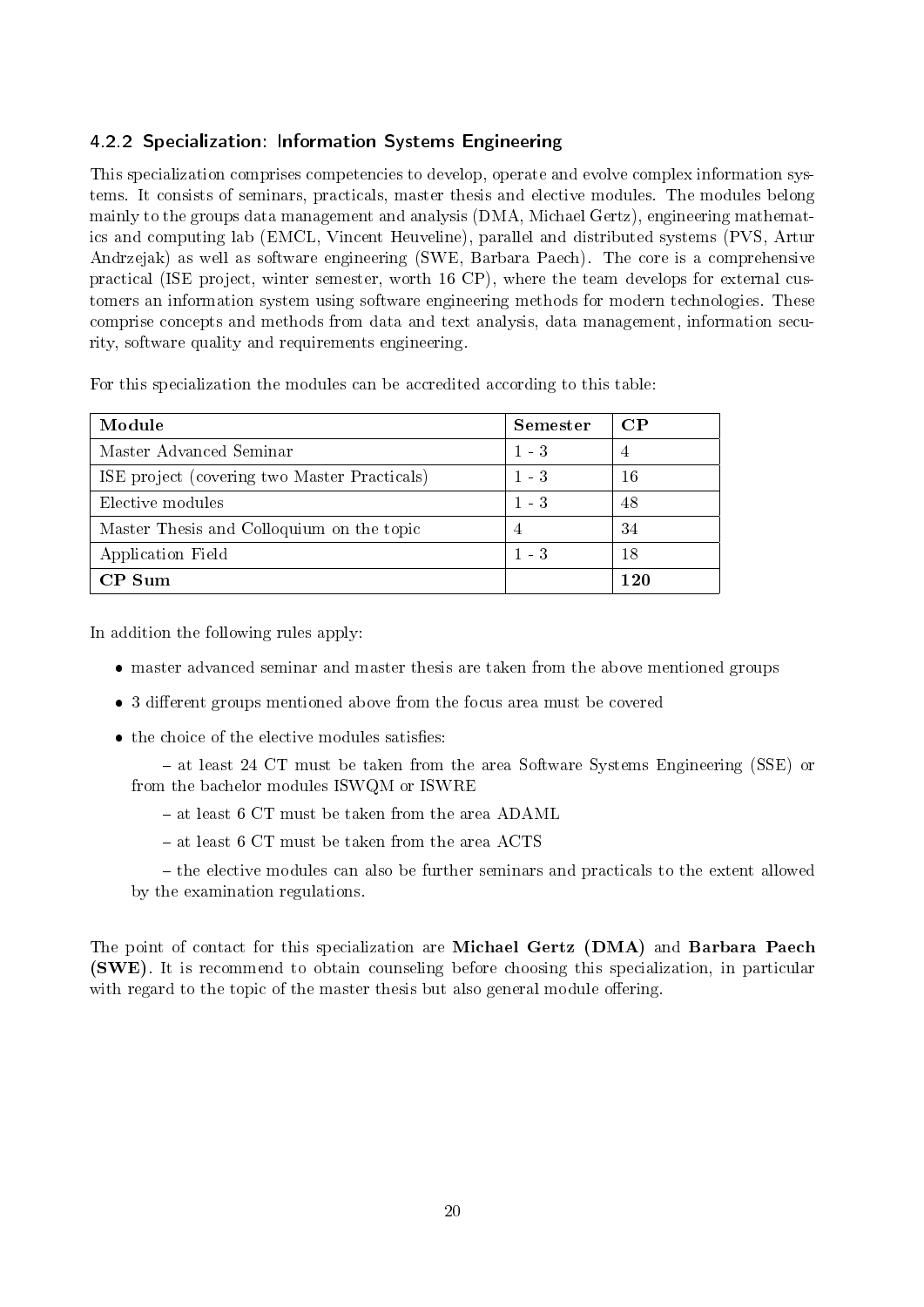#### <span id="page-20-0"></span>4.2.3 Specialization: Scientific Computing

This specialization can be chosen in the bachelor program, the master program as well as continuously in bachelor and master. The specialization consists of seminars, practicals, lectures as well as the bachelor and/or master thesis.

Modules in this specialization are

- Hardware Aware Scientic Computing (IHASC)
- Numerics (MD1)
- Introduction to optimization (MD3)
- Inverse Problems (IIP)
- Object-Oriented Programming for Scientic Computing (IOPSC)
- Optimization for Machine Learning (IOML)
- Convex Optimization
- $\bullet$  Lectures from the build-up module "Numerics and Optimization" (MM25)
- $\bullet$  Lectures from the specialization module "Numerics and Optimization" (MM35)

If this specialization has not been taken in the bachelor program, the module MD1 (numerics should be chosen.

| Module                                          | <b>Semester</b> | $\bf CP$ |
|-------------------------------------------------|-----------------|----------|
| Scholarly work                                  |                 | 2        |
| 2 seminars in Scientific Computing              | $1 - 3$         | 8        |
| Numerics (MD1, if not taken in B.Sc.)           | $1 - 3$         | 8        |
| Other modules from Scientific Computing         | $1 - 3$         | 24       |
| Modules from at least two other specializations | $1 - 3$         | 26       |
| Master Thesis and Colloquium on the topic       | 4               | 34       |
| Application Field                               | $1 \quad 3$     | 18       |
| $CP$ Sum                                        |                 | 1 20     |

The point of contact for this specialization is **Peter Bastian**. It is recommend to obtain counseling before choosing this specialization, in particular with regard to the topic of the master thesis but also general module offering.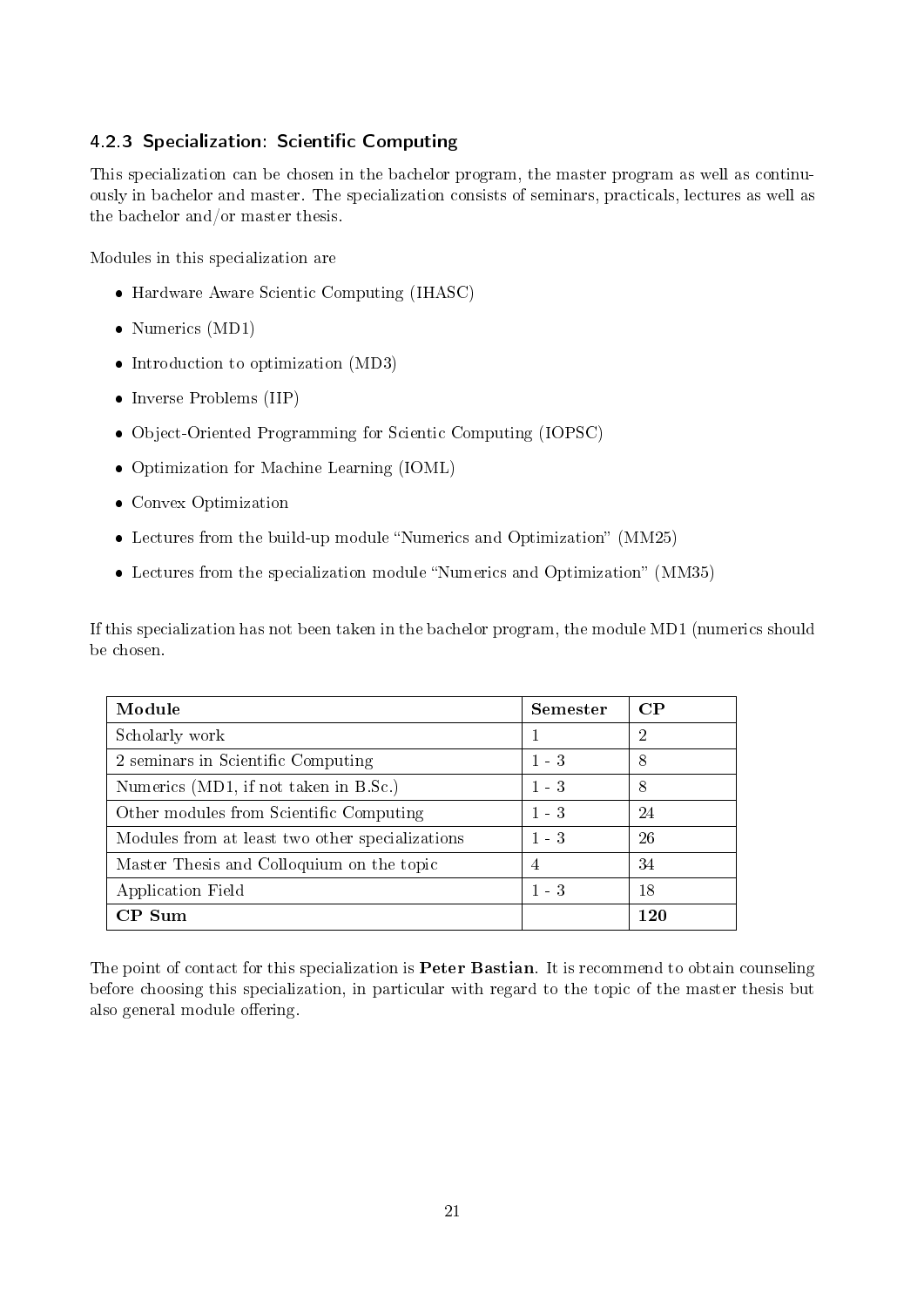#### <span id="page-21-0"></span>4.2.4 Specialization: Algorithms and Theoretical Computer Science

This specialisation has two main aims. On the one hand, a deep understanding is gained for algorithms in real life applications with the key objective how these algorithms can be made as efficient as possible. On the other hand, investigations are made concerning theoretical questions of algorithms; this includes, mathematical theorems that give insights to considered structures that in turn yield faster algorithms in theory and practice.

To obtain this specialization, 50 credit points are required. Students can choose from the courses listed below.

| Module                                             | <b>Semester</b> | $\bf CP$ |
|----------------------------------------------------|-----------------|----------|
| Discrete Structures II                             | $1 - 3$         | 8        |
| Algorithm Engineering                              | $1 - 3$         | 8        |
| Master Advanced Seminar on Discrete                | $1 - 4$         | 4        |
| Structures/Algorithm Engineering                   |                 |          |
| Master Advanced Practical on Algorithm Engineering | $1 - 3$         | 8        |
| Master Thesis and Colloquium on the topic          |                 | 34       |

The point of contact for this specialization is Felix Joos and Christian Schulz. It is recommend to obtain counseling before choosing this specialization, in particular with regard to the topic of the master thesis but also general module offering.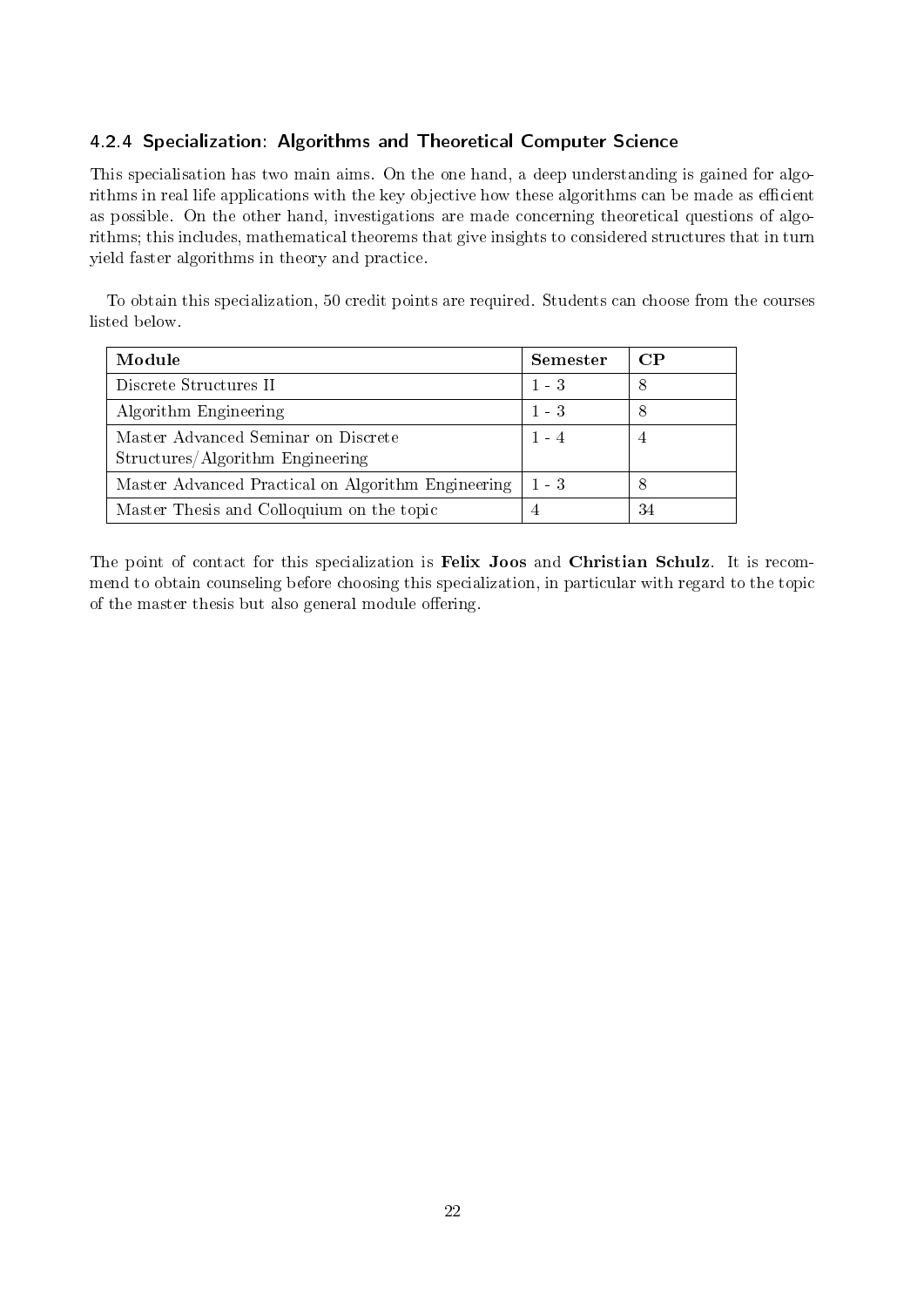# <span id="page-22-0"></span>4.3 Modules from computer science

The modules from computer science are described below in alphabetical order.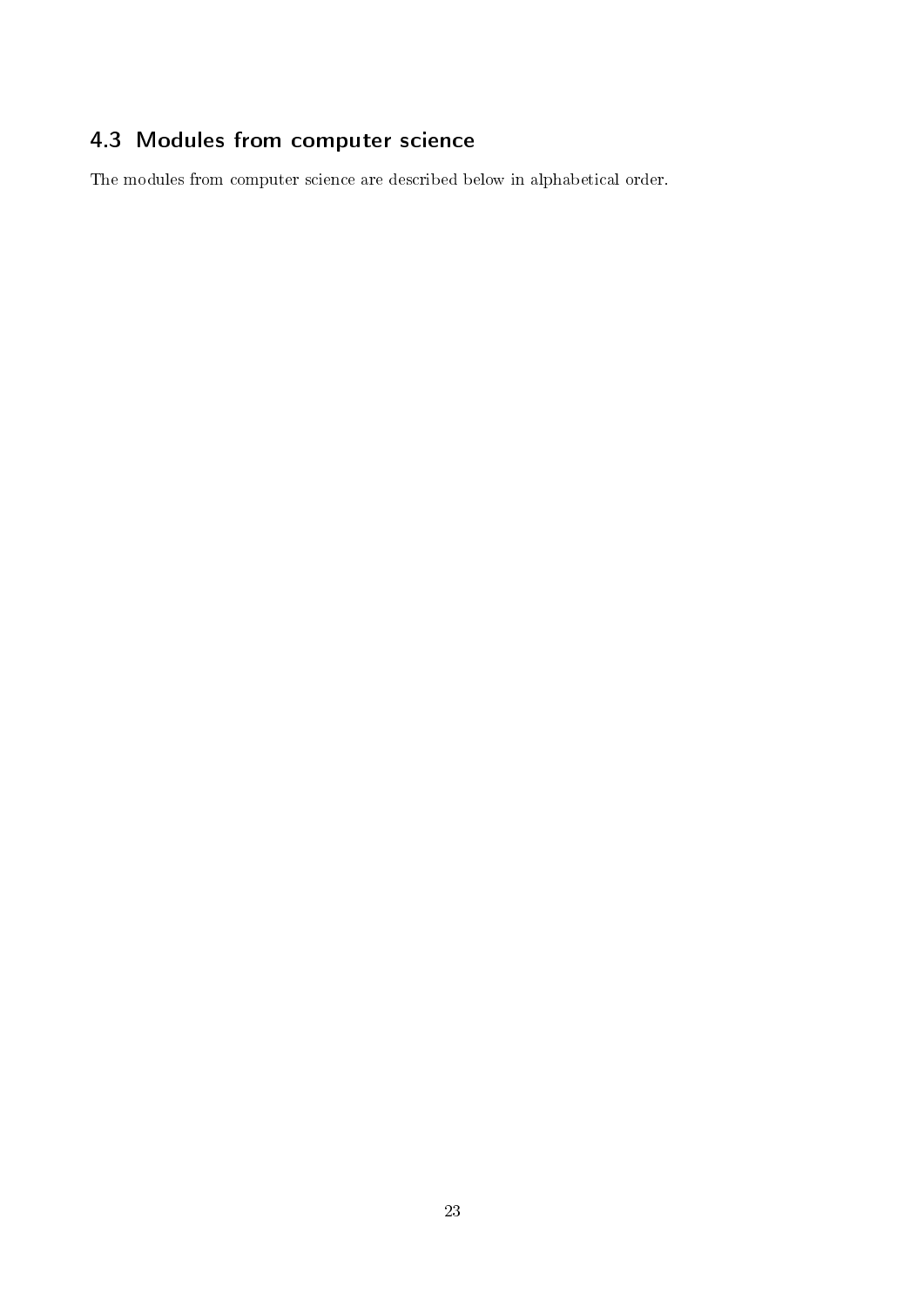### <span id="page-23-0"></span>Advanced Machine Learning

| Code                                                                      | Name                                                                                                                                                                                                                                                                                                                                                                                                                                                                                                                                                                                                             |                                                                                                                                                                  |
|---------------------------------------------------------------------------|------------------------------------------------------------------------------------------------------------------------------------------------------------------------------------------------------------------------------------------------------------------------------------------------------------------------------------------------------------------------------------------------------------------------------------------------------------------------------------------------------------------------------------------------------------------------------------------------------------------|------------------------------------------------------------------------------------------------------------------------------------------------------------------|
| <b>IAML</b>                                                               | Advanced Machine Learning                                                                                                                                                                                                                                                                                                                                                                                                                                                                                                                                                                                        |                                                                                                                                                                  |
| $\mathbf{CP}$                                                             | <b>Duration</b>                                                                                                                                                                                                                                                                                                                                                                                                                                                                                                                                                                                                  | Offered                                                                                                                                                          |
| 8                                                                         | one semester                                                                                                                                                                                                                                                                                                                                                                                                                                                                                                                                                                                                     | follows *Fundamentals of<br>Machine Learning*                                                                                                                    |
| Format<br>Lecture 4 SWS<br>$+$ Exercise<br>course 2 SWS                   | Workload<br>240h, thereof<br>60h lecture<br>90h tutorials, homework, lecture wrap-up<br>90h graded final report                                                                                                                                                                                                                                                                                                                                                                                                                                                                                                  | Availability<br>cannot be combined with<br>*Machine Learning*<br>M.Sc. Angewandte Informatik<br>M.Sc. Data and Computer<br>Science<br>M.Sc. Scientific Computing |
| Language<br>English                                                       | Lecturer(s)<br>Ullrich Köthe                                                                                                                                                                                                                                                                                                                                                                                                                                                                                                                                                                                     | <b>Examination</b> scheme<br>$1 + 1$                                                                                                                             |
| Learning<br>objectives                                                    | Students get to know advanced machine learning methods that define the<br>state-of-the-art and major research directions in the field. Students understand<br>when these methods are called for, what limitations of standard solutions they<br>address, and how they are applied to real-world problems.<br>In addition, students learn how to use Python-based machine learning software<br>such as scikit-learn, the ano and OpenGM.                                                                                                                                                                          |                                                                                                                                                                  |
| Learning<br>content                                                       | The lecture, along with its sibling *Fundamentals of Machine Learning*, offers<br>an extended version of the one-semester course *Machine Learning*:<br>Multi-layered architectures (neural networks, deep learning); directed and<br>undirected probabilistic graphical models (Gaussian processes, latent variable<br>models, Markov random fields, structured learning); feature optimization<br>(feature selection and learning, dictionary learning, kernel approximation,<br>randomization); weak supervision (one-class learning, multiple instance learning,<br>active learning, reinforcement learning) |                                                                                                                                                                  |
| Requirements<br>for<br>participation                                      | recommended are: lecture *Fundamentals of Machine Learning* or similar                                                                                                                                                                                                                                                                                                                                                                                                                                                                                                                                           |                                                                                                                                                                  |
| Requirements<br>for the<br>assignment<br>of credits<br>and final<br>grade | The module is completed with a graded written exam. This exam is a report on<br>a 90 h mini-research project. The final grade of the module is determined by the<br>grade of the exam. The requirements for the assignment of credits follows the<br>regulations in section modalities for exams. Details will be given by the lecturer.                                                                                                                                                                                                                                                                         |                                                                                                                                                                  |
| Useful<br>literature                                                      | David Barber: Bayesian Reasoning and Machine Learning, Cambridge<br>University Press, 2012<br>Christopher M. Bishop: Pattern Recognition and Machine Learning, Springer,<br>2006                                                                                                                                                                                                                                                                                                                                                                                                                                 |                                                                                                                                                                  |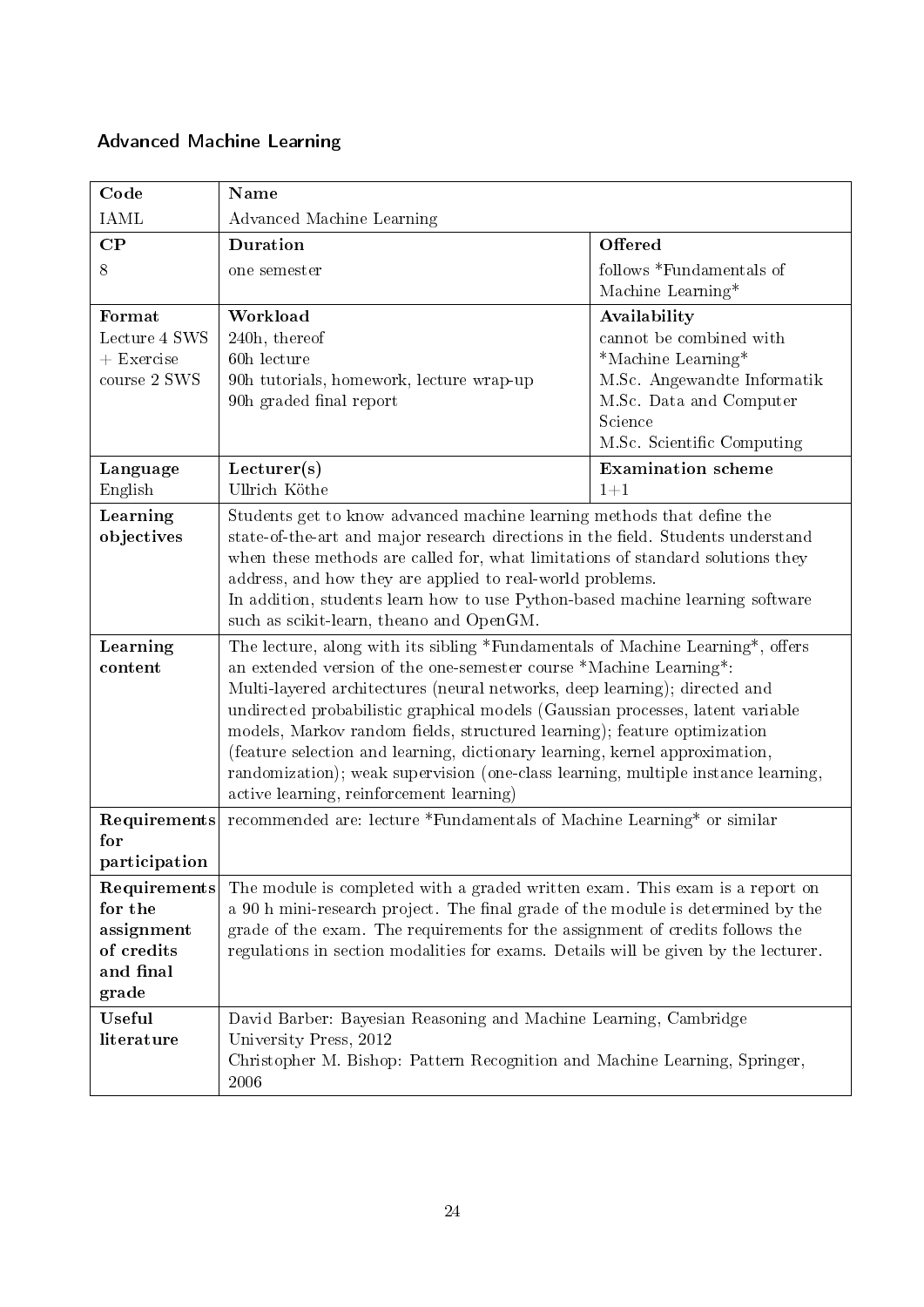### <span id="page-24-0"></span>Algorithm Engineering

| Code                                                                      | Name                                                                                                                                                                                                                                                                                                                                                                                                                                                                                                                                                                                                                                                                                                                                                                        |                                                                                                                 |
|---------------------------------------------------------------------------|-----------------------------------------------------------------------------------------------------------------------------------------------------------------------------------------------------------------------------------------------------------------------------------------------------------------------------------------------------------------------------------------------------------------------------------------------------------------------------------------------------------------------------------------------------------------------------------------------------------------------------------------------------------------------------------------------------------------------------------------------------------------------------|-----------------------------------------------------------------------------------------------------------------|
| IAE                                                                       | Algorithm Engineering                                                                                                                                                                                                                                                                                                                                                                                                                                                                                                                                                                                                                                                                                                                                                       |                                                                                                                 |
| $\bf CP$                                                                  | <b>Duration</b>                                                                                                                                                                                                                                                                                                                                                                                                                                                                                                                                                                                                                                                                                                                                                             | Offered                                                                                                         |
| 8                                                                         | one semester                                                                                                                                                                                                                                                                                                                                                                                                                                                                                                                                                                                                                                                                                                                                                                | every summer semester                                                                                           |
| Format<br>Lecture 4 SWS<br>$+$ Exercise<br>course 2 SWS                   | Workload<br>240h; thereof<br>90h lectures and tutorials,<br>15h exam preparations,<br>135h lecture wrap-up and homework                                                                                                                                                                                                                                                                                                                                                                                                                                                                                                                                                                                                                                                     | Availability<br>M.Sc. Angewandte Informatik<br>M.Sc. Data and Computer<br>Science<br>M.Sc. Scientific Computing |
| Language<br>English                                                       | Lecturer(s)<br>Christian Schulz                                                                                                                                                                                                                                                                                                                                                                                                                                                                                                                                                                                                                                                                                                                                             | <b>Examination</b> scheme<br>$1 + 1$                                                                            |
| Learning<br>objectives                                                    | Students obtain a systematic understanding of algorithmic questions and<br>solution approaches in the area of algorithm engineering.<br>The students will be able to transfer the learned techniques onto similar<br>problems and be able to interpret and understand current research topics in the<br>area of algorithm engineering.<br>Given a real-world problem, students are able to select appropriate algorithms<br>to come up with and implement efficient solutions.<br>In particular, students know realistic machine models and applications,<br>algorithm design, implementation techniques, experimental methodology and<br>can interpret of measurements.                                                                                                    |                                                                                                                 |
| Learning<br>content                                                       | The listed abilities will be learned by concrete examples. In particular, we will<br>almost always cover the best practical and theoretical methods. This methods<br>often deviate a lot by the algorithms learned in the basic courses. To this end<br>the lecture covers FPT/Kernelization in practice (independent set, vertex cover,<br>(all) minimum cuts (NOI algorithm), clique cover, node ordering), multi-level<br>algorithms (graph partitioning, modularity clustering, dynamic clustering,<br>process mapping, spectral techniques, exact approaches), route planning<br>(contraction hierarchies, arc-flags, hub-label algorithm), dynamic graph<br>algorithms (single-source reachability, transitive closure, matching, minimum<br>cuts, graph generation). |                                                                                                                 |
| Requirements<br>for<br>participation                                      | recommended are:<br>Einführung in die Praktische Informatik (IPI), Programmierkurs (IPK),<br>Algorithmen und Datenstrukturen (IAD), Mathematik für Informatiker 1 oder<br>Lineare Algebra 1 (MA4), Algorithms and Data Structures 2                                                                                                                                                                                                                                                                                                                                                                                                                                                                                                                                         |                                                                                                                 |
| Requirements<br>for the<br>assignment<br>of credits<br>and final<br>grade | The module is completed with a graded oral exam. The final grade of the<br>module is determined by the grade of the exam. The requirements for the<br>assignment of credits follows the regulations in section modalities for exams.                                                                                                                                                                                                                                                                                                                                                                                                                                                                                                                                        |                                                                                                                 |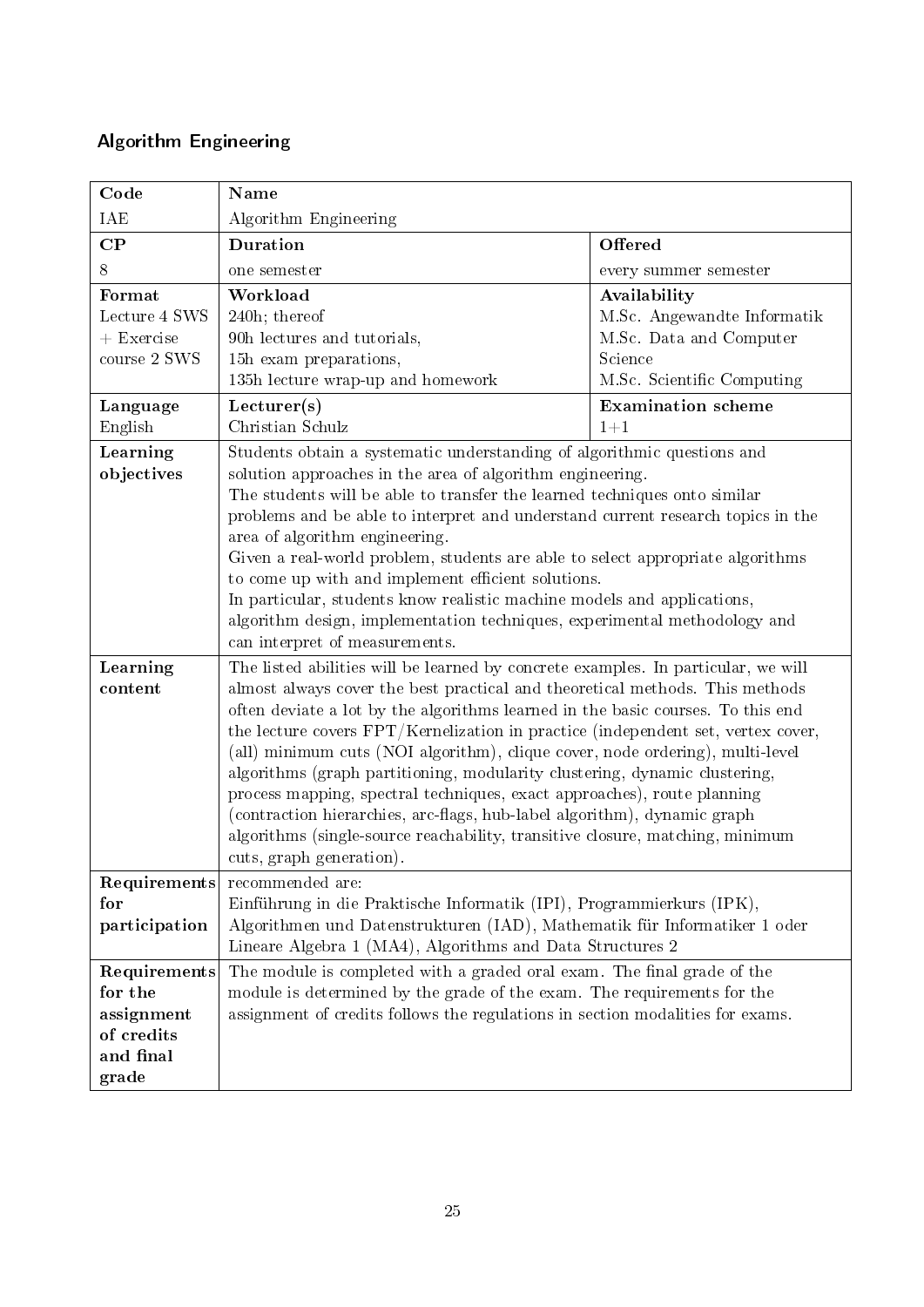| Useful     | Thomas H. Cormen, Charles E. Leiserson, Ronald L. Rivest, Clifford Stein: |
|------------|---------------------------------------------------------------------------|
| literature | Introduction to Algorithms, 3rd Edition. MIT Press 2009, ISBN             |
|            | 978-0-262-03384-8, pp. I-XIX, 1-1292                                      |
|            | Jon M. Kleinberg, Éva Tardos: Algorithm design. Addison-Wesley 2006, ISBN |
|            | 978-0-321-37291-8, pp. I-XXIII, 1-838                                     |
|            | Stefan Näher: LEDA, a Platform for Combinatorial and Geometric Computing. |
|            | Handbook of Data Structures and Applications 2004                         |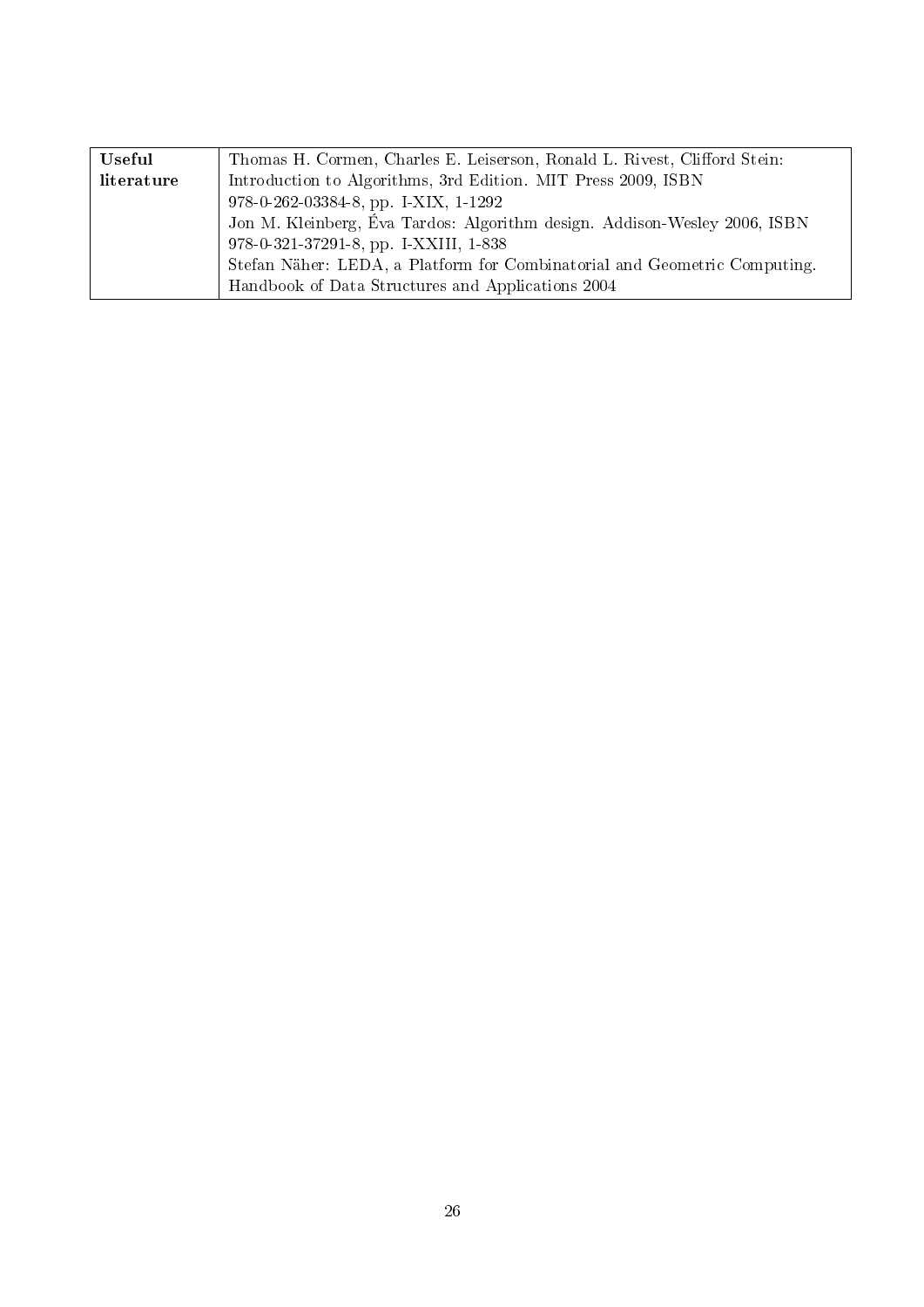| Code                                                                      | <b>Name</b>                                                                                                                                                                                                                                                                                                                                                                                                                                                                                                                                                                                                                                                                                         |                                                                                                                 |
|---------------------------------------------------------------------------|-----------------------------------------------------------------------------------------------------------------------------------------------------------------------------------------------------------------------------------------------------------------------------------------------------------------------------------------------------------------------------------------------------------------------------------------------------------------------------------------------------------------------------------------------------------------------------------------------------------------------------------------------------------------------------------------------------|-----------------------------------------------------------------------------------------------------------------|
| IAIP                                                                      | Artificial Intelligence for Programming                                                                                                                                                                                                                                                                                                                                                                                                                                                                                                                                                                                                                                                             |                                                                                                                 |
| $\bf CP$                                                                  | <b>Duration</b>                                                                                                                                                                                                                                                                                                                                                                                                                                                                                                                                                                                                                                                                                     | Offered                                                                                                         |
| 6                                                                         | one semester                                                                                                                                                                                                                                                                                                                                                                                                                                                                                                                                                                                                                                                                                        | at least every 4th semester                                                                                     |
| Format<br>Lecture 2 SWS<br>$+$ Exercise<br>course 2 SWS                   | Workload<br>180 h; thereof<br>60 h lecture<br>15 h preparation for exam<br>105 h self-study and working on assignments<br>(optionally in groups)                                                                                                                                                                                                                                                                                                                                                                                                                                                                                                                                                    | Availability<br>M.Sc. Angewandte Informatik<br>M.Sc. Data and Computer<br>Science<br>M.Sc. Scientific Computing |
| Language<br>English                                                       | Lecturer(s)<br>Artur Andrzejak                                                                                                                                                                                                                                                                                                                                                                                                                                                                                                                                                                                                                                                                      | <b>Examination</b> scheme<br>$1 + 1$                                                                            |
| Learning<br>objectives                                                    | Expected learning outcomes are:<br>- Knowledge of selected classical methods in arti-ficial intelligence, in particular<br>knowledge repre-sentation, search methods, rule systems<br>- Basic knowledge about probabilistic models and probabilistic programming<br>- Knowledge of techniques for code representation and parsing<br>- Knowledge of techniques for modeling of code via neural networks<br>- Knowledge of basic and advanced methods for program synthesis<br>- Familiarity with semantic parsing and code sum-marization<br>- Familiarity with selected applications of AI for programming, e.g. code-to-code<br>translation, code recommendations, and detection of bugs in code. |                                                                                                                 |
| Learning<br>content                                                       | This module covers the following topics:<br>- introduction to classical methods in artificial intelligence, in particular<br>knowledge representation, search methods, rule systems<br>- introduction to probabilistic models and probabilistic programming<br>- fundamentals of code representation and parsing<br>- modeling of code via neural networks and sequence models/transformers<br>- basic and advanced methods for program synthesis<br>- introduction to semantic parsing and code summarization<br>- state-of-the-art applications of AI for programming, e.g. code-to-code<br>translation, code recommendations, detection of vulnerabilities in code.                              |                                                                                                                 |
| Requirements<br>for<br>participation                                      | Skills in programming (preferably Python) and elementary knowledge of<br>probability theory $/$ statistics. Recommended prerequisites are lectures in<br>machine learning, e.g. Foundations of machine learning.                                                                                                                                                                                                                                                                                                                                                                                                                                                                                    |                                                                                                                 |
| Requirements<br>for the<br>assignment<br>of credits<br>and final<br>grade | The module is completed with a graded oral or written exam. The final grade of<br>the module is determined by the grade of the exam. The requirements for the<br>assignment of credits follows the regulations in section modalities for exams.                                                                                                                                                                                                                                                                                                                                                                                                                                                     |                                                                                                                 |

# <span id="page-26-0"></span>Artificial Intelligence for Programming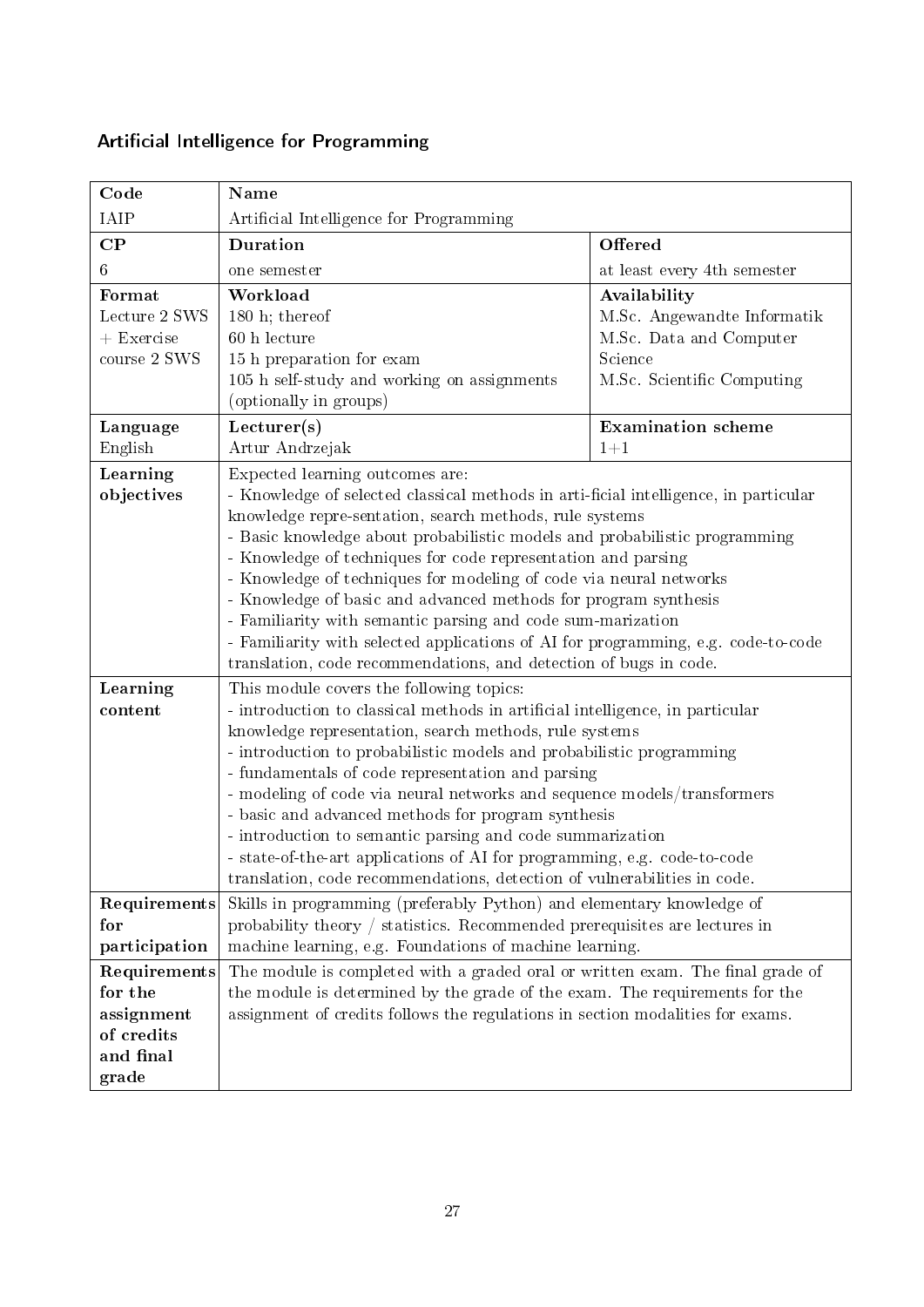| Useful     | Stuart J. Russell: Artificial intelligence: a modern ap-proach, (3rd ed.), Pearson, |  |
|------------|-------------------------------------------------------------------------------------|--|
| literature | 2016, Heidi: https://bit.ly/2V9LQT9                                                 |  |
|            | Noah D. Goodman, Joshua B. Tenenbaum: Probabil-istic Models of Cognition            |  |
|            | $(2nd ed.), 2016. Online: https://probmods.org/)$                                   |  |
|            | Jeremy Howard: Deep learning for coders with fastai and PyTorch, (1st ed.),         |  |
|            | O'Reilly, 2020, Online via Heidi: https://bit.ly/3jUMkH7                            |  |
|            | Aurélien Géron: Hands-On Machine Learning with Scikit-Learn, Keras, and             |  |
|            | TensorFlow, (2nd ed.), O'Reilly, 2019, Online via Heidi: https://bit.ly/3dVhieA     |  |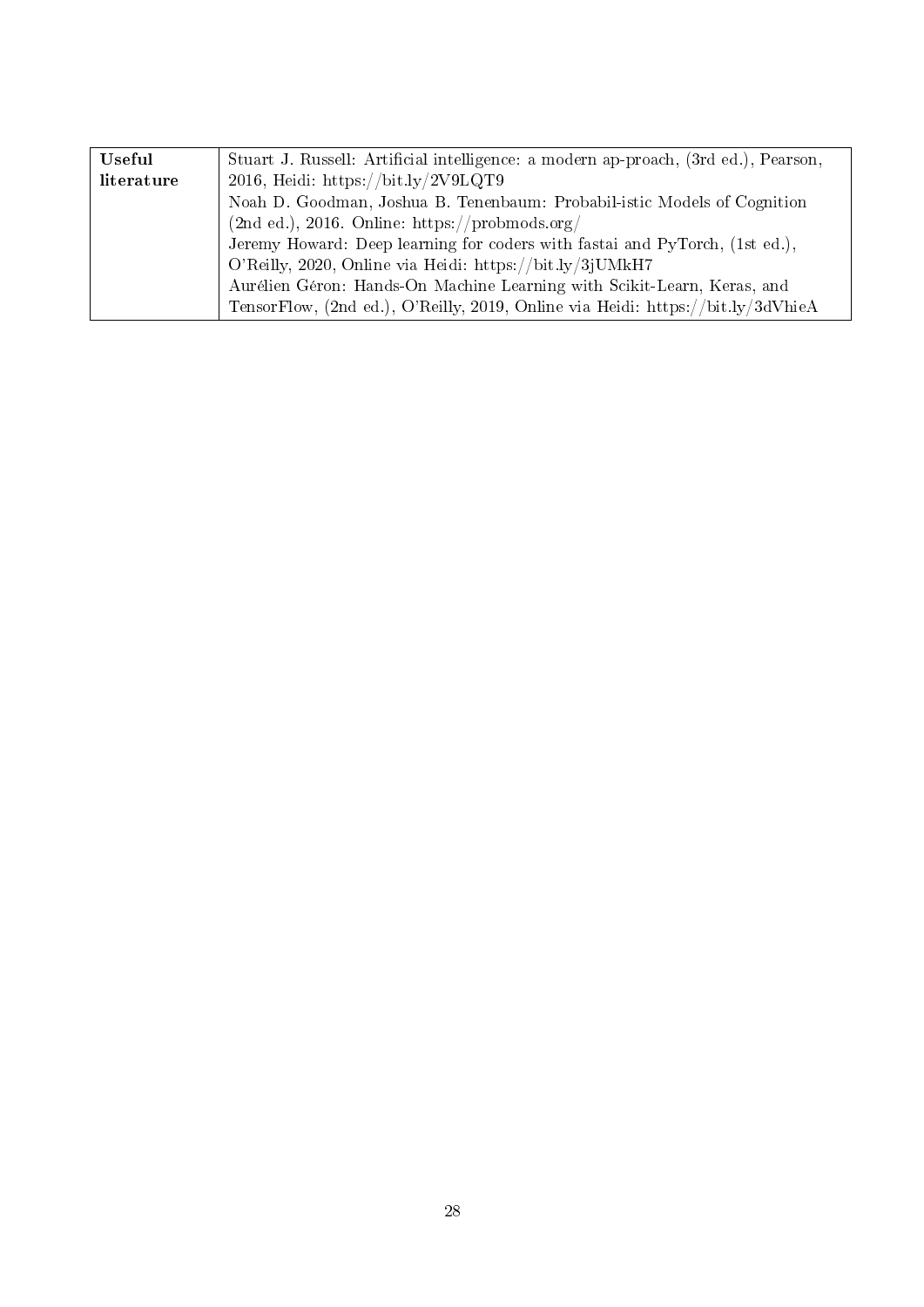### <span id="page-28-0"></span>Complex Network Analysis

| Code                                                    | Name                                                                                                                                                                                                                                                                                                                                                                                                                                                                                                                                                                                                                                                                                                                                                                                                                                              |                                                                                                                                     |
|---------------------------------------------------------|---------------------------------------------------------------------------------------------------------------------------------------------------------------------------------------------------------------------------------------------------------------------------------------------------------------------------------------------------------------------------------------------------------------------------------------------------------------------------------------------------------------------------------------------------------------------------------------------------------------------------------------------------------------------------------------------------------------------------------------------------------------------------------------------------------------------------------------------------|-------------------------------------------------------------------------------------------------------------------------------------|
| <b>ICNA</b>                                             | Complex Network Analysis                                                                                                                                                                                                                                                                                                                                                                                                                                                                                                                                                                                                                                                                                                                                                                                                                          |                                                                                                                                     |
| $\bf CP$                                                | Duration                                                                                                                                                                                                                                                                                                                                                                                                                                                                                                                                                                                                                                                                                                                                                                                                                                          | Offered                                                                                                                             |
| 8                                                       | one semester                                                                                                                                                                                                                                                                                                                                                                                                                                                                                                                                                                                                                                                                                                                                                                                                                                      | every 2nd wintersemester                                                                                                            |
| Format<br>Lecture 4 SWS<br>$+$ Exercise<br>course 2 SWS | Workload<br>$240$ h; thereof<br>90 h lecture<br>12 h preparation for exam<br>130 h self-study and working on<br>assignments/projects (optionally in groups)                                                                                                                                                                                                                                                                                                                                                                                                                                                                                                                                                                                                                                                                                       | Availability<br>M.Sc. Angewandte Informatik<br>M.Sc. Data and Computer<br>Science<br>M.Sc. Scientific Computing<br>B.Sc. Mathematik |
| Language<br>English                                     | Lecturer(s)<br>Michael Gertz                                                                                                                                                                                                                                                                                                                                                                                                                                                                                                                                                                                                                                                                                                                                                                                                                      | <b>Examination</b> scheme<br>$1 + 1$                                                                                                |
| Learning<br>objectives                                  | Students<br>- can describe basic measures and characteristics of complex networks<br>- can implement and apply basic network analysis algorithms using<br>programming environments such as R or Python<br>- can describe different network models and can describe, compute, and analyze<br>characteristic parameters of these models<br>- know how to compute different complex network measures and how to<br>interpret these measures<br>- know different generative models for constructing complex networks, especially<br>scale-free networks<br>- know the fundamental methods for the detection of communities in networks<br>and the analysis of their evolution over time<br>- are familiar with basic concepts of network robustness<br>- understand the principles behind the spread of phenomena in complex networks                 |                                                                                                                                     |
| Learning<br>content                                     | - Graph theory and graph algorithms; basic network measures<br>- Random networks and their characteristics (degree distribution, component<br>sizes, clustering coefficient, network evolution), small world phenomena<br>- Scale-free property of networks, power-laws, hubs, universality<br>- Barabasi-Albert model, growth and preferential attachment, degree dynamics,<br>diameter and clustering coefficient<br>- Evolving networks, Bianconi-Barabasi model, fitness, Bose-Einstein<br>condensation<br>- Degree correlation, assortativity, degree correlations, structural cutoffs<br>- Network robustness, percolation theory, attack tolerance, cascading failures<br>- Communities, modularity, community detection and evolution<br>- Spreading phenomena, epidemic modeling, contact networks, immunization,<br>epidemic prediction |                                                                                                                                     |
| Requirements<br>for<br>participation                    | recommended are: Algorithmen und Datenstrukturen (IAD), Knowledge<br>Discovery in Databases (IKDD), Lineare Algebra I (MA4)                                                                                                                                                                                                                                                                                                                                                                                                                                                                                                                                                                                                                                                                                                                       |                                                                                                                                     |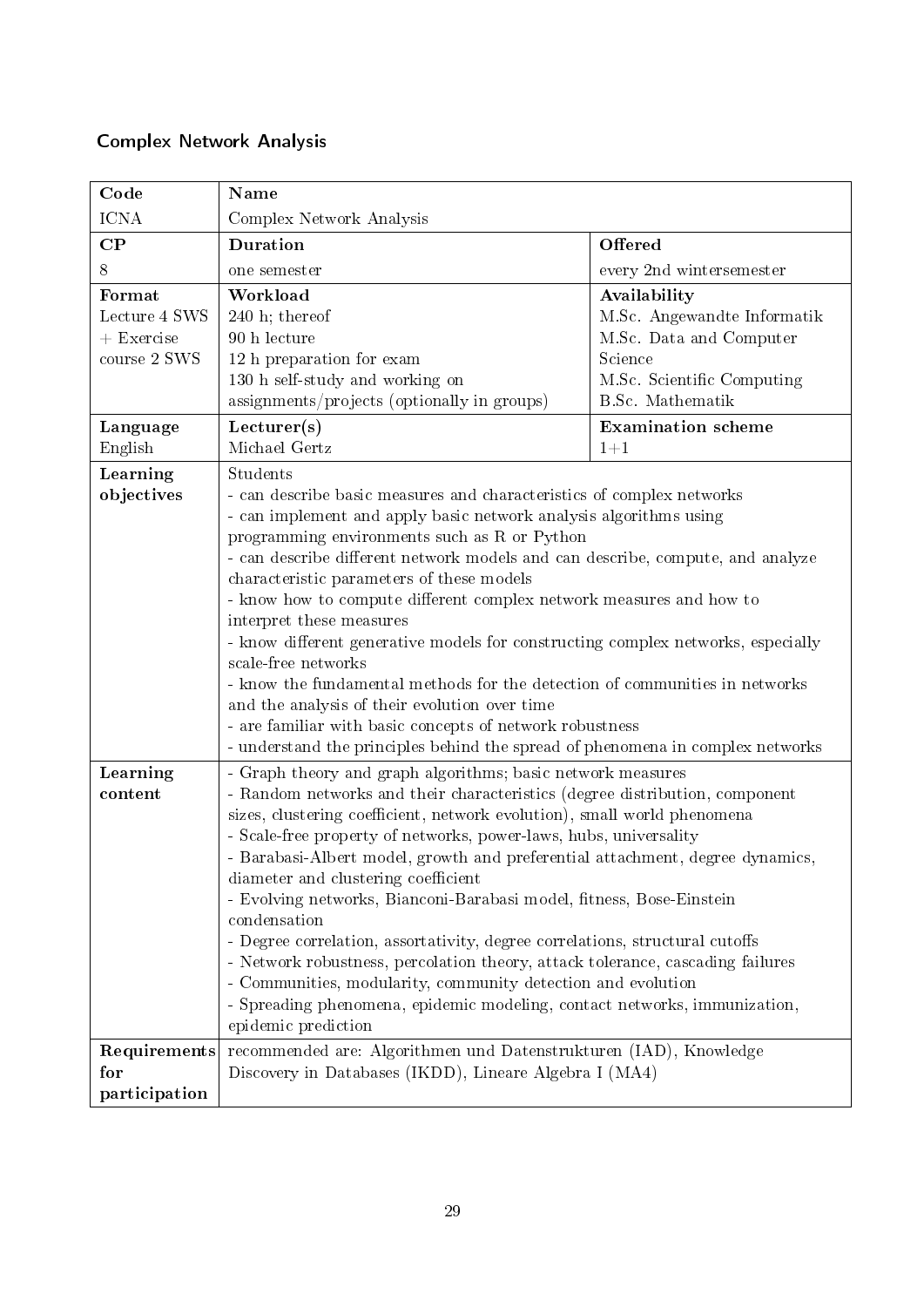| Requirements  | The module is completed with a graded written exam. The final grade of the                                                                                                                                                                                                                                                                                                                                                     |  |
|---------------|--------------------------------------------------------------------------------------------------------------------------------------------------------------------------------------------------------------------------------------------------------------------------------------------------------------------------------------------------------------------------------------------------------------------------------|--|
| for the       | module is determined by the grade of the exam. The requirements for the                                                                                                                                                                                                                                                                                                                                                        |  |
| assignment    | assignment of credits follows the regulations in section modalities for exams.                                                                                                                                                                                                                                                                                                                                                 |  |
| of credits    |                                                                                                                                                                                                                                                                                                                                                                                                                                |  |
| and final     |                                                                                                                                                                                                                                                                                                                                                                                                                                |  |
| grade         |                                                                                                                                                                                                                                                                                                                                                                                                                                |  |
| <b>Useful</b> | - Albert-Laszlo Barabasi: Network Science, Cambridge University Press, 2016.                                                                                                                                                                                                                                                                                                                                                   |  |
| literature    | - M.E.J. Newmann: Networks: An Introduction, Oxford University Press, 2010.                                                                                                                                                                                                                                                                                                                                                    |  |
|               | - Vito Latora, Vincenzo Nicosia, Giovanni Russo: Complex Networks -<br>Principles, Methods and Applications, Cambridge University Press, 2017.<br>- David Easley, Jon Kleinberg: Networks, Crowds, and Markets: Reasoning<br>About a Highly Connected World, Cambridge University Press, 2010.<br>- Stanley Wasserman, Katherine Faust: Social Network Analysis-Methods and<br>Applications, Cambridge University Press, 1994. |  |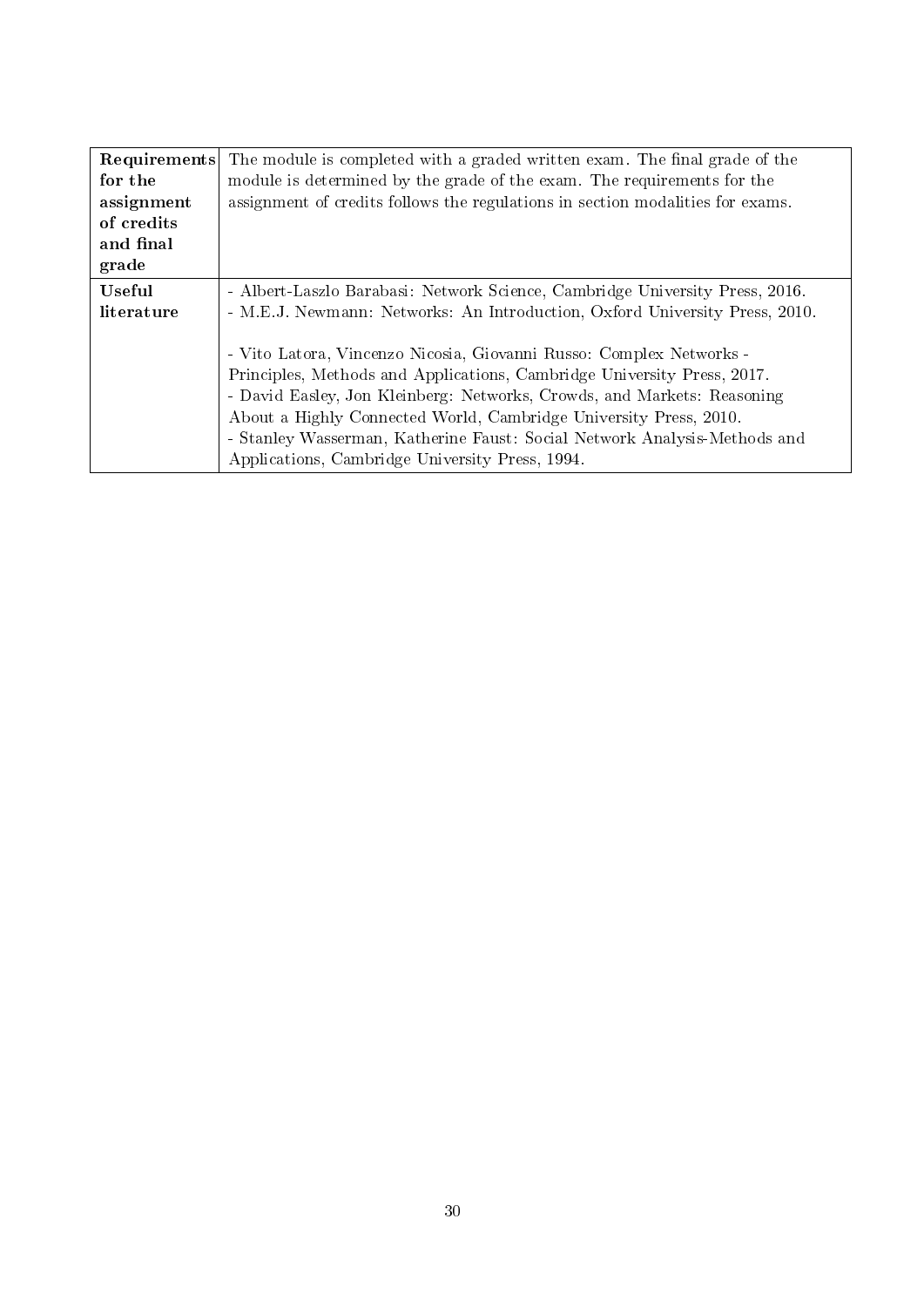# <span id="page-30-0"></span>Computational Geometry

| Code                                                                      | Name                                                                                                                                                                                                                                                                                                                                                                                                                                                                                                                                                                                                                                                                                                  |                                                                                                                 |
|---------------------------------------------------------------------------|-------------------------------------------------------------------------------------------------------------------------------------------------------------------------------------------------------------------------------------------------------------------------------------------------------------------------------------------------------------------------------------------------------------------------------------------------------------------------------------------------------------------------------------------------------------------------------------------------------------------------------------------------------------------------------------------------------|-----------------------------------------------------------------------------------------------------------------|
| <b>ICGeo</b>                                                              | Computational Geometry                                                                                                                                                                                                                                                                                                                                                                                                                                                                                                                                                                                                                                                                                |                                                                                                                 |
| $\bf CP$                                                                  | Duration                                                                                                                                                                                                                                                                                                                                                                                                                                                                                                                                                                                                                                                                                              | Offered                                                                                                         |
| 8                                                                         | one semester                                                                                                                                                                                                                                                                                                                                                                                                                                                                                                                                                                                                                                                                                          | irregular                                                                                                       |
| Format<br>Lecture 4 SWS<br>$+$ Exercise<br>course 2 SWS                   | Workload<br>$240$ h; thereof<br>90 h lectures and tutorials<br>15 h preparation for exam<br>135 h self-study and working on<br>assignments/projects (optionally in groups)                                                                                                                                                                                                                                                                                                                                                                                                                                                                                                                            | Availability<br>M.Sc. Angewandte Informatik<br>M.Sc. Data and Computer<br>Science<br>M.Sc. Scientific Computing |
| Language<br>English                                                       | Lecturer(s)<br>Susanne Krömker                                                                                                                                                                                                                                                                                                                                                                                                                                                                                                                                                                                                                                                                        | <b>Examination</b> scheme<br>$1+1$                                                                              |
| Learning<br>objectives                                                    | The students know the algorithms and data structures of geometric and<br>topological data processing.<br>They can understand and implement sweep algorithms for nearest neighbors,<br>intersections of line segments and Voronoi diagrams, can construct alpha shapes<br>and beta skeletons from pointclouds, know template-based and data-driven<br>algorithms for the determination of isolines and isosurfaces, can work with<br>discrete vector fields on simplicial complexes and know about persistence of<br>topological invariants.<br>They master the associated data structures for efficient storage and further<br>processing and can calculate the complexity of the various algorithms. |                                                                                                                 |
| Learning<br>content                                                       | Basic concepts from geometry, graph theory and topology, sweep algorithms in<br>visibility analysis and Voronoi diagrams, Delaunay triangulations, alpha shapes,<br>beta skeletons, isosurfaces, discrete Morse theory                                                                                                                                                                                                                                                                                                                                                                                                                                                                                |                                                                                                                 |
| Requirements<br>for<br>participation                                      | recommended is: Algorithmen und Datenstrukturen (IAD)                                                                                                                                                                                                                                                                                                                                                                                                                                                                                                                                                                                                                                                 |                                                                                                                 |
| Requirements<br>for the<br>assignment<br>of credits<br>and final<br>grade | The module is completed with a graded oral exam. The final grade of the<br>module is determined by the grade of the exam. The requirements for the<br>assignment of credits follows the regulations in section modalities for exams.                                                                                                                                                                                                                                                                                                                                                                                                                                                                  |                                                                                                                 |
| <b>Useful</b><br>literature                                               | Rolf Klein: Algorithmische Geometrie, Springer Verlag, 2005<br>Herbert Edelsbrunner: Geometry and Topology of Mesh Generation, Cambridge<br>University Press, 2001<br>Mark de Berg, Otfried Cheong, Marc van Kreveld, Mark Overmars:<br>Computational Geometry - Algorithms and Applications, 3rd edition, Springer,<br>2008<br>current publications                                                                                                                                                                                                                                                                                                                                                  |                                                                                                                 |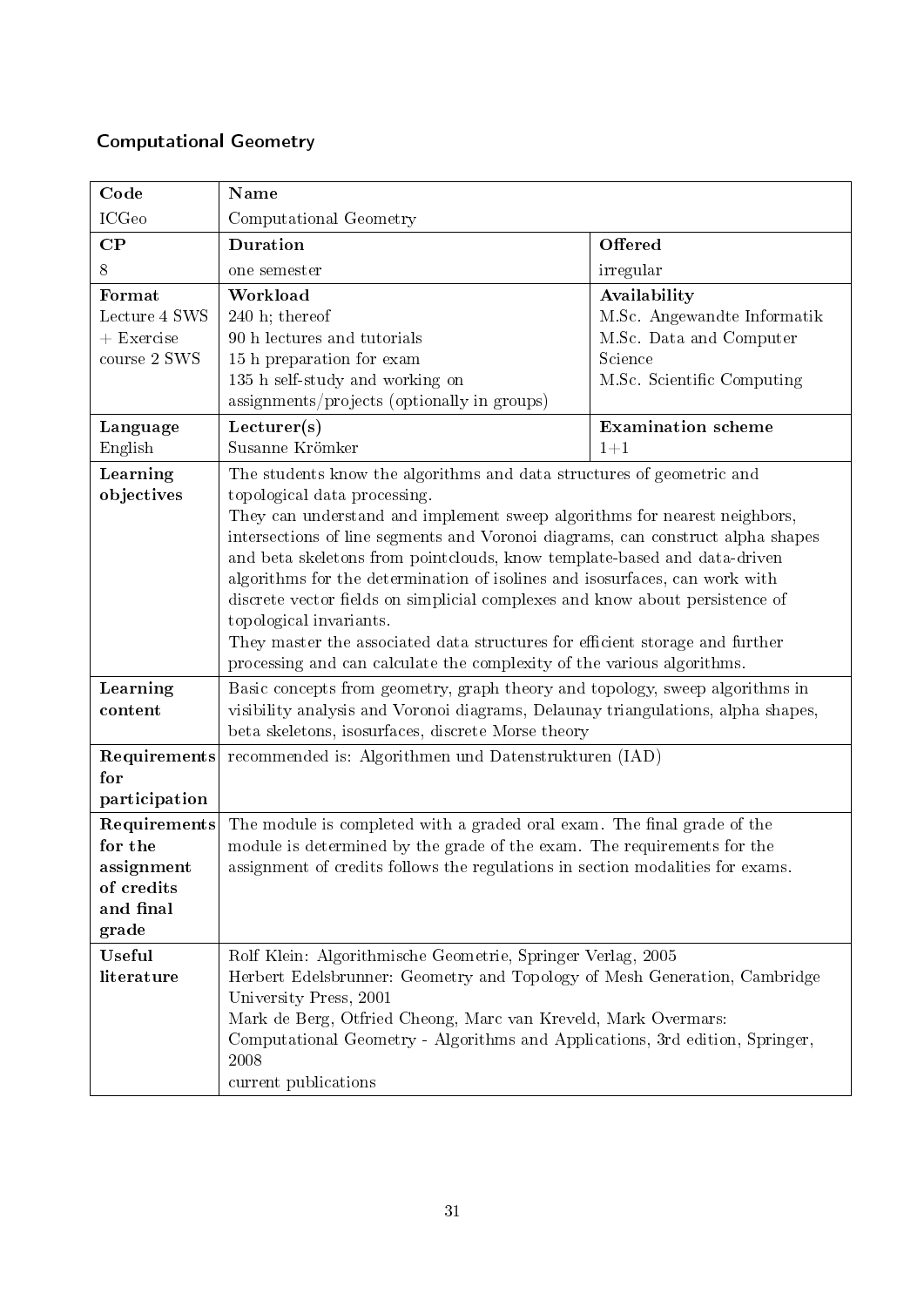### <span id="page-31-0"></span>Computerspiele

| Code                                                      | Name                                                                                                                                                                                                                                                                                                                                                                                                                                                                                                        |                                                                                                                 |
|-----------------------------------------------------------|-------------------------------------------------------------------------------------------------------------------------------------------------------------------------------------------------------------------------------------------------------------------------------------------------------------------------------------------------------------------------------------------------------------------------------------------------------------------------------------------------------------|-----------------------------------------------------------------------------------------------------------------|
| ICS                                                       | Computerspiele                                                                                                                                                                                                                                                                                                                                                                                                                                                                                              |                                                                                                                 |
| $\bf CP$                                                  | <b>Duration</b>                                                                                                                                                                                                                                                                                                                                                                                                                                                                                             | Offered                                                                                                         |
| 8                                                         | ein Semester                                                                                                                                                                                                                                                                                                                                                                                                                                                                                                | jedes Sommersemester                                                                                            |
| Format<br>Vorlesung 3<br>$SWS + \ddot{U}$ bung<br>3 SWS   | Workload<br>$240$ h; davon<br>75 h Präsenzstudium<br>15 h Prüfungsvorbereitung<br>150 h Selbststudium und Aufgabenbearbeitung<br>(evtl. in Gruppen)                                                                                                                                                                                                                                                                                                                                                         | Availability<br>M.Sc. Angewandte Informatik<br>M.Sc. Data and Computer<br>Science<br>M.Sc. Scientific Computing |
| Language<br>Englisch                                      | Lecturer(s)<br>Jürgen Hesser                                                                                                                                                                                                                                                                                                                                                                                                                                                                                | <b>Examination</b> scheme<br>$1 + 1$                                                                            |
| Learning<br>objectives                                    | Die Studierenden<br>lernen die Konzepte von der informatischen Sicht kennen, was Computerspiele<br>ausmacht und welche Herausforderungen damit verbunden sind. Sie lernen, wie<br>man gute und effiziente Architekturkonzepte dafür entwickelt sowie wie man<br>typische Probleme aus Graphik, Kollisionserkennung, Animation/Physik,<br>Pfadplanung/KI umsetzt. Zudem lernen sie in den Übungen, wie man konkrete<br>Spiele entwickelt, so dass sie in der Lage sind, eigene Spieleengines zu realisieren. |                                                                                                                 |
| Learning<br>content                                       | Überblick über die Einteilung von Computerspielen<br>Architektur von Game Engines<br>Vorstellung von OGRE als einer open-source Game Engine<br>Graphik und Computerspiele: ein Überblick<br>Kollisionserkennungstechniken<br>Animationstechniken und Physik bei Computerspielen mit Fokus auf der open<br>source Bibliothek Bullet<br>Pfadplanung und KI                                                                                                                                                    |                                                                                                                 |
| Requirements<br>for<br>participation                      | empfohlen sind: Einführung in die Praktische Informatik (IPI),<br>Programmierkurs (IPK), Algorithmen und Datenstrukturen (IAD)                                                                                                                                                                                                                                                                                                                                                                              |                                                                                                                 |
| for the<br>assignment<br>of credits<br>and final<br>grade | <b>Requirements</b> Das Modul wird mit einer benoteten Klausur abgeschlossen. Die Modulendnote<br>wird durch die Note der Klausur festgelegt. Für die Vergabe der LP gilt die<br>Regelung aus dem Kapitel Prüfungsmodalitäten.                                                                                                                                                                                                                                                                              |                                                                                                                 |
| <b>Useful</b><br>literature                               | Gregory et al: Game Engine Architecture<br>Ericson: Real-Time Collision Detection<br>Eberly: Game Physics<br>Millington: Artificial Intelligence for Games                                                                                                                                                                                                                                                                                                                                                  |                                                                                                                 |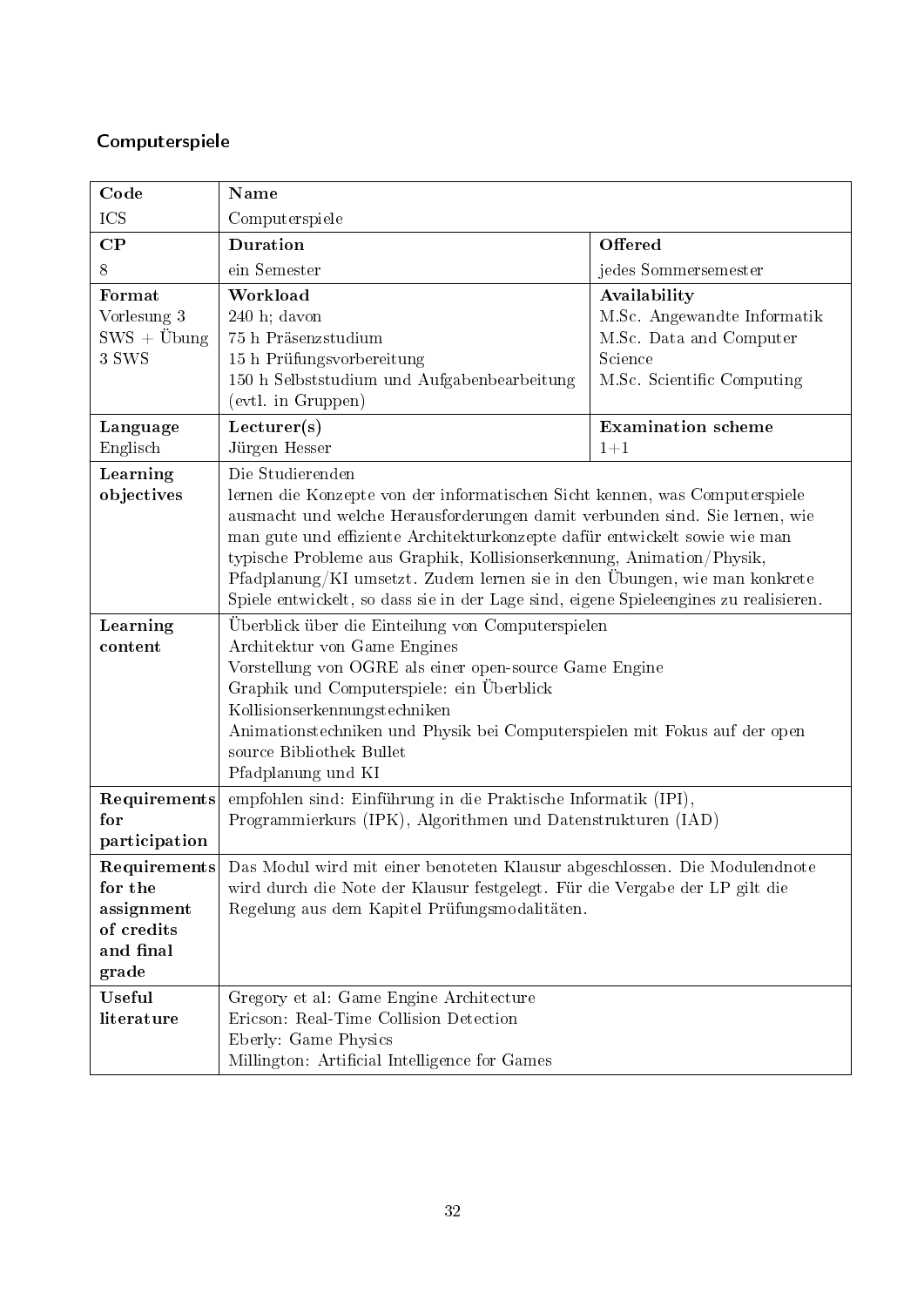#### <span id="page-32-0"></span>Discrete Structures 2

| Code                          | Name                                                                                                                                      |                                    |  |
|-------------------------------|-------------------------------------------------------------------------------------------------------------------------------------------|------------------------------------|--|
| IDS2                          | Discrete Structures 2                                                                                                                     |                                    |  |
| $\bf CP$                      | Duration                                                                                                                                  | Offered                            |  |
| 8                             | one semester                                                                                                                              | irregularly in the summer          |  |
|                               |                                                                                                                                           | semester                           |  |
| Format                        | Workload                                                                                                                                  | Availability                       |  |
| Lecture 4 SWS<br>$+$ Exercise | $240$ h; thereof<br>90 h lecture                                                                                                          | M.Sc. Angewandte Informatik        |  |
| course 2 SWS                  | 20 h preparation for exam                                                                                                                 | M.Sc. Data and Computer<br>Science |  |
|                               | 130 h self-study and working on                                                                                                           | M.Sc. Mathematik                   |  |
|                               | assignments/projects (optionally in groups)                                                                                               |                                    |  |
| Language                      | Lecturer(s)                                                                                                                               | <b>Examination</b> scheme          |  |
| English                       | Felix Joos                                                                                                                                | $1 + 1$                            |  |
| Learning                      | Students                                                                                                                                  |                                    |  |
| objectives                    | - understand several advanced graph parameters and the central theorems in                                                                |                                    |  |
|                               | these areas                                                                                                                               |                                    |  |
|                               | - can solve problems involving discussed topics                                                                                           |                                    |  |
|                               | - can reprove the central considered results                                                                                              |                                    |  |
| Learning                      | - Probabilistic Methods                                                                                                                   |                                    |  |
| content                       | - Extremal graph theory                                                                                                                   |                                    |  |
|                               | - Expander graphs<br>- Quasirandom graphs                                                                                                 |                                    |  |
|                               | - Further advanced topics                                                                                                                 |                                    |  |
| Requirements                  | recommended is: Discrete Structures 1                                                                                                     |                                    |  |
| for                           |                                                                                                                                           |                                    |  |
| participation                 |                                                                                                                                           |                                    |  |
| Requirements                  | The module is completed with a graded oral or written exam. The final grade of                                                            |                                    |  |
| for the                       | the module is determined by the grade of the exam. The requirements for the                                                               |                                    |  |
| assignment                    | assignment of credits follows the regulations in section modalities for exams.                                                            |                                    |  |
| of credits                    |                                                                                                                                           |                                    |  |
| and final                     |                                                                                                                                           |                                    |  |
| grade                         |                                                                                                                                           |                                    |  |
| Useful                        | - Reinhard Diestel Graph Theory, 5th edition, Springer, 2016/17                                                                           |                                    |  |
| literature                    | - Douglas West, Introduction to Graph Theory, Pearson, 2011.                                                                              |                                    |  |
|                               | - J.A. Bondy and U.S.R. Murty, Graph Theory, Springer, 2008.<br>- Bernhard Korte and Jens Vygen, Combinatorial Optimization, 6th edition, |                                    |  |
|                               | 2018.                                                                                                                                     |                                    |  |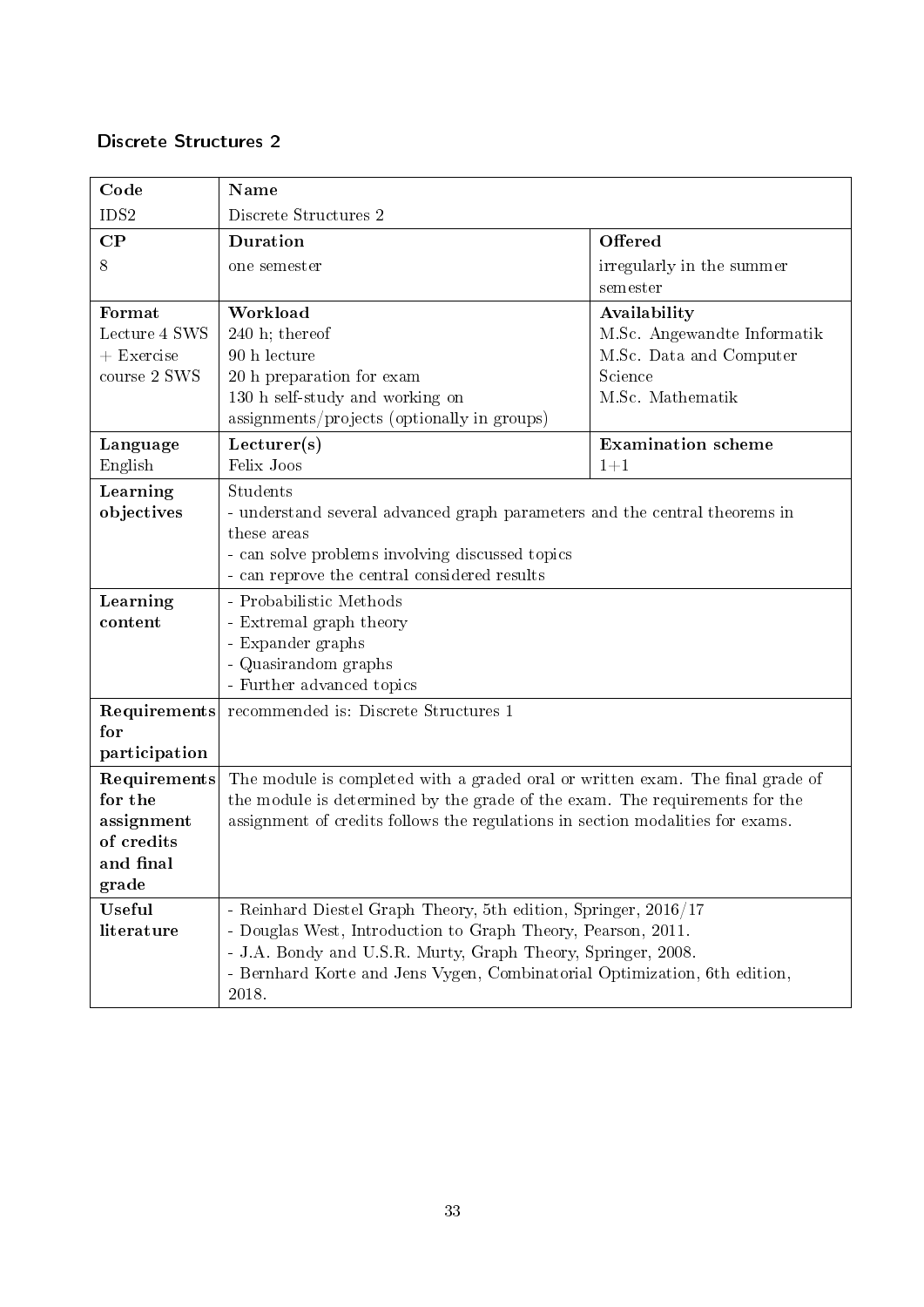# <span id="page-33-0"></span>Fundamentals of Machine Learning

| Code                                                                      | <b>Name</b>                                                                                                                                                                                                                                                                                                                                                                                                                                                                                                                                                                                                                                                                                                                                                                                                                 |                                                                                                                                                                  |  |
|---------------------------------------------------------------------------|-----------------------------------------------------------------------------------------------------------------------------------------------------------------------------------------------------------------------------------------------------------------------------------------------------------------------------------------------------------------------------------------------------------------------------------------------------------------------------------------------------------------------------------------------------------------------------------------------------------------------------------------------------------------------------------------------------------------------------------------------------------------------------------------------------------------------------|------------------------------------------------------------------------------------------------------------------------------------------------------------------|--|
| <b>IFML</b>                                                               | Fundamentals of Machine Learning                                                                                                                                                                                                                                                                                                                                                                                                                                                                                                                                                                                                                                                                                                                                                                                            |                                                                                                                                                                  |  |
| $\mathbf{CP}$                                                             | <b>Duration</b>                                                                                                                                                                                                                                                                                                                                                                                                                                                                                                                                                                                                                                                                                                                                                                                                             | Offered                                                                                                                                                          |  |
| 8                                                                         | one semester                                                                                                                                                                                                                                                                                                                                                                                                                                                                                                                                                                                                                                                                                                                                                                                                                | in (irregular) alternation with<br>*Machine Learning*                                                                                                            |  |
| Format<br>Lecture 4 SWS<br>$+$ Exercise<br>$\frac{1}{2}$ course 2 SWS     | Workload<br>240h, thereof<br>60h lecture<br>90h tutorials, homework, lecture wrap-up<br>90h graded final report                                                                                                                                                                                                                                                                                                                                                                                                                                                                                                                                                                                                                                                                                                             | Availability<br>cannot be combined with<br>*Machine Learning*<br>M.Sc. Angewandte Informatik<br>M.Sc. Data and Computer<br>Science<br>M.Sc. Scientific Computing |  |
| Language<br>English                                                       | Lecturer(s)<br>Ullrich Köthe                                                                                                                                                                                                                                                                                                                                                                                                                                                                                                                                                                                                                                                                                                                                                                                                | <b>Examination</b> scheme<br>$1 + 1$                                                                                                                             |  |
| Learning<br>objectives                                                    | Students understand fundamental concepts of machine learning (features vs.<br>response, unsupervised vs. supervised training, regression vs. classification etc.),<br>get to know established learning methods and algorithms, are able to apply them<br>to real-world problems, and can objectively assess the quality of the results.<br>In addition, students learn how to use Python-based machine learning software<br>such as scikit-learn.                                                                                                                                                                                                                                                                                                                                                                           |                                                                                                                                                                  |  |
| Learning<br>content                                                       | The lecture, along with its sibling *Advanced Machine Learning*, offers an<br>extended version of the one-semester course *Machine Learning*, with more<br>room for regression methods, unsupervised learning and algorithmic details:<br>Classification (nearest neighbor rules, linear and quadratic discriminant analysis,<br>logistic regression, classical and randomized decision trees, support vector<br>machines, ensemble methods); regression (linear and non-linear least squares,<br>regularized and sparse regression, robust regression); unsupervised learning<br>(hierarchical clustering, k-means algorithm, Gaussian mixture models and<br>expectation maximization, principal component analysis, non-linear dimension<br>reduction); evaluation (risk minimization, model selection, cross-validation) |                                                                                                                                                                  |  |
| for<br>participation                                                      | Requirements recommended are: solid knowledge of basic calculus, statistics, and linear algebra                                                                                                                                                                                                                                                                                                                                                                                                                                                                                                                                                                                                                                                                                                                             |                                                                                                                                                                  |  |
| Requirements<br>for the<br>assignment<br>of credits<br>and final<br>grade | The module is completed with a graded written exam. This exam is a report on<br>a 90 h mini-research project. The final grade of the module is determined by the<br>grade of the exam. The requirements for the assignment of credits follows the<br>regulations in section modalities for exams. Details will be given by the lecturer.                                                                                                                                                                                                                                                                                                                                                                                                                                                                                    |                                                                                                                                                                  |  |
| Useful<br>literature                                                      | Trevor Hastie, Robert Tibshirani, Jerome Friedman: The Elements of Statistical<br>Learning (2nd edition), Springer, 2009                                                                                                                                                                                                                                                                                                                                                                                                                                                                                                                                                                                                                                                                                                    |                                                                                                                                                                  |  |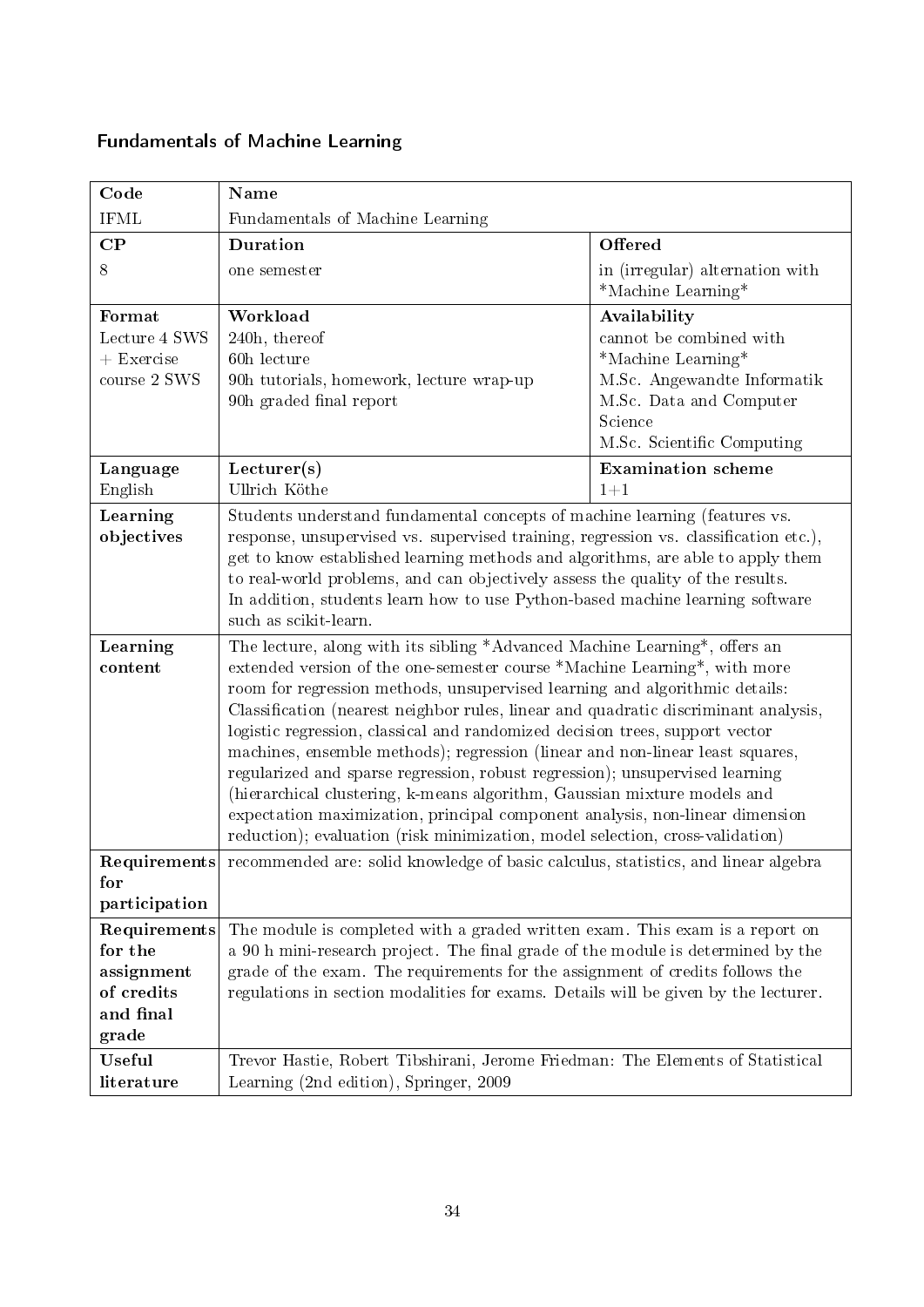### <span id="page-34-0"></span>Geometric Modeling and Animation

| Code                                                    | Name                                                                                                                                                                                                                                                                                                                                                                                                                                                                                                                                                               |                                                                                                                 |
|---------------------------------------------------------|--------------------------------------------------------------------------------------------------------------------------------------------------------------------------------------------------------------------------------------------------------------------------------------------------------------------------------------------------------------------------------------------------------------------------------------------------------------------------------------------------------------------------------------------------------------------|-----------------------------------------------------------------------------------------------------------------|
| <b>IGMA</b>                                             | Geometric Modeling and Animation                                                                                                                                                                                                                                                                                                                                                                                                                                                                                                                                   |                                                                                                                 |
| $\bf CP$                                                | Duration                                                                                                                                                                                                                                                                                                                                                                                                                                                                                                                                                           | Offered                                                                                                         |
| 8                                                       | one semester                                                                                                                                                                                                                                                                                                                                                                                                                                                                                                                                                       | every 3rd semester                                                                                              |
| Format<br>Lecture 4 SWS<br>$+$ Exercise 2<br><b>SWS</b> | Workload<br>$240$ h; thereof<br>90 h on-campus program<br>15 h exam preparation<br>135 h independent study and exercises<br>(possibly in groups)                                                                                                                                                                                                                                                                                                                                                                                                                   | Availability<br>M.Sc. Angewandte Informatik<br>M.Sc. Data and Computer<br>Science<br>M.Sc. Scientific Computing |
| Language<br>English                                     | Lecturer(s)<br>Filip Sadlo                                                                                                                                                                                                                                                                                                                                                                                                                                                                                                                                         | <b>Examination</b> scheme<br>$1 + 1$                                                                            |
| Learning<br>objectives                                  | The students<br>know the mathematical foundations of geometric modeling<br>know the mathematical and physical foundations of computer animation<br>know the algorithms and implementation aspects<br>are familiar with the basics of animated movies                                                                                                                                                                                                                                                                                                               |                                                                                                                 |
| Learning<br>content                                     | are able to apply existing tools for geometric modeling and animation<br>Introduction to curves<br>Interpolating curves<br>Bézier curves<br><b>B-Splines</b><br>Rational curves<br>Introduction to surfaces<br>Tensor product surfaces<br>Transfinite surfaces and extrusion<br>Subdivision<br>Subdivision surfaces<br>Animation and simulation<br>Rigid body kinematics<br>Particle systems<br>Mass-spring models<br>Cloth modeling<br>Numerical methods for differential equations<br>Collision detection and handling<br>Fluid simulation and natural phenomena |                                                                                                                 |
| Requirements                                            | recommended are: Einführung in die Praktische Informatik (IPI),                                                                                                                                                                                                                                                                                                                                                                                                                                                                                                    |                                                                                                                 |
| for                                                     | Programmierkurs (IPK), Algorithmen und Datenstrukturen (IAD)                                                                                                                                                                                                                                                                                                                                                                                                                                                                                                       |                                                                                                                 |
| participation                                           |                                                                                                                                                                                                                                                                                                                                                                                                                                                                                                                                                                    |                                                                                                                 |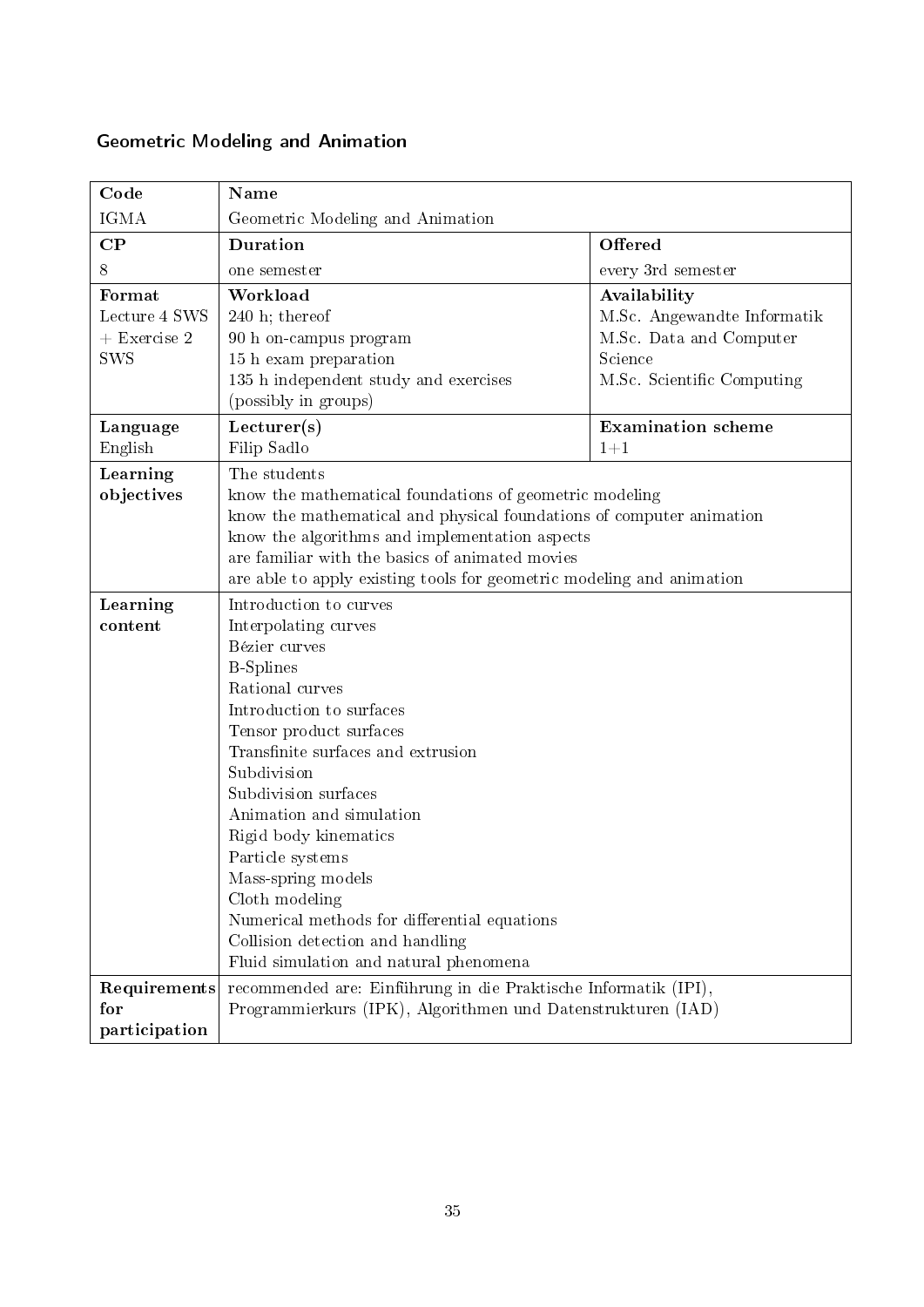| Requirements | The module is completed with a graded oral or written exam. The final grade of |  |  |
|--------------|--------------------------------------------------------------------------------|--|--|
| for the      | the module is determined by the grade of the exam. The requirements for the    |  |  |
| assignment   | assignment of credits follows the regulations in section modalities for exams. |  |  |
| of credits   |                                                                                |  |  |
| and final    |                                                                                |  |  |
| grade        |                                                                                |  |  |
| Useful       | - Curves and Surfaces for CAGD? A Practical Guide, G. Farin, Morgan            |  |  |
| literature   | Kaufmann, 2002                                                                 |  |  |
|              | - Computer Animation ? Algorithms and Techniques, R. Parent, Morgan            |  |  |
|              | Kaufmann, 2002                                                                 |  |  |
|              | - 3D Game Engine Design: A Practical Approach to Real-Time Computer            |  |  |
|              | Graphics, D. Eberly, Morgan Kaufmann, 2000                                     |  |  |
|              | - Graphische Datenverarbeitung I, J. Encarnacao, W. Straßer, R. Klein, 4.      |  |  |
|              | Auflage, Oldenbourg 1996                                                       |  |  |
|              | - Advanced Animation and Rendering Techniques, A. Watt, M. Watt,               |  |  |
|              | Addison-Wesley, 1992                                                           |  |  |
|              | - Grundlagen der geometrischen Datenverarbeitung, J. Hoschek, D. Lasser,       |  |  |
|              | Teubner 1992                                                                   |  |  |
|              | - Numerical Recipes ? The Art of Scientific Computing, W.H. Press, P.          |  |  |
|              | Flannery, S.A. Teukolsky, W.T. Vetterling, Cambridge University Press, 1986    |  |  |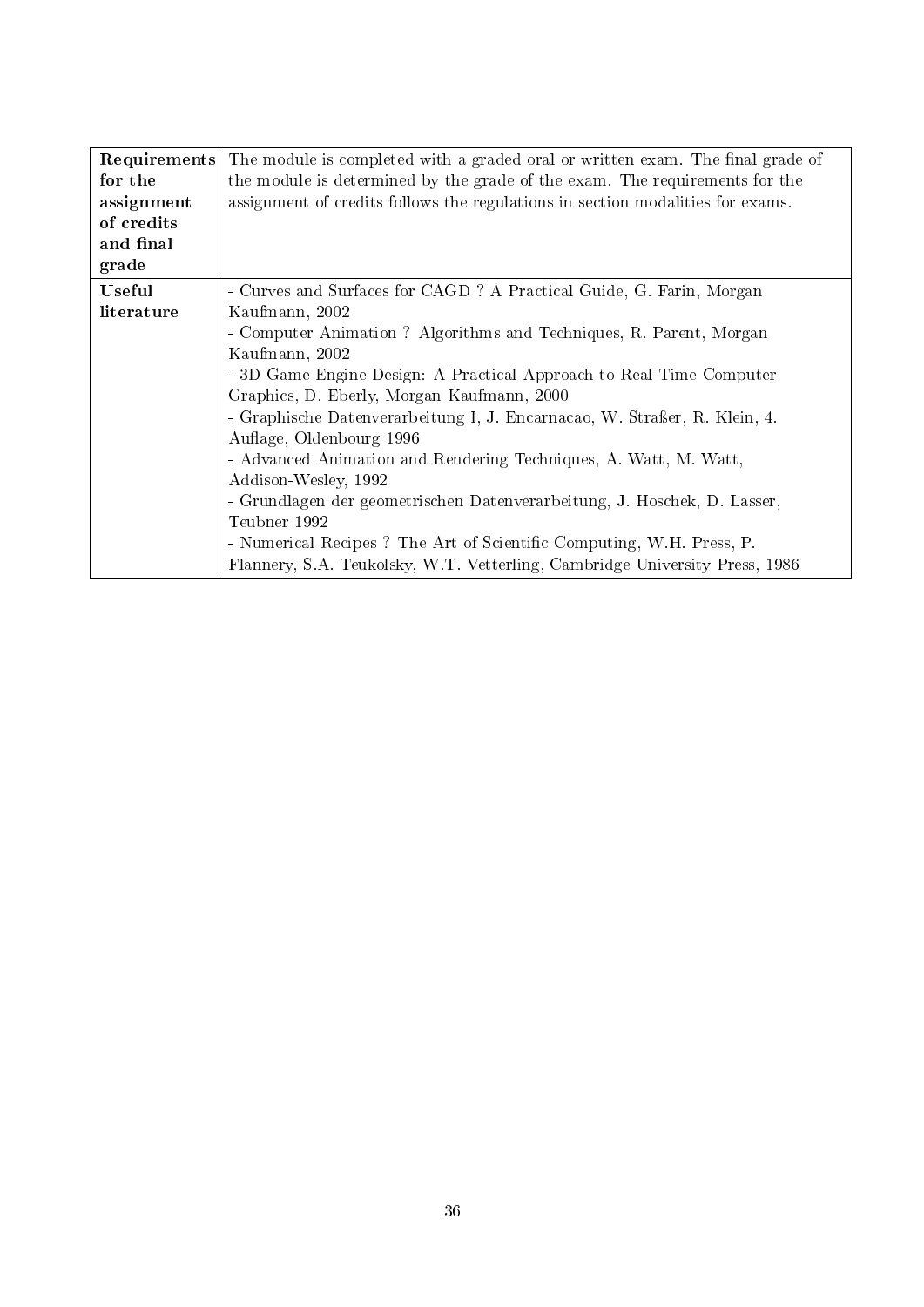| Code          | <b>Name</b>                                                                  |                             |  |
|---------------|------------------------------------------------------------------------------|-----------------------------|--|
|               |                                                                              |                             |  |
| <b>IHASC</b>  | Hardware Aware Scientific Computing                                          |                             |  |
| $\bf CP$      | <b>Duration</b>                                                              | Offered                     |  |
| 8             | one semester                                                                 | irregular                   |  |
| Format        | Workload                                                                     | Availability                |  |
| Lecture 4 SWS | 240h;thereof                                                                 | M.Sc. Angewandte Informatik |  |
| $+$ Exercise  | 90h lecture                                                                  | M.Sc. Data and Computer     |  |
| Course 2 SWS  | 15h preparation for exam                                                     | Science                     |  |
|               | 135h self-study and working on                                               | M.Sc. Scientific Computing  |  |
|               | assignments/projects (optionally in groups)                                  |                             |  |
| Language      | Lecturer(s)                                                                  | <b>Examination</b> scheme   |  |
| English       | Peter Bastian                                                                | $1 + 1$                     |  |
| Learning      | Students are familiar with different forms of parallelism in modern computer |                             |  |
| objectives    | architectures. The can exploit this parallelism selecting an appropriate     |                             |  |
|               | programming model. They are familiar with modelling of parallelism and know  |                             |  |
|               | fundamental parallel algorithms from scientific computing.                   |                             |  |
| Learning      | Parallel Computer Architecture                                               |                             |  |
| content       | - Pipelining and super-scalar processors, SIMD vectorisation                 |                             |  |
|               | - Caches                                                                     |                             |  |
|               | - Multicore architectures                                                    |                             |  |
|               | - GPUs                                                                       |                             |  |
|               | - Communication networks                                                     |                             |  |
|               | Programming Models                                                           |                             |  |
|               | - Shared memory programming with OpenMP and $C++$ threads                    |                             |  |
|               | - OpenCL or Cuda                                                             |                             |  |
|               | - Task-based programming<br>- Message-passing, MPI                           |                             |  |
|               | Parallel Algorithms                                                          |                             |  |
|               | - Speedup $&$ scalability                                                    |                             |  |
|               | - Roofline model                                                             |                             |  |
|               | - Linear Algebra: Matrix-Vector, Matrix multiplication, solving dense        |                             |  |
|               | systems, solving sparse systems                                              |                             |  |
|               | - Iterative Solution of Linear Systems                                       |                             |  |
|               | - High-Performance Libraries                                                 |                             |  |
|               | - Differential equations                                                     |                             |  |
|               | - Particle Methods                                                           |                             |  |
| Requirements  | basic knowledge in computer architecture and numerical methods; good         |                             |  |
| for           | programming skills in $C++$                                                  |                             |  |
| participation |                                                                              |                             |  |

# <span id="page-36-0"></span>Hardware Aware Scientific Computing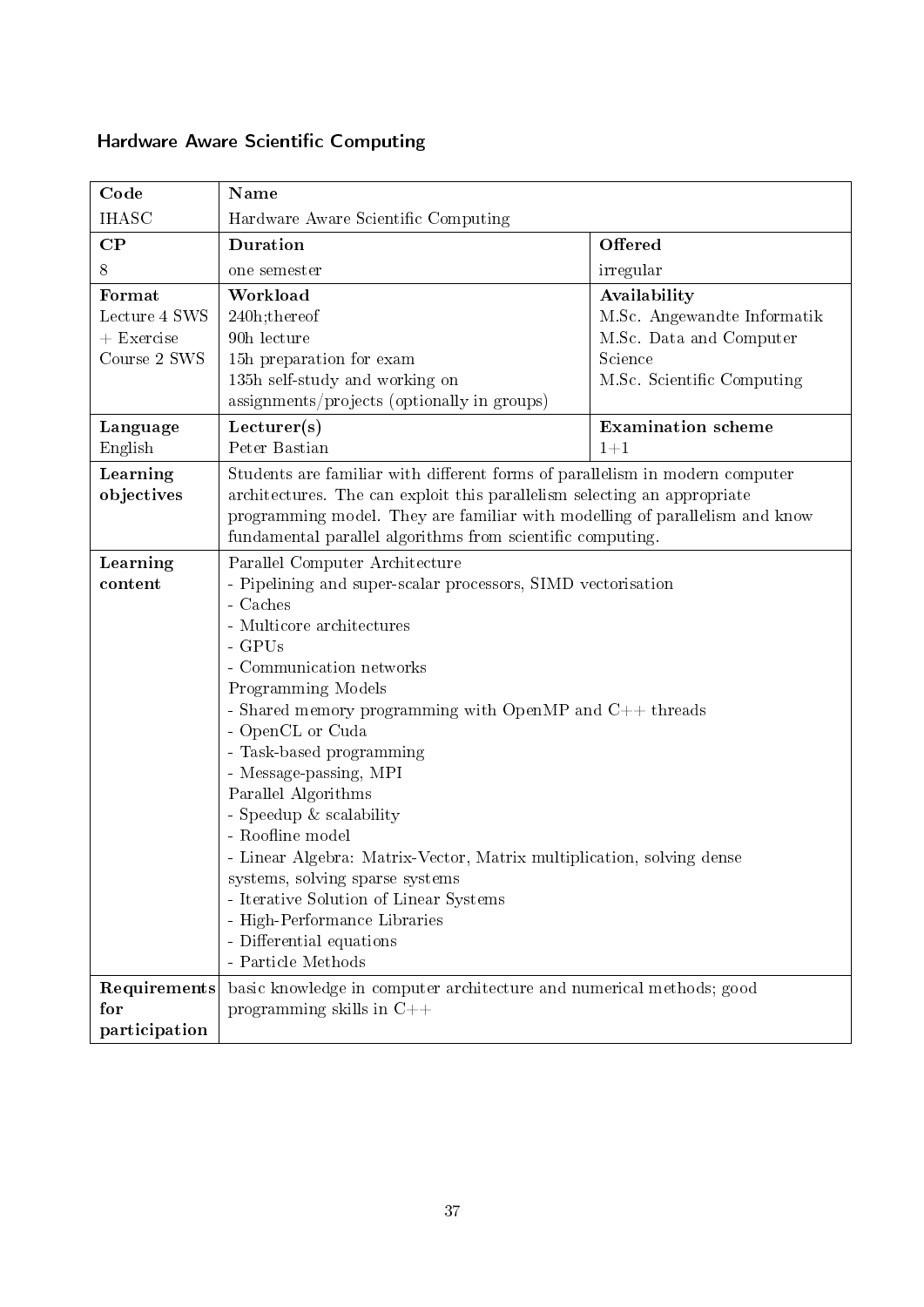|            | <b>Requirements</b> The module is completed with a graded exam. The note of this exam gives the |
|------------|-------------------------------------------------------------------------------------------------|
| for the    | note for this module. Details for this exam as well as the requirements for the                 |
| assignment | assignment of credits will be given by the lecturer an the beginning of this                    |
| of credits | course.                                                                                         |
| and final  |                                                                                                 |
| grade      |                                                                                                 |
| Useful     | Frédéric Magoules, François-Xavier Roux, Guillaume Houzeaux: Parallel                           |
| literature | Scientific Computing, Wiley, 2016, doi: 10.1002/9781118761687                                   |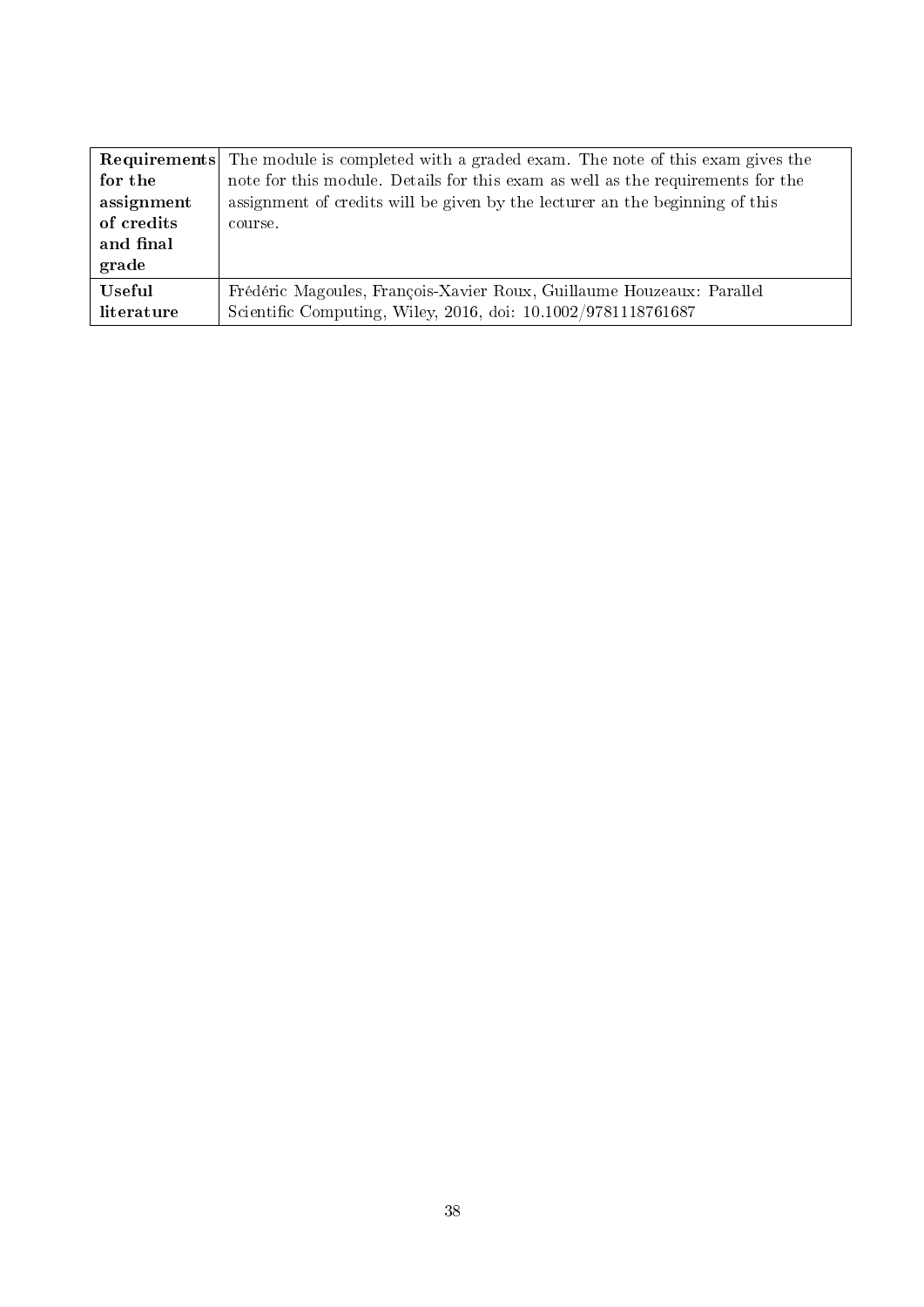### <span id="page-38-0"></span>IT-Projektmanagement

| Code                                 | <b>Name</b>                                                                                                                                                                                                                                                                                                                                       |                                                                   |
|--------------------------------------|---------------------------------------------------------------------------------------------------------------------------------------------------------------------------------------------------------------------------------------------------------------------------------------------------------------------------------------------------|-------------------------------------------------------------------|
| <b>IPM</b>                           | IT-Projektmanagement                                                                                                                                                                                                                                                                                                                              |                                                                   |
| $\bf CP$                             | <b>Duration</b>                                                                                                                                                                                                                                                                                                                                   | Offered                                                           |
| 3                                    | ein Semester                                                                                                                                                                                                                                                                                                                                      | jedes 2. Wintersemester                                           |
| Format                               | Workload                                                                                                                                                                                                                                                                                                                                          | Availability                                                      |
| 2 SWS                                | Vorlesung+ÜbungVorlesung + Übung<br>90 h insgesamt, davon<br>30 h Präsenzstudium<br>15 h Prüfungsvorbereitung<br>45 h Selbststudium und Aufgabenbearbeitung<br>(evtl. in Gruppen)<br>für eine Anrechnung als EPG zusätzlich:<br>90 h Forschungsprojekt, davon<br>15 h Einarbeitung und Literaturrecherche<br>15 h Vorbereitung einer Studie, z.B. | M.Sc. Angewandte Informatik<br>M.Sc. Data and Computer<br>Science |
| Language                             | Interview-Training<br>20 h Durchführung einer Studie<br>20 h Auswertung<br>20 h Abschlusspräsentation + Berichterstellung<br>Lecturer(s)                                                                                                                                                                                                          | <b>Examination</b> scheme                                         |
| Englisch                             | Andrea Herrmann                                                                                                                                                                                                                                                                                                                                   | $1 + 1$                                                           |
| Learning<br>objectives               | Die Teilnehmer/innen können ein Projekt planen und überwachen, verstehen,<br>wie Projekte in Organisationen eingebettet sind und haben Grundkenntnisse in<br>vertraglichen Themen.<br>Die Teilnehmer/innen des EPG können ein Forschungsprojekt selbständig<br>durchführen und kennen Forschungsergebnisse aus der Gender-Forschung.              |                                                                   |
| Learning<br>content                  | Projektplanung, Projektorganisation<br>Kostenschätzung<br>Angebot/ Vertrag, Verhandeln<br>Vorgehensmodelle<br>Risikomanagement<br>Controlling<br>IT-Vertragsrecht<br>Änderungsmanagement<br>Zeitmanagement<br>Projektabschluss<br>Verteilte Softwareentwicklung                                                                                   |                                                                   |
| Requirements<br>for<br>participation | keine                                                                                                                                                                                                                                                                                                                                             |                                                                   |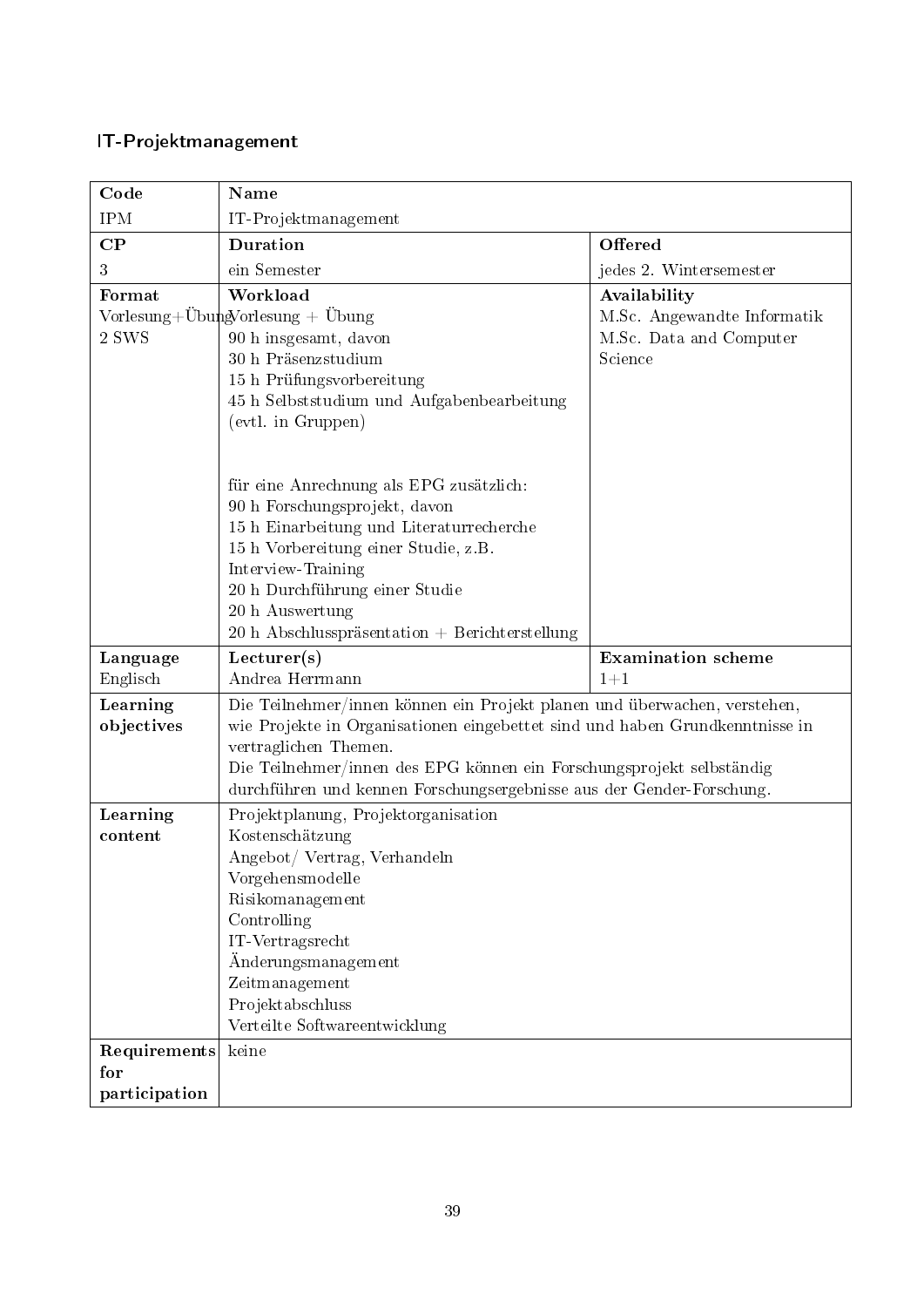|            | Requirements Das Modul wird mit einer benoteten mündlichen oder schriftlichen Prüfung |
|------------|---------------------------------------------------------------------------------------|
| for the    | abgeschlossen. Die Modulendnote wird durch die Note der Prüfung festgelegt.           |
| assignment | Für die Vergabe der LP gilt die Regelung aus dem Kapitel Prüfungsmodalitäten.         |
| of credits |                                                                                       |
| and final  |                                                                                       |
| grade      |                                                                                       |
| Useful     | PMI (Project Management Institute): A Guide to the Project Management                 |
| literature | Body of Knowledge (PM BOK ® Guide), 4. Ausgabe 2008                                   |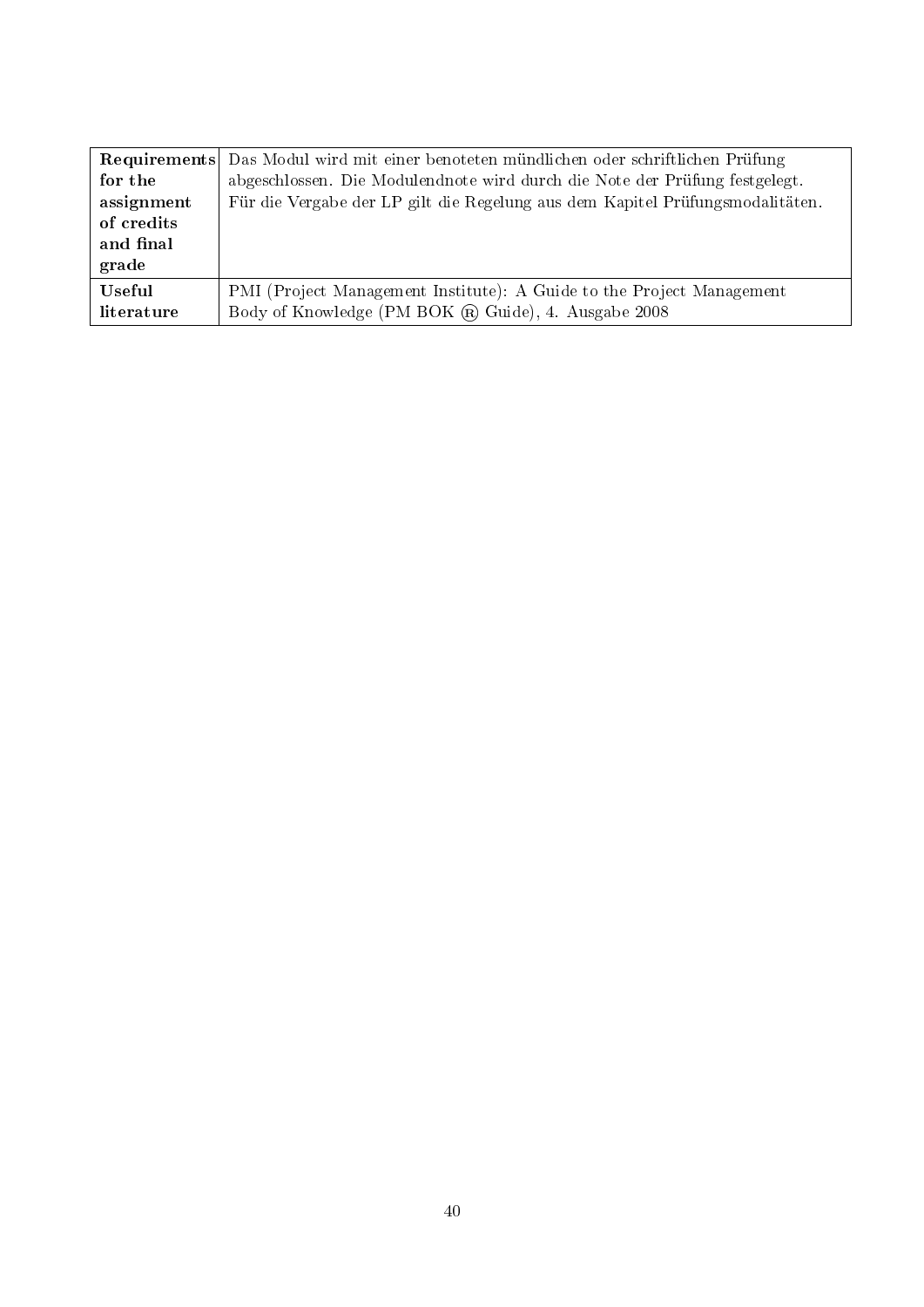#### <span id="page-40-0"></span>IT-Sicherheit

| Code                                                    | <b>Name</b>                                                                                                                                                                                                                                                                                                                                                                                                                                                                                                                                                                                                                                                                                                                                                                                                                                                                                                                                                                                                                                                                                             |                                                                                   |
|---------------------------------------------------------|---------------------------------------------------------------------------------------------------------------------------------------------------------------------------------------------------------------------------------------------------------------------------------------------------------------------------------------------------------------------------------------------------------------------------------------------------------------------------------------------------------------------------------------------------------------------------------------------------------------------------------------------------------------------------------------------------------------------------------------------------------------------------------------------------------------------------------------------------------------------------------------------------------------------------------------------------------------------------------------------------------------------------------------------------------------------------------------------------------|-----------------------------------------------------------------------------------|
| <b>IITS</b>                                             | IT-Sicherheit                                                                                                                                                                                                                                                                                                                                                                                                                                                                                                                                                                                                                                                                                                                                                                                                                                                                                                                                                                                                                                                                                           |                                                                                   |
| $\bf CP$                                                | <b>Duration</b>                                                                                                                                                                                                                                                                                                                                                                                                                                                                                                                                                                                                                                                                                                                                                                                                                                                                                                                                                                                                                                                                                         | Offered                                                                           |
| 8                                                       | ein Semester                                                                                                                                                                                                                                                                                                                                                                                                                                                                                                                                                                                                                                                                                                                                                                                                                                                                                                                                                                                                                                                                                            | unregelmäßig                                                                      |
| Format<br>Vorlesung 4<br>$SWS + \ddot{U}$ bung<br>2 SWS | Workload<br>$240$ h; davon<br>90 h Präsenzstudium<br>15 h Prüfungsvorbereitung<br>135 h Selbststudium und Aufgabenbearbeitung<br>(eventuell in Gruppen)                                                                                                                                                                                                                                                                                                                                                                                                                                                                                                                                                                                                                                                                                                                                                                                                                                                                                                                                                 | Availability<br>M.Sc. Angewandte Informatik<br>M.Sc. Data and Computer<br>Science |
| Language<br>Deutsch oder<br>Englisch                    | Lecturer(s)<br>Vincent Heuveline                                                                                                                                                                                                                                                                                                                                                                                                                                                                                                                                                                                                                                                                                                                                                                                                                                                                                                                                                                                                                                                                        | <b>Examination</b> scheme<br>$1 + 1$                                              |
| Learning<br>objectives                                  | Studierende<br>* erwerben umfangreiches Wissen über die Funktionsweise und<br>Verwundbarkeiten vernetzter Computersysteme, und können somit Konzepte zur<br>IT-Netzsicherheit bewerten und entwerfen<br>* erlangen grundlegende Kenntnisse über die Sicherung großer Netzwerke und<br>der Kommunikationsinfrastruktur (Routing, Namensauflösung,<br>Internet-Firewalls, Intrusion Detection Systeme)<br>* erwerben Kenntnisse im Bereich Kryptographie: Theorie der Kryptographie<br>und praktische Umsetzung typischer kryptographischer Verfahren im<br>Zusammenhang mit kryptographischen Prüfwerten, symmetrischen und<br>asymmetrischen Chiffrierverfahren<br>* erwerben umfassende Kompetenzen zur Detektion von Cyberangriffen;<br>grundlegende Kompetenzen im Feld der IT-/Cyber-Forensik<br>* erwerben praktische Erfahrungen bei der Verwendung von dedizierter Software<br>zur Detektion von Angriffsszenarien im Datennetz<br>* erwerben grundlegender Kenntnisse zum BSI IT-Grundschutzkonzept<br>* erwerben grundlegender Kenntnisse im Penetrationtesting und dazugehöriger<br>Werkzeuge |                                                                                   |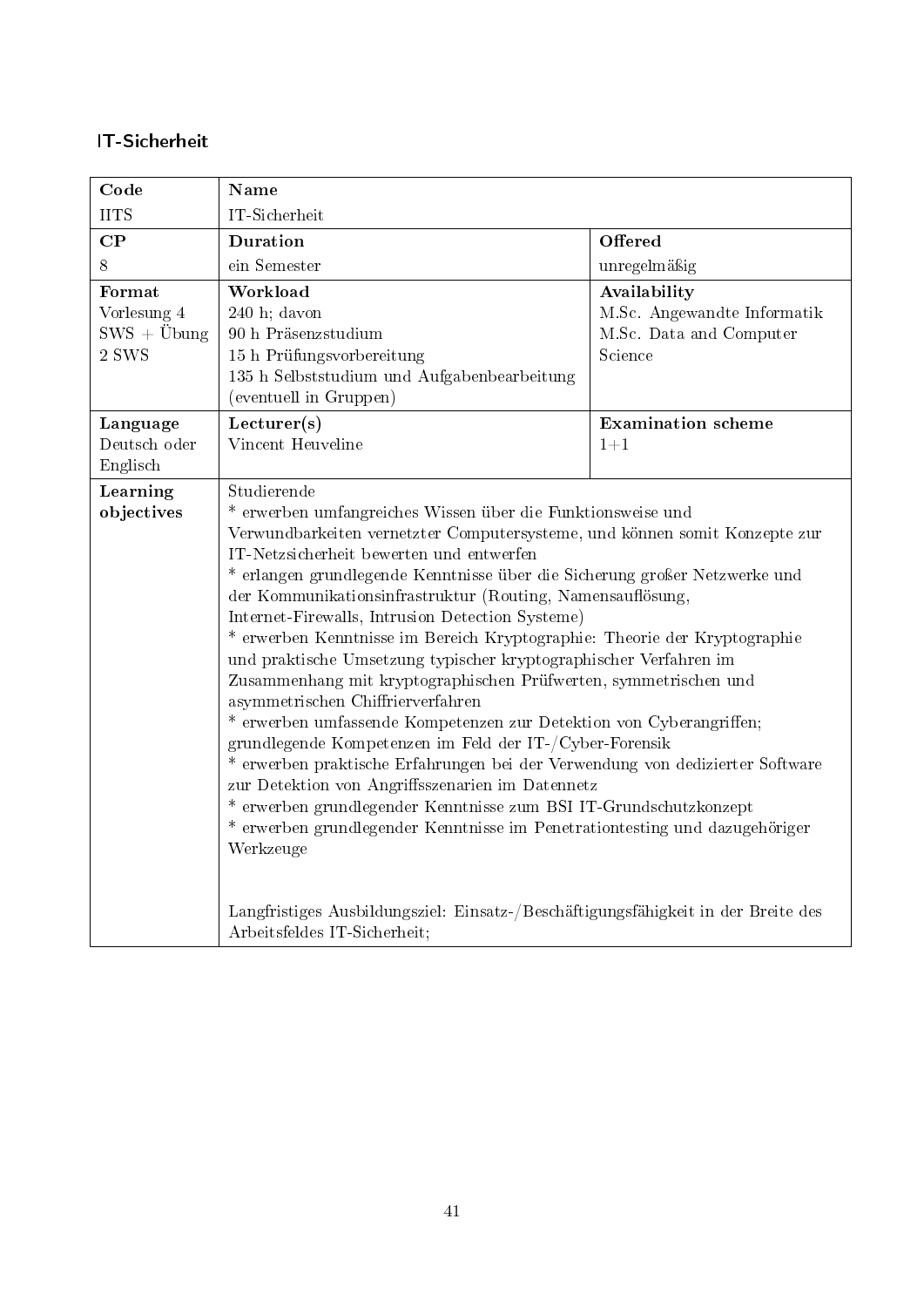| Learning      | Der IT-Sicherheit kommt bei der allgegenwärtigen Digitalisierung eine           |  |
|---------------|---------------------------------------------------------------------------------|--|
| content       | Schlüsselrolle zu. Diese Vorlesung vermittelt methodische Ansätze zur           |  |
|               | Modellierung und Bewertung von Angriffsszenarien, auf Basis welcher wirksame    |  |
|               | technische Gegenmaßnahmen umgesetzt werden können. Insbesondere werden          |  |
|               | folgende Schwerpunkte adressiert:                                               |  |
|               | - Sicherheitsmodelle und Bewertungskriterien                                    |  |
|               | - Kryptographische Prüfwerte: Modifikationserkennungs- und                      |  |
|               | Nachrichtenauthentisierungswerte                                                |  |
|               | - Symmetrische und asymmetrische kryptographische Verfahren                     |  |
|               | - Kryptographische Protokolle                                                   |  |
|               | Zugangs/Zutritts/Zugriffskontrolle                                              |  |
|               | Schutz von Kommunikationsinfrastrukturen                                        |  |
|               | - Digitale Identität                                                            |  |
|               | - Penetrationtesting / Schwachstellenanalyse                                    |  |
|               | - BSI IT-Grundschutzbausteine                                                   |  |
|               |                                                                                 |  |
|               |                                                                                 |  |
|               | Mit Hilfe von virtuellen Maschinen in einem geschützten Bereich werden          |  |
|               | klassische Angriffs- und Schutzszenarien praktisch untersucht. Hier werden sog. |  |
|               | Experimentierblätter samt Daten zur Verfügung gestellt.                         |  |
| Requirements  | empfohlen sind: Einführung in die Praktische Informatik (IPI),                  |  |
| for           | Programmierkurs (IPK), Betriebssysteme und Netzwerke (IBN), Einführung in       |  |
| participation | die Technische Informatik (ITE), Algorithmen und Datenstrukturen (IAD)          |  |
| Requirements  | Das Modul wird mit einer benoteten mündlichen oder schriftlichen Prüfung        |  |
| for the       | abgeschlossen. Weitere Details werden von der bzw. dem Lehrenden zu Beginn      |  |
| assignment    | der Veranstaltung bekannt gegeben.                                              |  |
| of credits    |                                                                                 |  |
| and final     |                                                                                 |  |
| grade         |                                                                                 |  |
| <b>Useful</b> | C. Eckert, IT-Sicherheit: Konzepte, Verfahren, Protokolle De Gruyter Studium.   |  |
| literature    | Oldenbourg: de Gruyter, 2014.                                                   |  |
|               | T.W. Harich, IT-Sicherheitsmanagement: Arbeitsplatz IT Security Manager.        |  |
|               | MITP, 2012.                                                                     |  |
|               | J.P.Müller, Security for Web Developers, O?Reilly, 2018                         |  |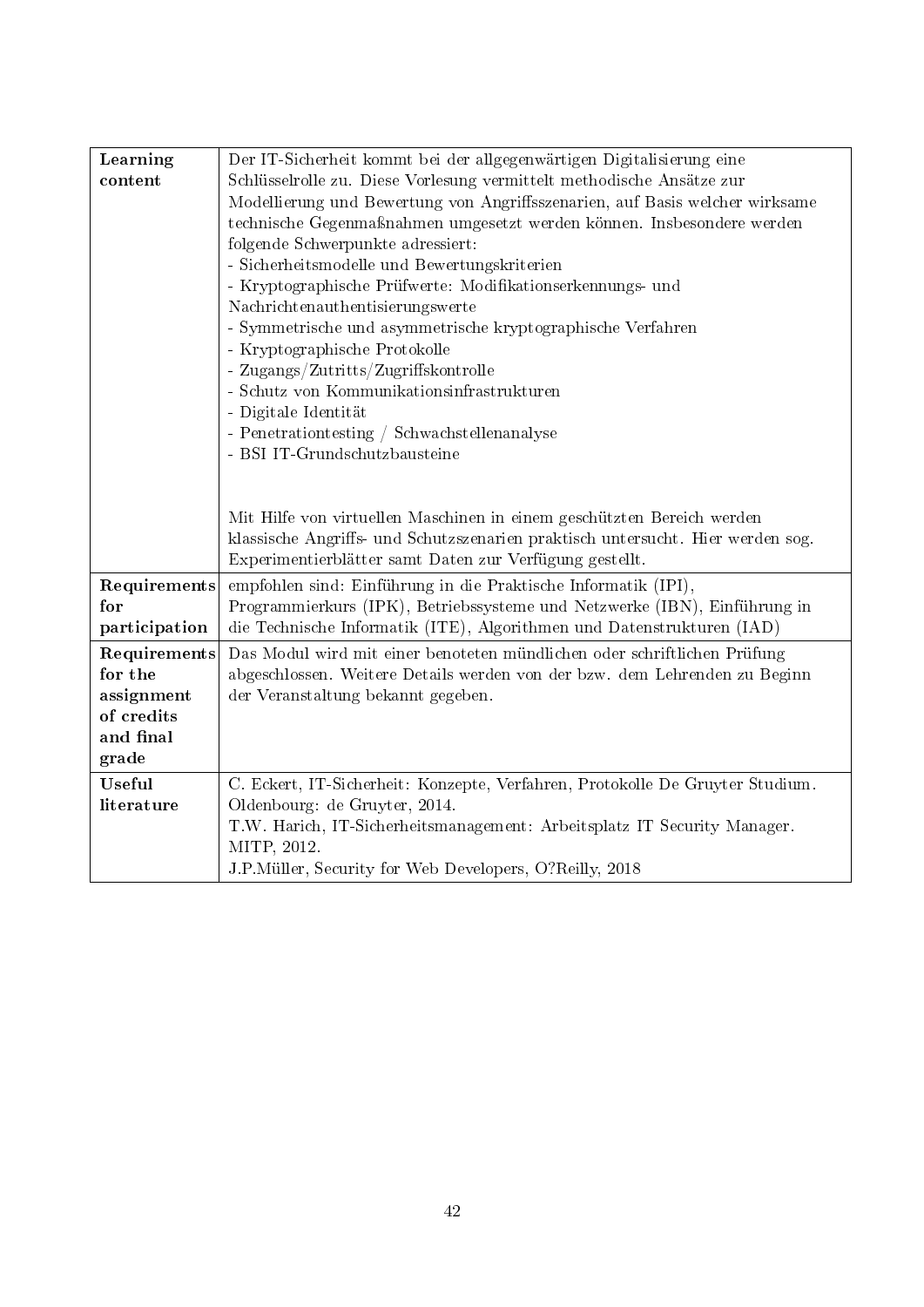#### <span id="page-42-0"></span>Inverse Problems

| Code                                 | Name                                                                                                                                                                                                                                                                                                                                                                               |                                                        |
|--------------------------------------|------------------------------------------------------------------------------------------------------------------------------------------------------------------------------------------------------------------------------------------------------------------------------------------------------------------------------------------------------------------------------------|--------------------------------------------------------|
| <b>IIP</b>                           | Inverse Problems                                                                                                                                                                                                                                                                                                                                                                   |                                                        |
| $\bf CP$                             | Duration                                                                                                                                                                                                                                                                                                                                                                           | Offered                                                |
| 8                                    | ein Semester                                                                                                                                                                                                                                                                                                                                                                       | jedes Sommersemester                                   |
| Format                               | Workload                                                                                                                                                                                                                                                                                                                                                                           | Availability                                           |
| Vorlesung 2<br>SWS, Übung 2          | $240$ h; davon<br>60 h Präsenzstudium                                                                                                                                                                                                                                                                                                                                              | M.Sc. Angewandte Informatik<br>M.Sc. Data and Computer |
| SWS und                              | 15 h Prüfungsvorbereitung                                                                                                                                                                                                                                                                                                                                                          | Science                                                |
| Hausarbeiten                         | 165 h Selbststudium und Aufgabenbearbeitung,                                                                                                                                                                                                                                                                                                                                       |                                                        |
|                                      | Hausarbeiten                                                                                                                                                                                                                                                                                                                                                                       |                                                        |
| Language                             | Lecturer(s)                                                                                                                                                                                                                                                                                                                                                                        | <b>Examination</b> scheme                              |
| Englisch                             | Jürgen Hesser                                                                                                                                                                                                                                                                                                                                                                      | $1 + 1$                                                |
| Learning<br>objectives               | Die Studierenden verstehen, was inverse Probleme sind und warum sie schwer zu<br>lösen sind. Sie lernen die Prinzipien kennen, wie man sowohl deterministische<br>Probleme, als auch stochastische Probleme löst und dabei auch die<br>Regularisierungsparameter geeignet wählt. Schließlich erfahren sie die neuesten                                                             |                                                        |
|                                      | Entwicklungen im Bereich compressed sensing. Alle Prinzipien werden an zwei<br>ausgewählten Gebieten, der Tomographie und des Deblurrings dargestellt. Sie<br>erhalten damit die Kompetenz komplexe Probleme zu lösen, die mit klassischen<br>Techniken nicht stabil lösbar sind und sind damit in der Lage auch komplexe<br>experimentelle Messungen adäquat auswerten zu können. |                                                        |
| Learning                             | Deterministische inverse Probleme                                                                                                                                                                                                                                                                                                                                                  |                                                        |
| content                              | Stochastische inverse Probleme                                                                                                                                                                                                                                                                                                                                                     |                                                        |
|                                      | Wahl der Regularisierungsparameter                                                                                                                                                                                                                                                                                                                                                 |                                                        |
|                                      | Compressed sensing<br>Tomographie                                                                                                                                                                                                                                                                                                                                                  |                                                        |
|                                      | Deblurring                                                                                                                                                                                                                                                                                                                                                                         |                                                        |
| Requirements<br>for<br>participation | empfohlen sind: Einführung in die Praktische Informatik (IPI),<br>Programmierkurs (IPK), Algorithmen und Datenstrukturen (IAD), Numerische<br>Mathematik                                                                                                                                                                                                                           |                                                        |
|                                      | <b>Requirements</b> Das Modul wird mit einer benoteten Klausur abgeschlossen. Die Modulendnote                                                                                                                                                                                                                                                                                     |                                                        |
| for the                              | wird durch die Note der Klausur festgelegt. Für die Vergabe der LP gilt die                                                                                                                                                                                                                                                                                                        |                                                        |
| assignment                           | Regelung aus dem Kapitel Prüfungsmodalitäten.                                                                                                                                                                                                                                                                                                                                      |                                                        |
| of credits<br>and final              |                                                                                                                                                                                                                                                                                                                                                                                    |                                                        |
| grade                                |                                                                                                                                                                                                                                                                                                                                                                                    |                                                        |
| Useful                               | M. Bertero, P. Boccacci: Introduction to Inverse Problems in Imaging, IoP, 2002                                                                                                                                                                                                                                                                                                    |                                                        |
| literature                           |                                                                                                                                                                                                                                                                                                                                                                                    |                                                        |
|                                      | web-Page and book: http://www.slaney.org/pct/pct-toc.html                                                                                                                                                                                                                                                                                                                          |                                                        |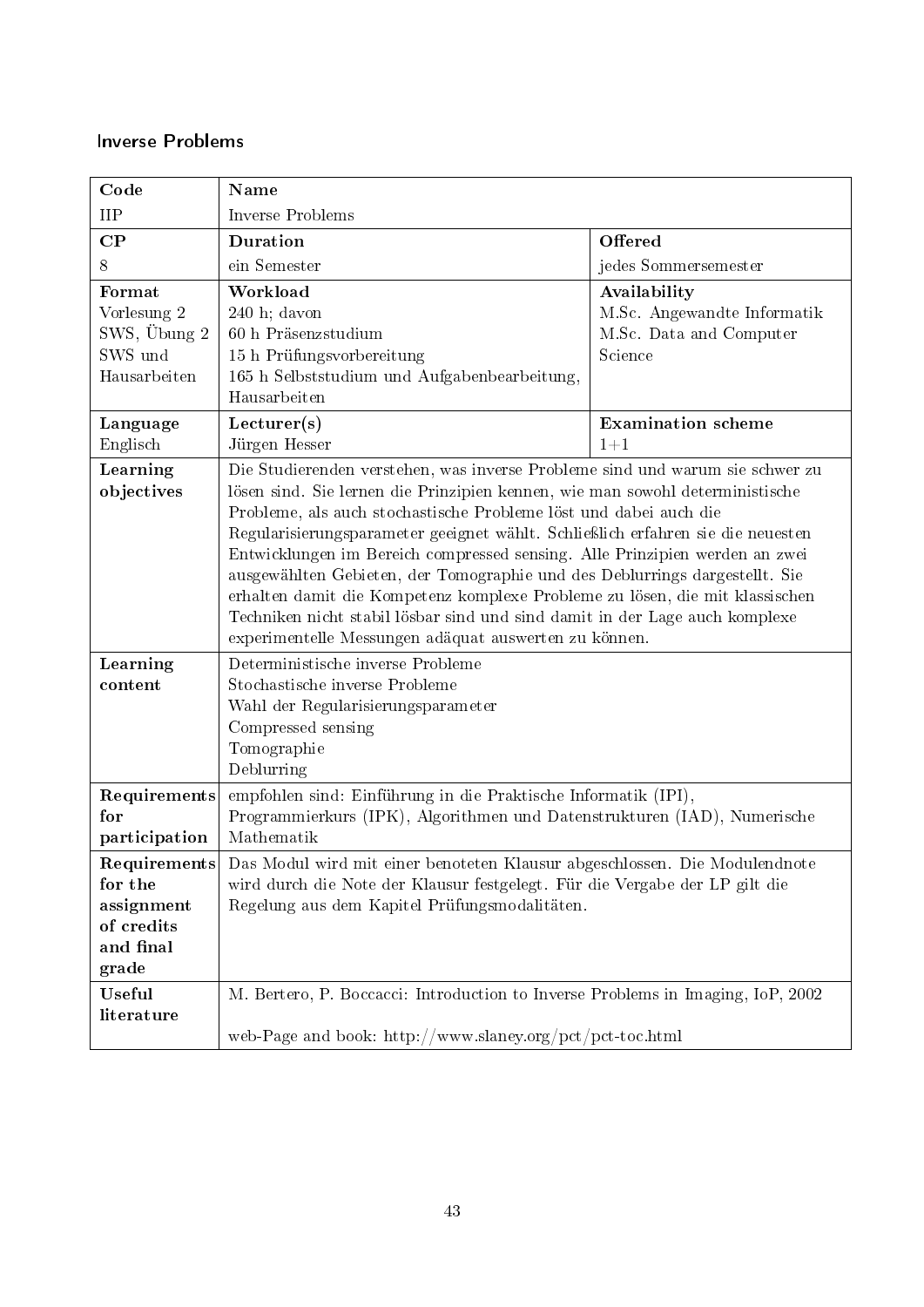### <span id="page-43-0"></span>Machine Learning

| Code                                                                      | Name                                                                                                                                                                                                                                                                                                                                                                                                                                                                                                                                                                                                                                                            |                                                                                                                                                                                                                       |
|---------------------------------------------------------------------------|-----------------------------------------------------------------------------------------------------------------------------------------------------------------------------------------------------------------------------------------------------------------------------------------------------------------------------------------------------------------------------------------------------------------------------------------------------------------------------------------------------------------------------------------------------------------------------------------------------------------------------------------------------------------|-----------------------------------------------------------------------------------------------------------------------------------------------------------------------------------------------------------------------|
| <b>IML</b>                                                                | Machine Learning                                                                                                                                                                                                                                                                                                                                                                                                                                                                                                                                                                                                                                                |                                                                                                                                                                                                                       |
| $\bf CP$                                                                  | <b>Duration</b>                                                                                                                                                                                                                                                                                                                                                                                                                                                                                                                                                                                                                                                 | Offered                                                                                                                                                                                                               |
| 8                                                                         | one semester                                                                                                                                                                                                                                                                                                                                                                                                                                                                                                                                                                                                                                                    | in (irregular) alternation with<br>*Fundamentals of Machine<br>Learning* $+$ *Advanced<br>Machine Learning*                                                                                                           |
| Format<br>Lecture 4 SWS<br>$+$ Exercise<br>course 2 SWS                   | Workload<br>Arbeitsaufwand: 240h, thereof<br>60h lecture<br>90h tutorials, homework, lecture wrap-up<br>90h graded final report                                                                                                                                                                                                                                                                                                                                                                                                                                                                                                                                 | Availability<br>cannot be combined with<br>*Fundamentals of Machine<br>Learning* or *Advanced<br>Machine Learning*<br>M.Sc. Angewandte Informatik<br>M.Sc. Data and Computer<br>Science<br>M.Sc. Scientific Computing |
| Language<br>English                                                       | Lecturer(s)<br>Ullrich Köthe                                                                                                                                                                                                                                                                                                                                                                                                                                                                                                                                                                                                                                    | <b>Examination</b> scheme<br>$1 + 1$                                                                                                                                                                                  |
| Learning<br>objectives                                                    | Students understand a broad range of machine learning concepts, get to know<br>established and advanced learning methods and algorithms, are able to apply<br>them to real-world problems, and can objectively assess the quality of the<br>results.<br>In addition, students learn how to use Python-based machine learning software<br>such as scikit-learn.                                                                                                                                                                                                                                                                                                  |                                                                                                                                                                                                                       |
| Learning<br>content                                                       | This lecture is a compact version of the two-semester course *Fundamentals of<br>Machine Learning* + *Advanced Machine Learning*:<br>Classification (linear and quadratic discriminant analysis, neural networks,<br>linear and kernelized support vector machines, decision trees and random<br>forests), least squares and regularized regression, Gaussian processes,<br>unsupervised learning (density estimation, cluster analysis, Gaussian mixture<br>models and expectation maximization, principal component analysis, bilinear<br>decompositions), directed probabilistic graphical models, optimization for<br>machine learning, structured learning |                                                                                                                                                                                                                       |
| Requirements<br>for<br>participation                                      | recommended are: solid knowledge of basic calculus, statistics, and linear algebra                                                                                                                                                                                                                                                                                                                                                                                                                                                                                                                                                                              |                                                                                                                                                                                                                       |
| Requirements<br>for the<br>assignment<br>of credits<br>and final<br>grade | The module is completed with a graded written exam. This exam is a report on<br>a 90 h mini-research project. The final grade of the module is determined by the<br>grade of the exam. The requirements for the assignment of credits follows the<br>regulations in section modalities for exams. Details will be given by the lecturer.                                                                                                                                                                                                                                                                                                                        |                                                                                                                                                                                                                       |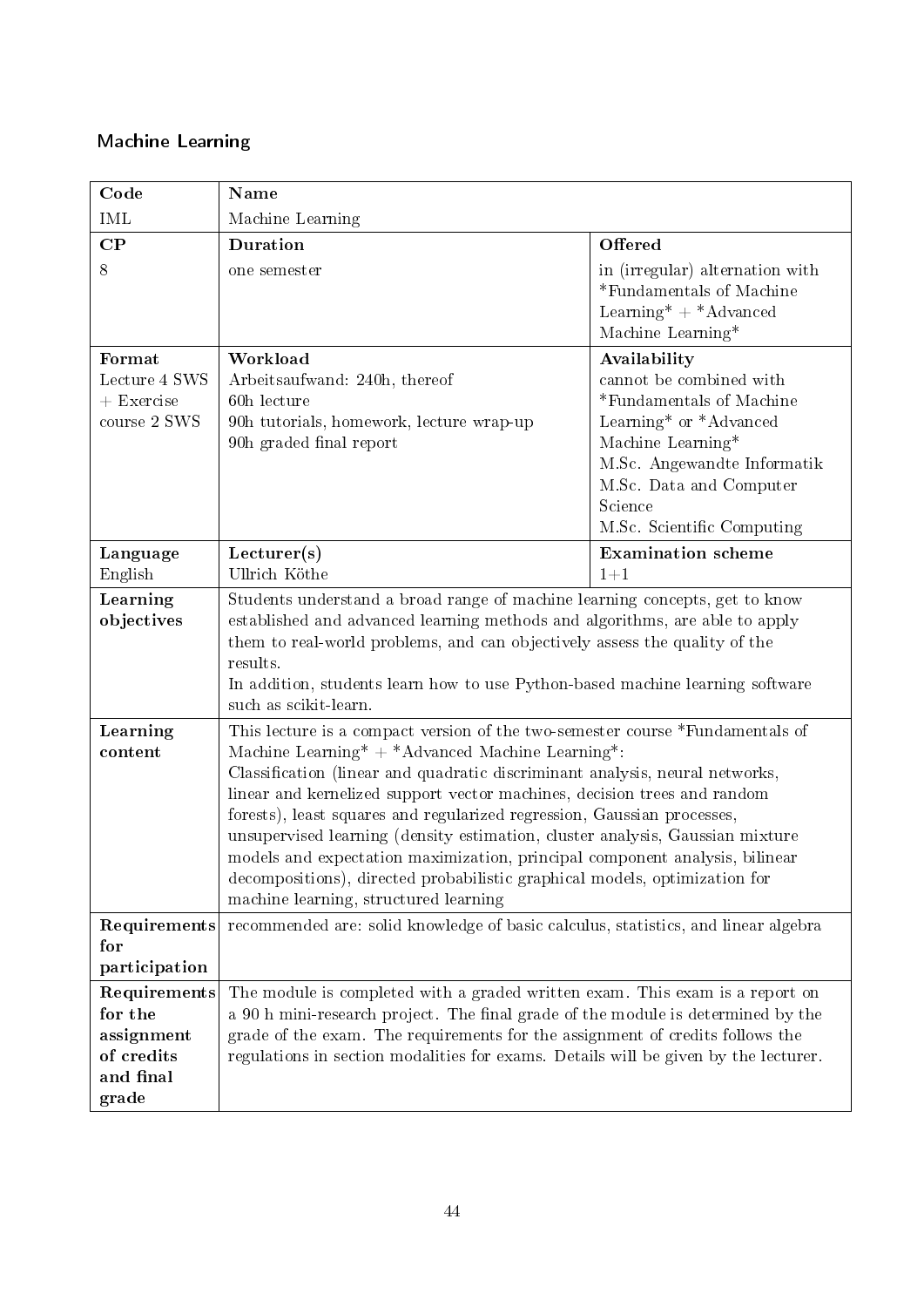| Useful     | Trevor Hastie, Robert Tibshirani, Jerome Friedman: The Elements of Statistical |  |
|------------|--------------------------------------------------------------------------------|--|
| literature | Learning (2nd edition), Springer, 2009;                                        |  |
|            | David Barber: Bayesian Reasoning and Machine Learning, Cambridge               |  |
|            | University Press, 2012                                                         |  |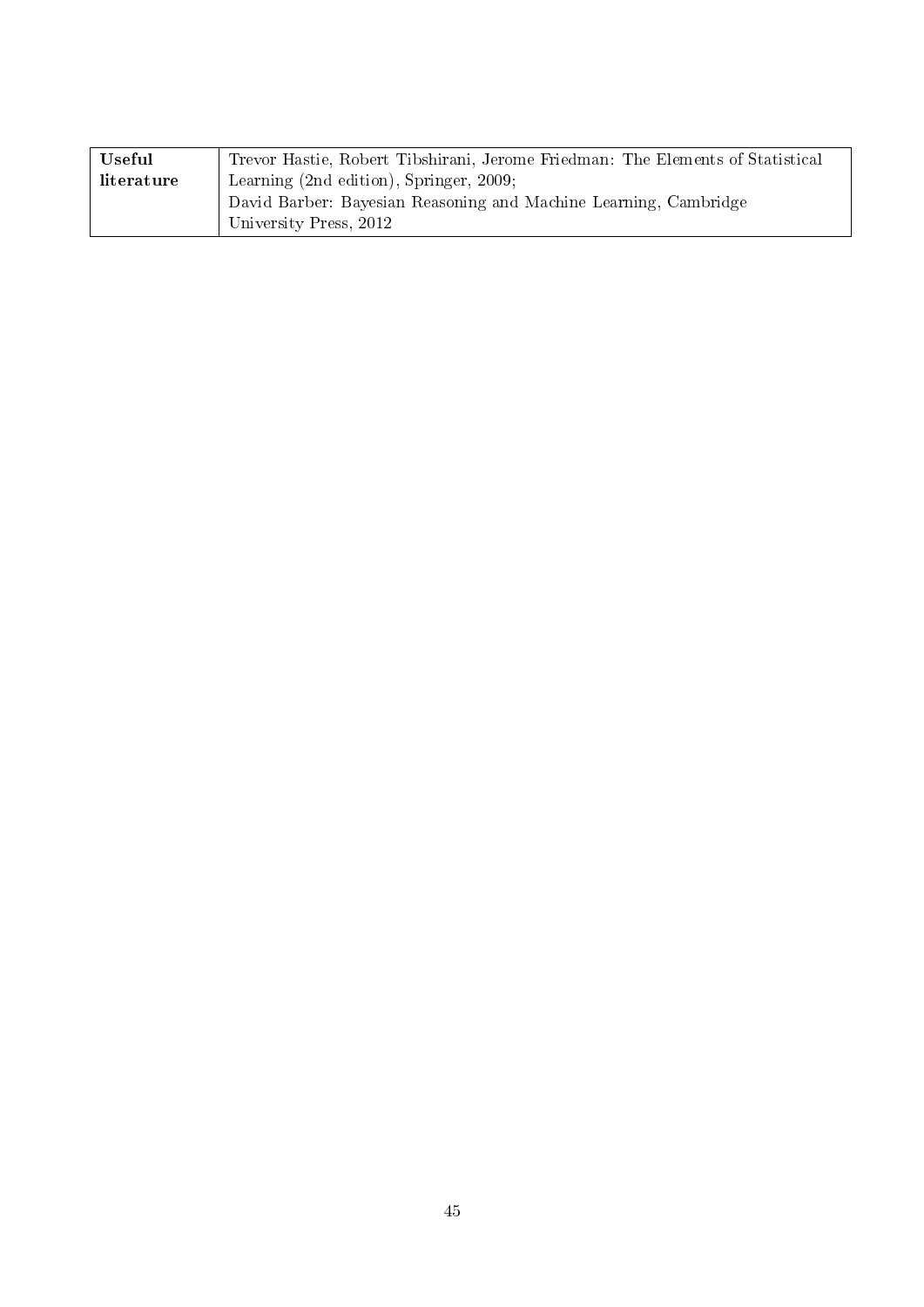### <span id="page-45-0"></span>Mining Massive Datasets

| Code                                                                      | Name                                                                                                                                                                                                                                                                                                                                                                                                                                                                                                                                                                                                                                                                                                                                                                                  |                                                                                                                 |  |
|---------------------------------------------------------------------------|---------------------------------------------------------------------------------------------------------------------------------------------------------------------------------------------------------------------------------------------------------------------------------------------------------------------------------------------------------------------------------------------------------------------------------------------------------------------------------------------------------------------------------------------------------------------------------------------------------------------------------------------------------------------------------------------------------------------------------------------------------------------------------------|-----------------------------------------------------------------------------------------------------------------|--|
| <b>IMMD</b>                                                               | Mining Massive Datasets                                                                                                                                                                                                                                                                                                                                                                                                                                                                                                                                                                                                                                                                                                                                                               |                                                                                                                 |  |
| $\bf CP$                                                                  | Duration                                                                                                                                                                                                                                                                                                                                                                                                                                                                                                                                                                                                                                                                                                                                                                              | Offered                                                                                                         |  |
| $6\phantom{.}6$                                                           | one semester                                                                                                                                                                                                                                                                                                                                                                                                                                                                                                                                                                                                                                                                                                                                                                          | at least every 4th semester                                                                                     |  |
| Format<br>Lecture 2 SWS<br>$+$ Exercise<br>course 2 SWS                   | Workload<br>180 h; thereof<br>60 h lecture<br>15 h preparation for exam<br>105 h self-study and working on assignments<br>(optionally in groups)                                                                                                                                                                                                                                                                                                                                                                                                                                                                                                                                                                                                                                      | Availability<br>M.Sc. Angewandte Informatik<br>M.Sc. Data and Computer<br>Science<br>M.Sc. Scientific Computing |  |
| Language<br>English                                                       | Lecturer(s)<br>Artur Andrzejak                                                                                                                                                                                                                                                                                                                                                                                                                                                                                                                                                                                                                                                                                                                                                        | <b>Examination</b> scheme<br>$1 + 1$                                                                            |  |
| Learning<br>objectives                                                    | * Knowledge of selected approaches and programming paradigms of parallel<br>data processing<br>* Knowledge how to use tools for parallel data processing (among others Apache<br>Hadoop and Spark)<br>* Familiarity with application domains of big data analysis<br>* Knowledge of methods of parallel pre-processing of data<br>* Knowledge of methods like classification, regression, clustering and their<br>parallel implementations<br>* Knowledge of scaling of parallel algorithms                                                                                                                                                                                                                                                                                           |                                                                                                                 |  |
| Learning<br>content                                                       | This module covers the following topics:<br>* programming paradigms for parallel-distributed data processing, especially<br>Map-Reduce and Spark programming models<br>* usage of tools like Apache Spark, Hadoop, Pig, Hive, and possibly other<br>frameworks for parallel-distributed data processing<br>* application cases in parallel data analysis, for example clustering,<br>recommendation, search for similar objects, mining of data streams<br>* techniques for parallel pre-processing of data<br>* fundamentals of analysis techniques such as classi $\&\#64257$ ; cation, regression,<br>clustering and evaluation of the results<br>parallel algorithms for data analysis and their implementations<br>* theory and practice of scalability and tuning of frameworks |                                                                                                                 |  |
| Requirements<br>for<br>participation                                      | recommended are Knowledge of Java/Python and in elementary probability<br>theory / statistics; module IBD can be taken as a complement / extension.                                                                                                                                                                                                                                                                                                                                                                                                                                                                                                                                                                                                                                   |                                                                                                                 |  |
| Requirements<br>for the<br>assignment<br>of credits<br>and final<br>grade | The module is completed with a graded exam. This note of this exam gives the<br>note for this module. Details for this exam as well as the requirements for the<br>assignment of credits will be given by the lecturer an the beginning of this<br>course.                                                                                                                                                                                                                                                                                                                                                                                                                                                                                                                            |                                                                                                                 |  |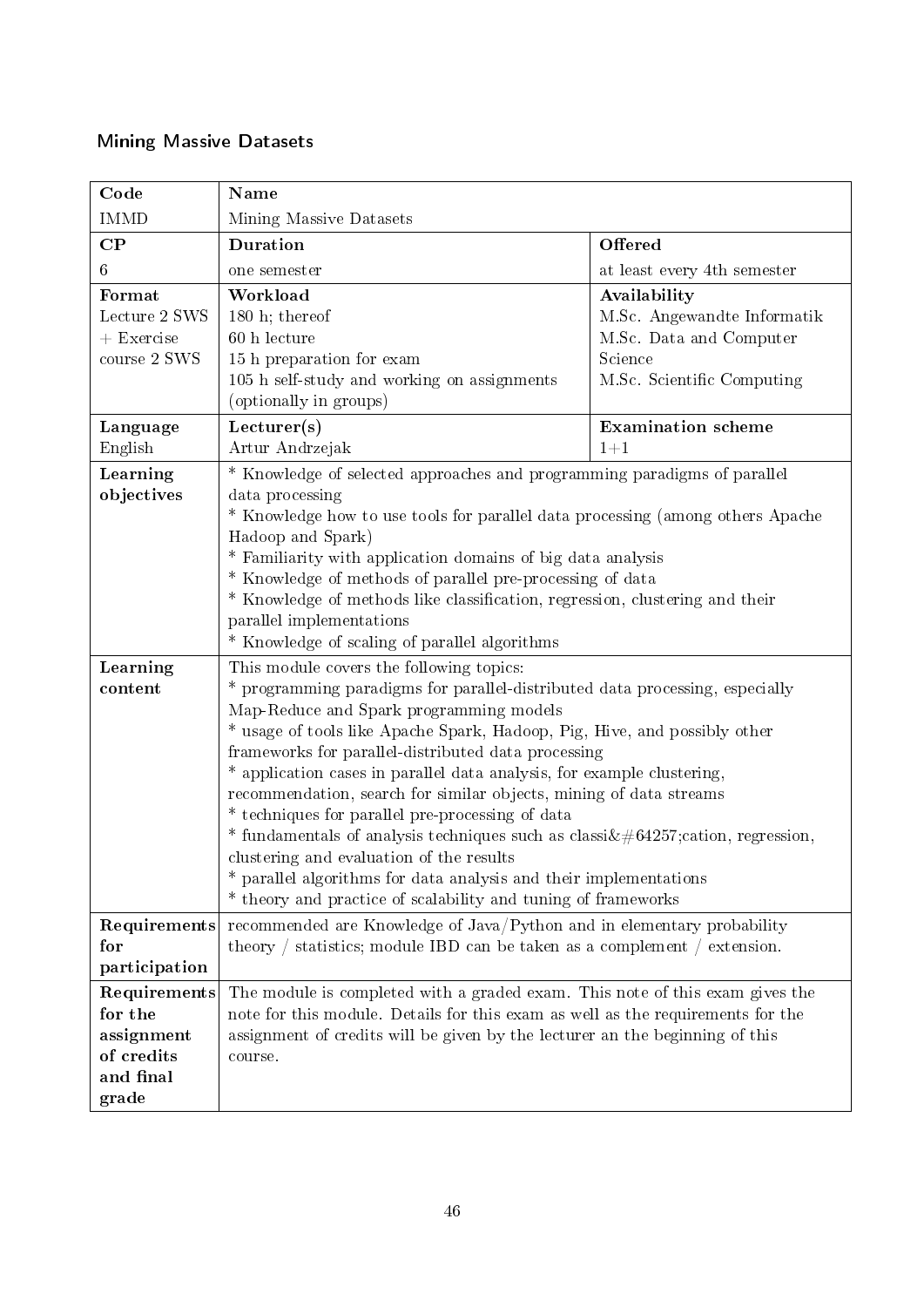| <b>Useful</b> | * Jure Leskovec, Anand Rajaraman, Jeffrey D. Ullman, Mining of Massive       |  |
|---------------|------------------------------------------------------------------------------|--|
| literature    | Datasets, Cambridge University Press, Version 2.1 von 2014                   |  |
|               | $(\text{http://www.mmds.org/})$                                              |  |
|               | * Trevor Hastie, Robert Tibshirani, Jerome Fried-man, The Elements of        |  |
|               | Statistical Learning: Data Mining, Inference, and Prediction, Springer, 2009 |  |
|               | $(\text{http://statweb.stanford.edu/~tibs/ElemStatLearn/})$                  |  |
|               | * Ron Bekkerman, Misha Bilenko, John Langford, Scaling Up Machine            |  |
|               | Learning, Cambridge University Press, 2012                                   |  |
|               | * Jiawei Han, Micheline Kamber, Jian Pei, Data Mining: Concepts and          |  |
|               | Techniques, Morgan Kaufmann, (third edition), 2012                           |  |
|               | * Books from O'Reilly Data Science Starter Kit, 2014                         |  |
|               | (http://shop.oreilly.com/category/get/data-science-kit.do)                   |  |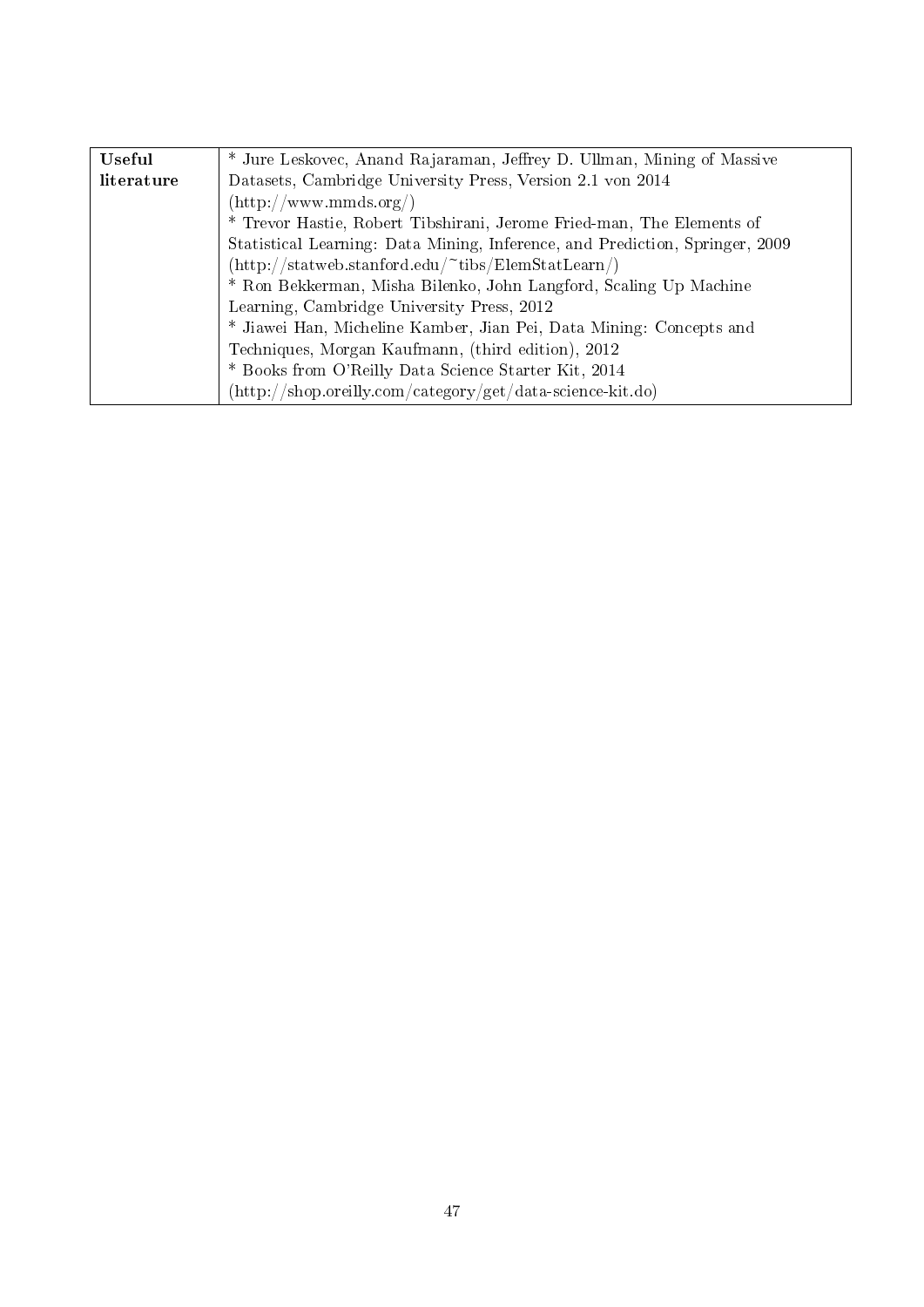| Code              | Name                                                                                                                                       |                                   |  |  |
|-------------------|--------------------------------------------------------------------------------------------------------------------------------------------|-----------------------------------|--|--|
| IOML              | Optimization for Machine Learning                                                                                                          |                                   |  |  |
| $\bf CP$          | Duration<br>Offered                                                                                                                        |                                   |  |  |
| 8                 | one semester                                                                                                                               | every winter semester             |  |  |
| Format            | Workload                                                                                                                                   | Availability                      |  |  |
| Lecture 4 SWS     | $240$ h; thereof                                                                                                                           | M.Sc. Angewandte Informatik       |  |  |
| $+$ Exercise $\,$ | 60 h lectures                                                                                                                              | M.Sc. Data and Computer           |  |  |
| course 2 SWS      | 30 h exercises                                                                                                                             | Science                           |  |  |
|                   | 24 h preparation for exam                                                                                                                  | M.Sc. Mathematik                  |  |  |
|                   | 126 h self-study and working on                                                                                                            | M.Sc. Scientific Computing        |  |  |
|                   | assignments/projects (optionally in groups)                                                                                                |                                   |  |  |
| Language          | Lecturer(s)                                                                                                                                | <b>Examination</b> scheme         |  |  |
| English           | Bogdan Savchynskyy                                                                                                                         | $1 + 1$                           |  |  |
| Learning          | The students                                                                                                                               |                                   |  |  |
| objectives        | - can analyze optimization methods for machine learning problems and estimate                                                              |                                   |  |  |
|                   | the area of their potential application                                                                                                    |                                   |  |  |
|                   | - can competently apply existing algorithms and program packages for inference                                                             |                                   |  |  |
|                   | and learning with graphical models and neural networks                                                                                     |                                   |  |  |
|                   | - know typical optimization techniques for inference and learning with graphical<br>models and neural networks                             |                                   |  |  |
|                   | - understand the basics of convex analysis, convex optimization, convex duality                                                            |                                   |  |  |
|                   | theory, (integer) linear programs and their geometry                                                                                       |                                   |  |  |
| Learning          | The course presents various existing optimization techniques for such important                                                            |                                   |  |  |
| content           | machine learning tasks, as inference and learning for graphical models and neural                                                          |                                   |  |  |
|                   | networks. In particular, it addresses such topics as combinatorial algorithms,                                                             |                                   |  |  |
|                   | integer linear programs, scalable convex and non-convex optimization and                                                                   |                                   |  |  |
|                   | convex duality theory. Graphical models and neural networks play a role of                                                                 |                                   |  |  |
|                   | working examples along the course. The content of the course includes:                                                                     |                                   |  |  |
|                   | - Convex analysis and optimization: convex sets and functions, polyhedra,                                                                  |                                   |  |  |
|                   | (integer) linear programs, basic first-order convex optimization methods and                                                               |                                   |  |  |
|                   | their stochastic variants, LP and Lagrange relaxations                                                                                     |                                   |  |  |
|                   | - Graphical Models: dynamic programming, sub-gradient and block-coordinate                                                                 |                                   |  |  |
|                   | ascent inference methods, min-cut/max-flow based inference, structured risk                                                                |                                   |  |  |
|                   |                                                                                                                                            | minimization for graphical models |  |  |
|                   | - neural networks: architectures, backpropagation algorithm, stochastic gradient<br>descent and its variants for training neural networks. |                                   |  |  |
| Requirements      | recommended are: linear algebra, analysis and any universal programming                                                                    |                                   |  |  |
| for               | language (e.g. $C/C++/Pascal/python)$                                                                                                      |                                   |  |  |
| participation     |                                                                                                                                            |                                   |  |  |

# <span id="page-47-0"></span>Optimization for Machine Learning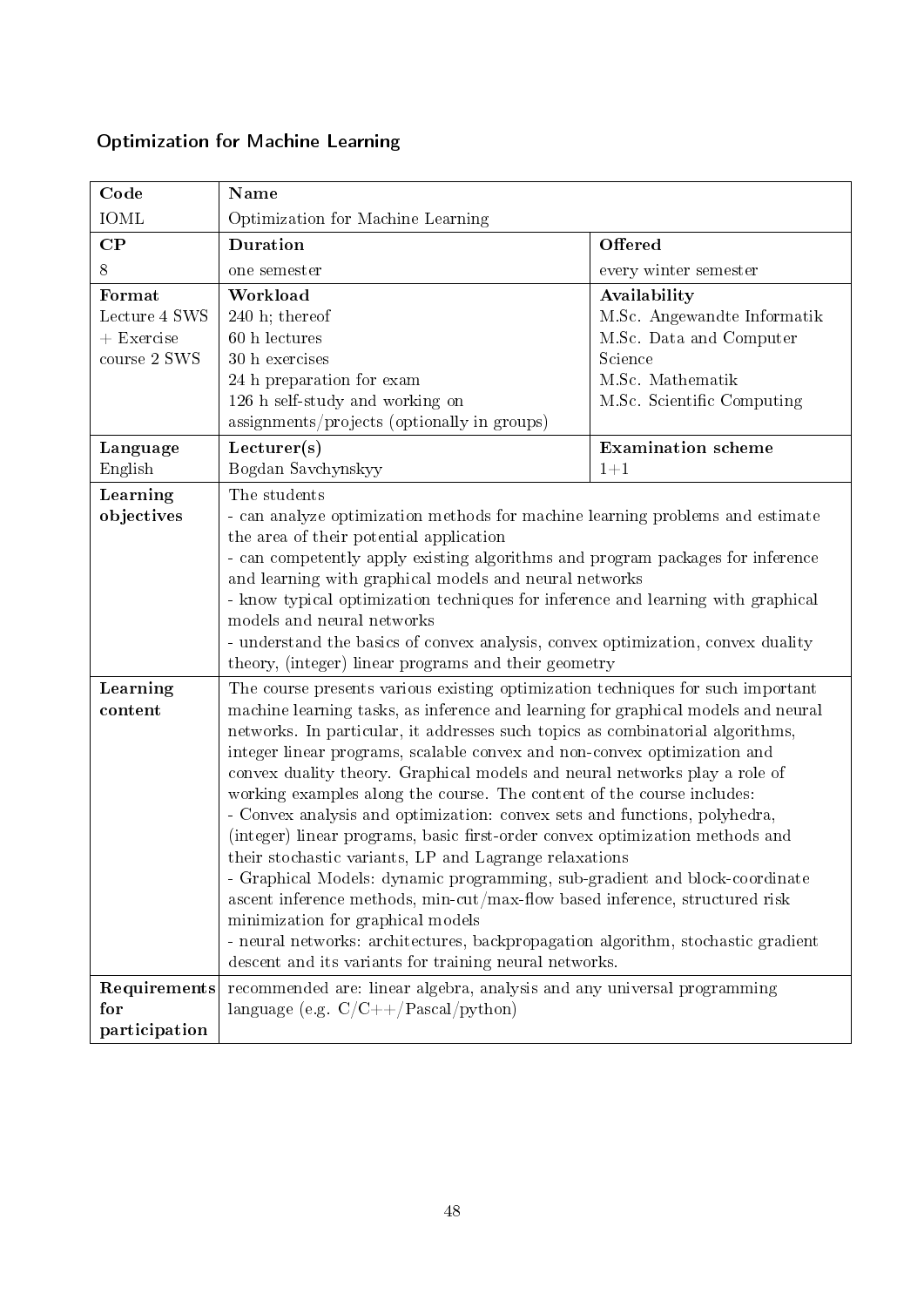|            | <b>Requirements</b> The module is completed with a graded oral exam. The final grade of the |
|------------|---------------------------------------------------------------------------------------------|
| for the    | module is determined by the grade of the exam. The requirements for the                     |
| assignment | assignment of credits follows the regulations in section modalities for exams.              |
| of credits |                                                                                             |
| and final  |                                                                                             |
| grade      |                                                                                             |
| Useful     | will be announced by the lecturer at the beginning of the course                            |
| literature |                                                                                             |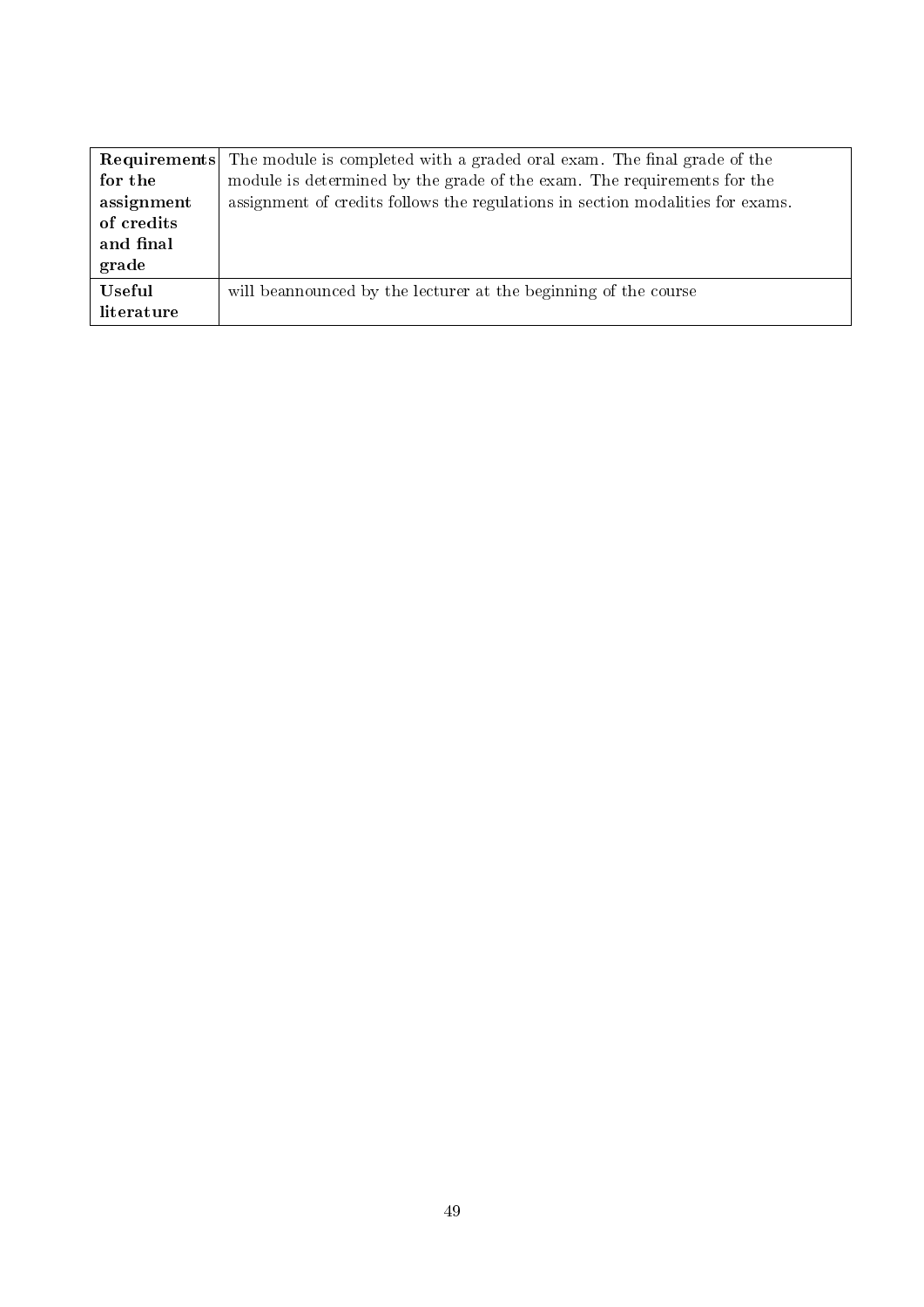### <span id="page-49-0"></span>Praktische Geometrie

| Code                                                                      | <b>Name</b>                                                                                                                                                                                                                                                                                                                                                                                                                                                                                                                                                                                                                                                                                                                                                                                                                                                          |                                                                                                                 |  |
|---------------------------------------------------------------------------|----------------------------------------------------------------------------------------------------------------------------------------------------------------------------------------------------------------------------------------------------------------------------------------------------------------------------------------------------------------------------------------------------------------------------------------------------------------------------------------------------------------------------------------------------------------------------------------------------------------------------------------------------------------------------------------------------------------------------------------------------------------------------------------------------------------------------------------------------------------------|-----------------------------------------------------------------------------------------------------------------|--|
| <b>IPGeo</b>                                                              | Praktische Geometrie                                                                                                                                                                                                                                                                                                                                                                                                                                                                                                                                                                                                                                                                                                                                                                                                                                                 |                                                                                                                 |  |
| $\bf CP$                                                                  | Duration                                                                                                                                                                                                                                                                                                                                                                                                                                                                                                                                                                                                                                                                                                                                                                                                                                                             | Offered                                                                                                         |  |
| 4                                                                         | ein Semester                                                                                                                                                                                                                                                                                                                                                                                                                                                                                                                                                                                                                                                                                                                                                                                                                                                         | unregelmäßig                                                                                                    |  |
| Format<br>Vorlesung 2<br>SWS, Übung 1<br><b>SWS</b>                       | Workload<br>$120$ h; davon<br>45 h Präsenzstudium<br>60 h Aufgabenbearbeitung<br>15 h Prüfungsvorbereitung                                                                                                                                                                                                                                                                                                                                                                                                                                                                                                                                                                                                                                                                                                                                                           | Availability<br>M.Sc. Angewandte Informatik<br>M.Sc. Data and Computer<br>Science<br>M.Sc. Scientific Computing |  |
| Language<br>Deutsch                                                       | Lecturer(s)<br>Susanne Krömker                                                                                                                                                                                                                                                                                                                                                                                                                                                                                                                                                                                                                                                                                                                                                                                                                                       | <b>Examination</b> scheme<br>$1+1$                                                                              |  |
| Learning<br>objectives                                                    | Verständnis grundlegender geometrischer Konzepte zur Datenanalyse sowie<br>effektive Punktsuche und Weiterverarbeitung von Messdaten<br>Souveräner Umgang mit Projektionen und Beschreibungen jenseits der<br>dreidimensionalen Erfahrungswelt<br>Berechnung geometrischer Invarianten, Distanzen, Krümmungen aus Messdaten,<br>rekonstruierten und generierten Flächen                                                                                                                                                                                                                                                                                                                                                                                                                                                                                              |                                                                                                                 |  |
| Learning<br>content                                                       | Grundlegende Gebiete der Geometrie mit Relevanz in Computergraphik,<br>Bildverarbeitung, Mustererkennung, Computer Vision und Geometrischem<br>Modellieren<br>(i) Analytische Geometrie: Operationen auf Vektorräumen mit geeigneten<br>Koordinaten und Abbildungen (Affinitäten, Kollinearitäten), geometrische<br>Ausgleichsprobleme aus fehlerbehafteten Messdaten<br>(ii) Projektive Geometrie: Zentralprojektion und inverse Rekonstruktion von<br>3D-Objekten aus ebenen Bildern (Computer Vision, Geodäsie), Unterschiede<br>zwischen B-Spline-Kurven und -Flächen und der Klasse der NURBS,<br>Freiformgeometrien in CAD-Systemen<br>(iii) Differentialgeometrie: Parameterdarstellungen in der geometrischen<br>Datenverarbeitung, implizite Darstellungen (level sets), Abschätzung von<br>Invarianten aus diskreten Daten (Triangulierungen, Punktwolken) |                                                                                                                 |  |
| Requirements<br>for<br>participation                                      | empfohlen sind: Einführung in die Praktische Informatik (IPI), Mathematik für<br>Informatiker (IMI1 und 2) oder Lineare Algebra (MA4)                                                                                                                                                                                                                                                                                                                                                                                                                                                                                                                                                                                                                                                                                                                                |                                                                                                                 |  |
| Requirements<br>for the<br>assignment<br>of credits<br>and final<br>grade | Das Modul wird mit einer benoteten mündlichen Prüfung abgeschlossen. Die<br>Modulendnote wird durch die Note der Prüfung festgelegt. Für die Vergabe der<br>LP gilt die Regelung aus dem Kapitel Prüfungsmodalitäten.                                                                                                                                                                                                                                                                                                                                                                                                                                                                                                                                                                                                                                                |                                                                                                                 |  |
| Useful<br>literature                                                      | Geometrie für Informatiker, Skript TU Wien 2004, Helmut Pottmann<br>Aktuelle Fachveröffentlichungen                                                                                                                                                                                                                                                                                                                                                                                                                                                                                                                                                                                                                                                                                                                                                                  |                                                                                                                 |  |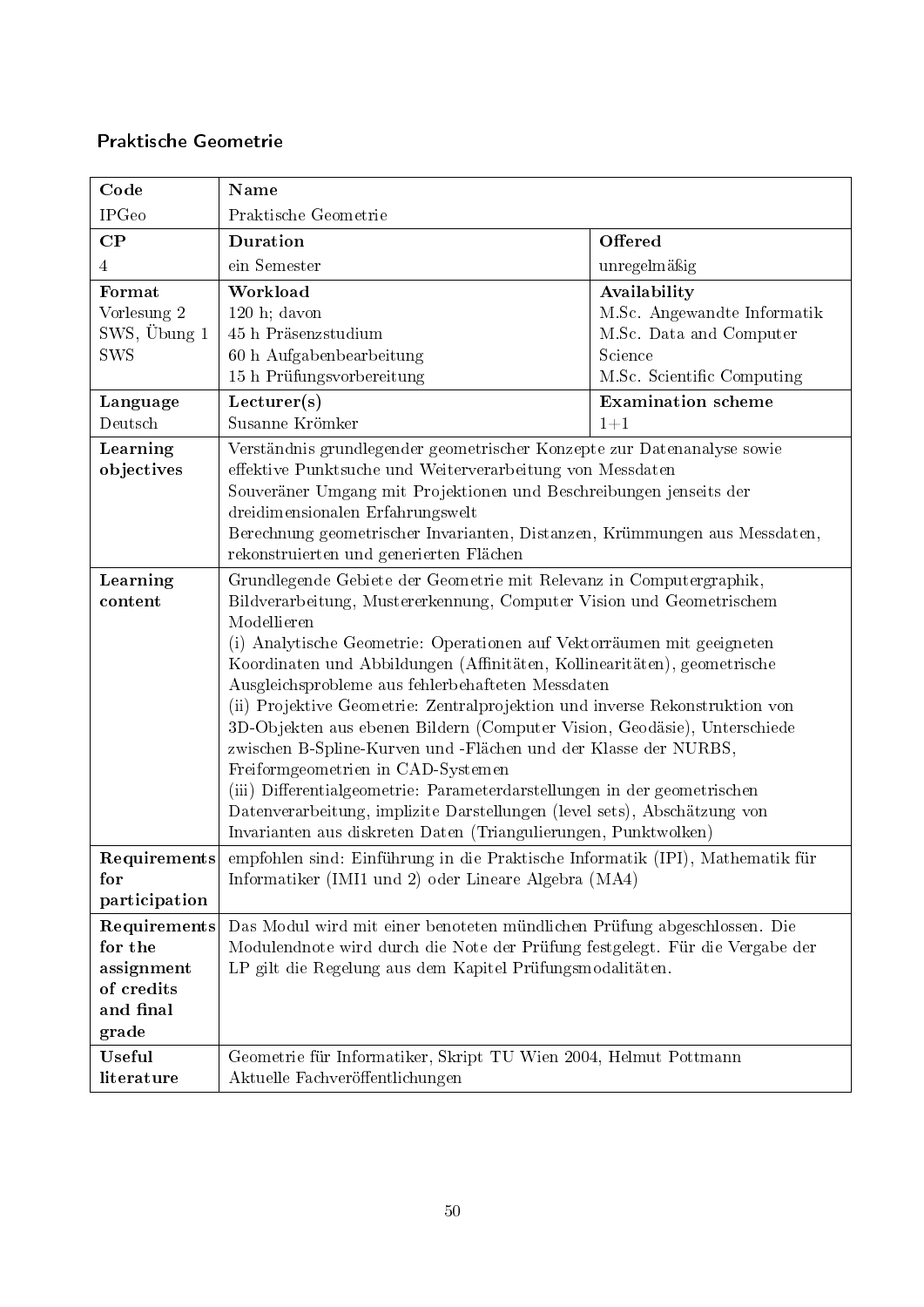| Code                                                                      | Name                                                                                                                                                                                                                                                                                                                                                                                                                                                                                                                                                                                                                                                                                                                                                                                                                                                                                          |                                                                                                                  |  |
|---------------------------------------------------------------------------|-----------------------------------------------------------------------------------------------------------------------------------------------------------------------------------------------------------------------------------------------------------------------------------------------------------------------------------------------------------------------------------------------------------------------------------------------------------------------------------------------------------------------------------------------------------------------------------------------------------------------------------------------------------------------------------------------------------------------------------------------------------------------------------------------------------------------------------------------------------------------------------------------|------------------------------------------------------------------------------------------------------------------|--|
| <b>IPBB</b>                                                               | Projektseminar Biomedizinische Bildanalyse                                                                                                                                                                                                                                                                                                                                                                                                                                                                                                                                                                                                                                                                                                                                                                                                                                                    |                                                                                                                  |  |
| $\bf CP$                                                                  | Duration<br>Offered                                                                                                                                                                                                                                                                                                                                                                                                                                                                                                                                                                                                                                                                                                                                                                                                                                                                           |                                                                                                                  |  |
| 6                                                                         | ein Semester                                                                                                                                                                                                                                                                                                                                                                                                                                                                                                                                                                                                                                                                                                                                                                                                                                                                                  | jedes Sommersemester                                                                                             |  |
| Format<br>2 Teile<br>Seminar und<br>Projekt, 4<br><b>SWS</b>              | Workload<br>180 h (je zur Hälfte Seminar und Projekt)<br>60 h Präsenzstudium<br>120 h Selbststudium und Aufgabenbearbeitung<br>(evtl. in Gruppen)                                                                                                                                                                                                                                                                                                                                                                                                                                                                                                                                                                                                                                                                                                                                             | Availability<br>B.Sc. Angewandte Informatik<br>M.Sc. Angewandte Informatik<br>M.Sc. Data and Computer<br>Science |  |
| Language<br>Deutsch                                                       | Lecturer(s)<br>Karl Rohr                                                                                                                                                                                                                                                                                                                                                                                                                                                                                                                                                                                                                                                                                                                                                                                                                                                                      | <b>Examination</b> scheme                                                                                        |  |
| Learning<br>objectives                                                    | Die Studierenden<br>erlangen vertiefte Kenntnisse und Fähigkeiten im Gebiet Biomedizinische<br>Bildanalyse<br>lernen fortgeschrittene Methoden und Algorithmen zur automatischen Analyse<br>biomedizinischer Bilder<br>lernen wie man Algorithmen und Software für automatische Bildanalyse<br>entwickelt<br>erweitern ihre Fähigkeiten Projektergebnisse mündlich zu präsentieren und<br>schriftlich zu dokumentieren<br>erweitern ihre Fähigkeiten zur Teamarbeit und zur Strukturierung von Projekten                                                                                                                                                                                                                                                                                                                                                                                      |                                                                                                                  |  |
| Learning<br>content                                                       | Die Studierenden arbeiten in Teams an ausgewählten fortgeschrittenen Themen<br>der Biomedizinischen Bildanalyse. Der Schwerpunkt liegt auf der automatischen<br>Analyse von Zellmikroskopiebildern und medizinischen tomographischen<br>Bildern. Beispiele für Themen sind die Segmentierung und Verfolgung<br>(Tracking) von Zellen in Mikroskopiebildern, die Segmentierung von Blutgefäßen<br>in tomographischen Bildern sowie die Registrierung von Magnetresonanz (MR)<br>Bildern des menschlichen Gehirns. Die Veranstaltung besteht aus einem<br>Seminarteil (Einarbeitung in die relevante Literatur, Erarbeitung der<br>theoretischen Grundlagen, Vortragspräsentation) und einem Projektteil<br>(Spezifikation eines Softwaresystems, Entwurf von Algorithmen und<br>Implementierung von Bildanalyseverfahren, Test und Evaluierung der Verfahren,<br>Präsentation der Ergebnisse). |                                                                                                                  |  |
| Requirements<br>for<br>participation                                      | empfohlen sind: Grundkenntnisse in Bildverarbeitung (Computer Vision, Image<br>Analysis), Programmierkenntnisse, Kenntnisse in Software Engineering                                                                                                                                                                                                                                                                                                                                                                                                                                                                                                                                                                                                                                                                                                                                           |                                                                                                                  |  |
| Requirements<br>for the<br>assignment<br>of credits<br>and final<br>grade | Das Modul wird mit einer benoteten Prüfung abgeschlossen. Diese Prüfung<br>umfasst Vortragspräsentationen von Zwischen- und Endergebnissen (jeder<br>Studierende 4 Vorträge je ca. 10 Min. und anschließender Diskussion) und eine<br>schriftliche Ausarbeitung der theoretischen Grundlagen, der verwendeten<br>Methoden und der Ergebnisse (jeder Studierende ca. 10 Seiten). Zur Vergabe<br>der LP muss diese Prüfung bestanden werden. Die Modulendnote wird durch<br>die Note der Prüfung festgelegt.                                                                                                                                                                                                                                                                                                                                                                                    |                                                                                                                  |  |

# <span id="page-50-0"></span>Projektseminar Biomedizinische Bildanalyse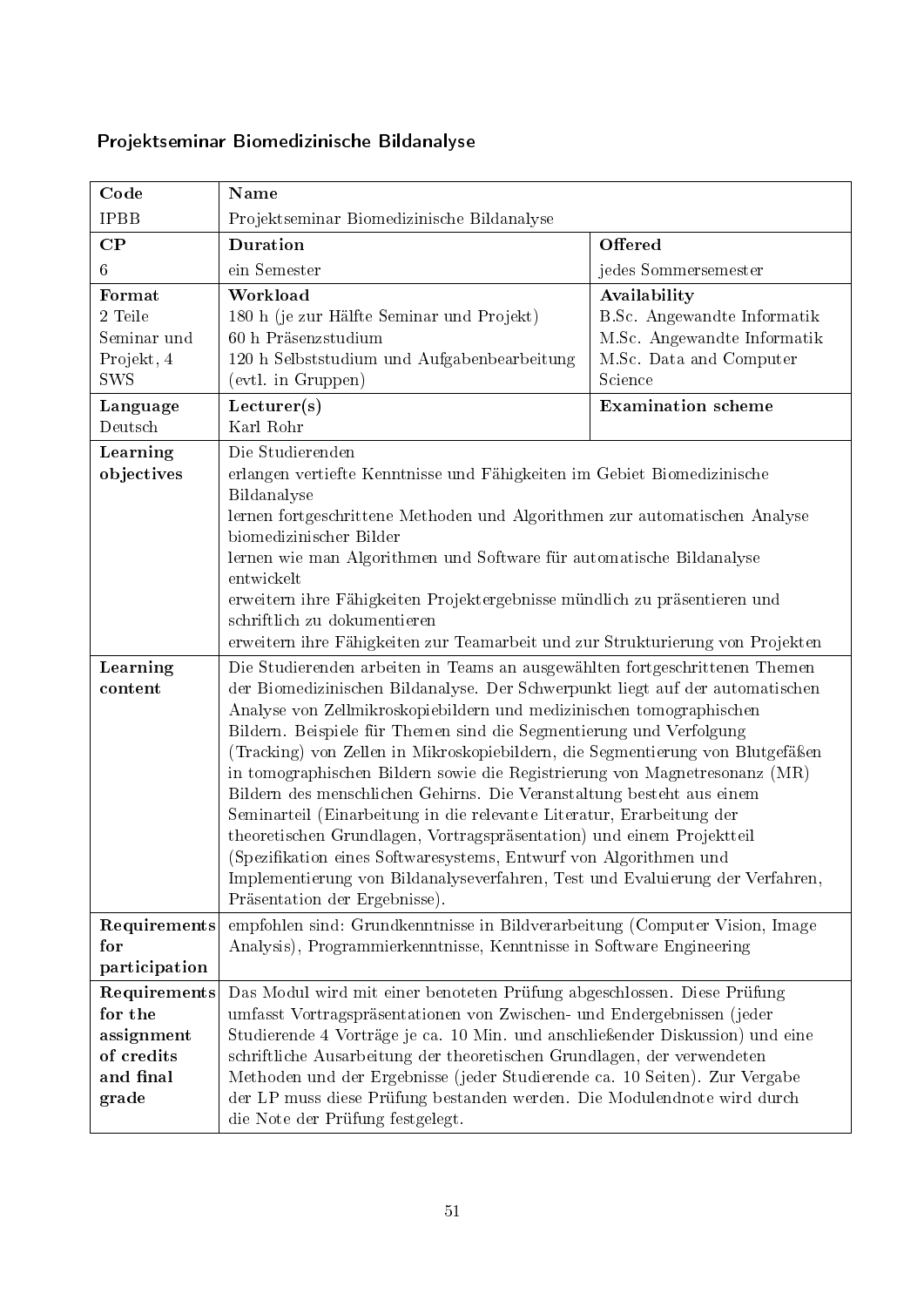| Useful     | Bekanntgabe in der Lehrveranstaltung |
|------------|--------------------------------------|
| literature |                                      |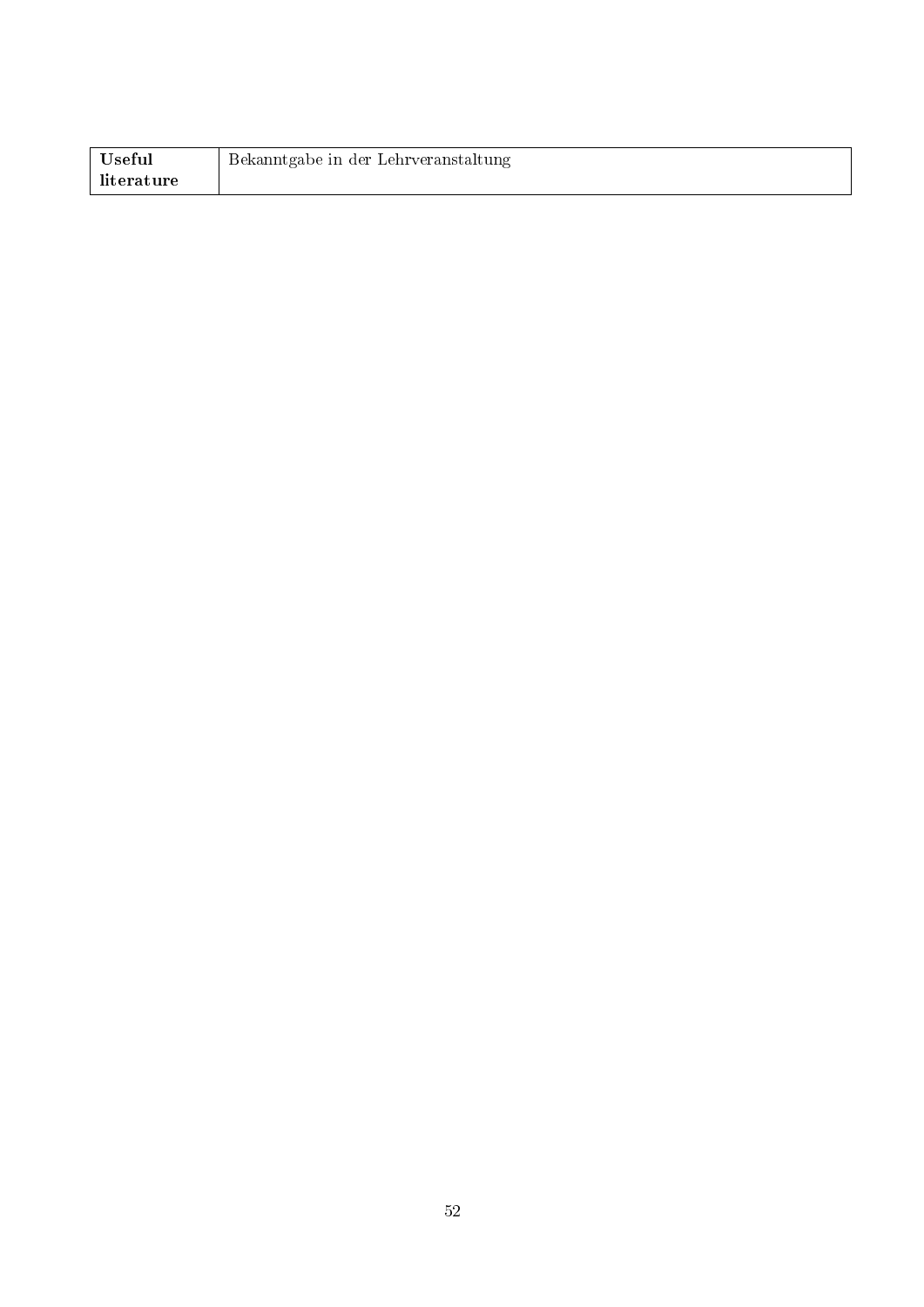### <span id="page-52-0"></span>Scientific Visualization

| Code                                                                      | Name                                                                                                                                                                                                                                                                                                                                                                                                                                                                                                                                                                                                                                                                                                                              |                                                                                                                 |  |
|---------------------------------------------------------------------------|-----------------------------------------------------------------------------------------------------------------------------------------------------------------------------------------------------------------------------------------------------------------------------------------------------------------------------------------------------------------------------------------------------------------------------------------------------------------------------------------------------------------------------------------------------------------------------------------------------------------------------------------------------------------------------------------------------------------------------------|-----------------------------------------------------------------------------------------------------------------|--|
| <b>ISV</b>                                                                | Scientific Visualization                                                                                                                                                                                                                                                                                                                                                                                                                                                                                                                                                                                                                                                                                                          |                                                                                                                 |  |
| $\bf CP$                                                                  | Duration                                                                                                                                                                                                                                                                                                                                                                                                                                                                                                                                                                                                                                                                                                                          | Offered                                                                                                         |  |
| 8                                                                         | one semester                                                                                                                                                                                                                                                                                                                                                                                                                                                                                                                                                                                                                                                                                                                      | every 3rd semester                                                                                              |  |
| Format<br>Lecture 4 SWS<br>$+$ Exercise 2<br><b>SWS</b>                   | Workload<br>$240$ h; thereof<br>90 h on-campus program<br>15 h exam preparation<br>135 h independent study and exercises<br>(possibly in groups)                                                                                                                                                                                                                                                                                                                                                                                                                                                                                                                                                                                  | Availability<br>M.Sc. Angewandte Informatik<br>M.Sc. Data and Computer<br>Science<br>M.Sc. Scientific Computing |  |
| Language<br>English                                                       | Lecturer(s)<br>Filip Sadlo                                                                                                                                                                                                                                                                                                                                                                                                                                                                                                                                                                                                                                                                                                        | <b>Examination</b> scheme<br>$1 + 1$                                                                            |  |
| Learning<br>objectives                                                    | The students understand fundamental and advanced concepts of scientific<br>visualization. They understand the mathematical fundamentals, data structures,<br>and implementation aspects. They get to know schemes for interpolation and<br>integration, mapping for scalar, vector, and tensor fields, and derived<br>approaches. The students understand approaches for direct and indirect volume<br>rendering, feature extraction, and topology-based analysis. The students are<br>able to apply these concepts to real-world problems using existing software<br>packages, and develop small programs using visualization libraries.                                                                                         |                                                                                                                 |  |
| Learning<br>content                                                       | - Introduction<br>- Visualization Process<br>- Data Sources and Representation<br>- Interpolation and Filtering<br>- Approaches for Visual Mapping<br>- Scalar Field Visualization: Advanced Techniques for Contour Extraction,<br>Classification, Texture-Based Volume Rendering, Volumetric Illumination,<br>Advanced Techniques for Volume Visualization, Pre-Integration, Cell Projection,<br>Feature Extraction<br>- Vector Field Visualization: Vector Calculus, Particle Tracing on Grids, Vector<br>Field Topology, Vortex Visualization, Feature Extraction, Feature Tracking<br>- Tensor Field Visualization: Glyphs, Hue-Balls and Lit-Tensors, Line-Based<br>Visualization, Tensor Field Topology, Feature Extraction |                                                                                                                 |  |
| Requirements<br>for<br>participation                                      | strongly recommended is: Computer Graphics (ICG)<br>recommended are: Einführung in die Praktische Informatik (IPI),<br>Programmierkurs (IPK), Algorithmen und Datenstrukturen (IAD)                                                                                                                                                                                                                                                                                                                                                                                                                                                                                                                                               |                                                                                                                 |  |
| Requirements<br>for the<br>assignment<br>of credits<br>and final<br>grade | The module is completed with a graded oral or written exam. The final grade of<br>the module is determined by the grade of the exam. The requirements for the<br>assignment of credits follows the regulations in section modalities for exams.                                                                                                                                                                                                                                                                                                                                                                                                                                                                                   |                                                                                                                 |  |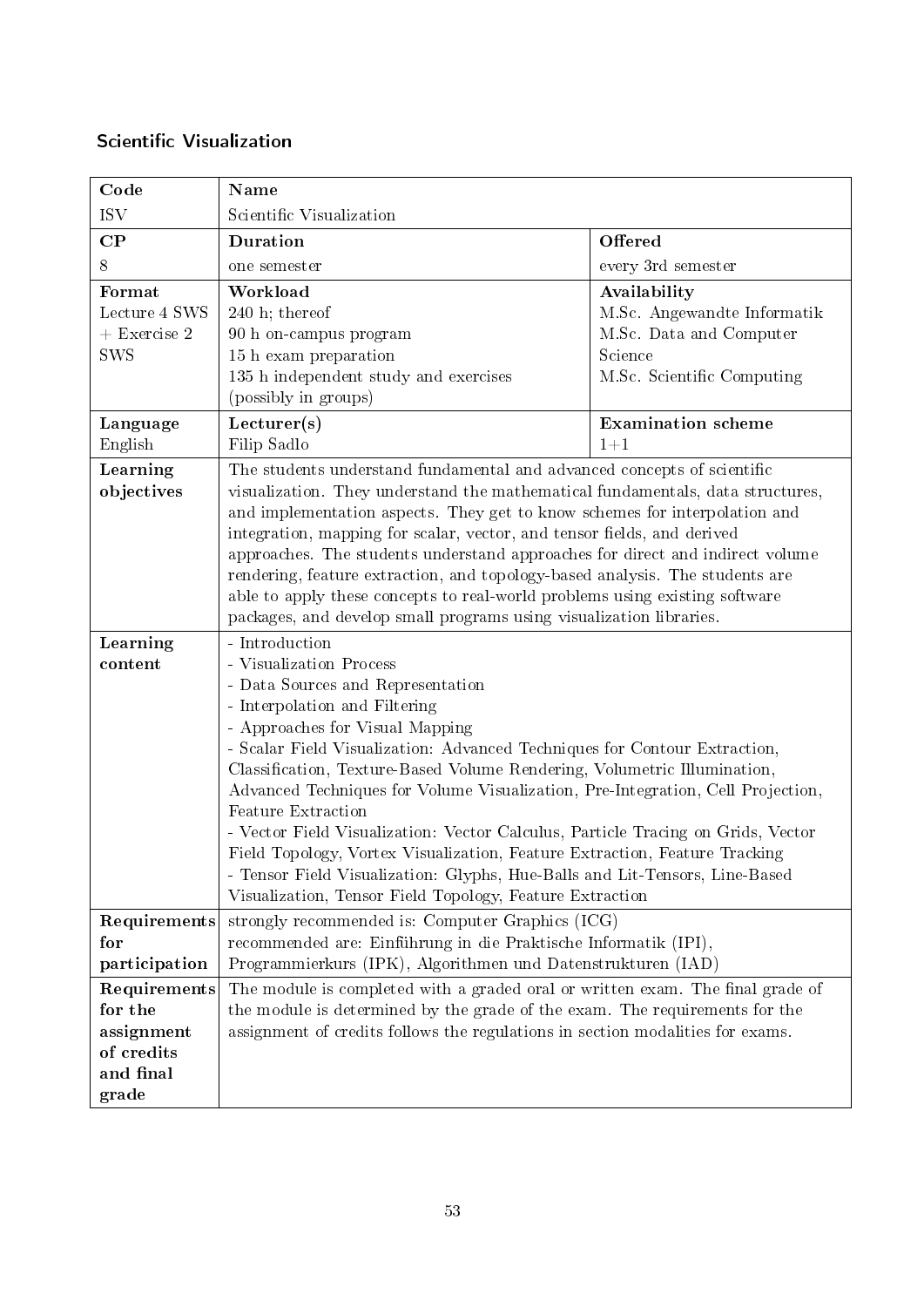| Useful     | C.D. Hansen, C.R. Johnson, The Visualization Handbook, 2005. |
|------------|--------------------------------------------------------------|
| literature |                                                              |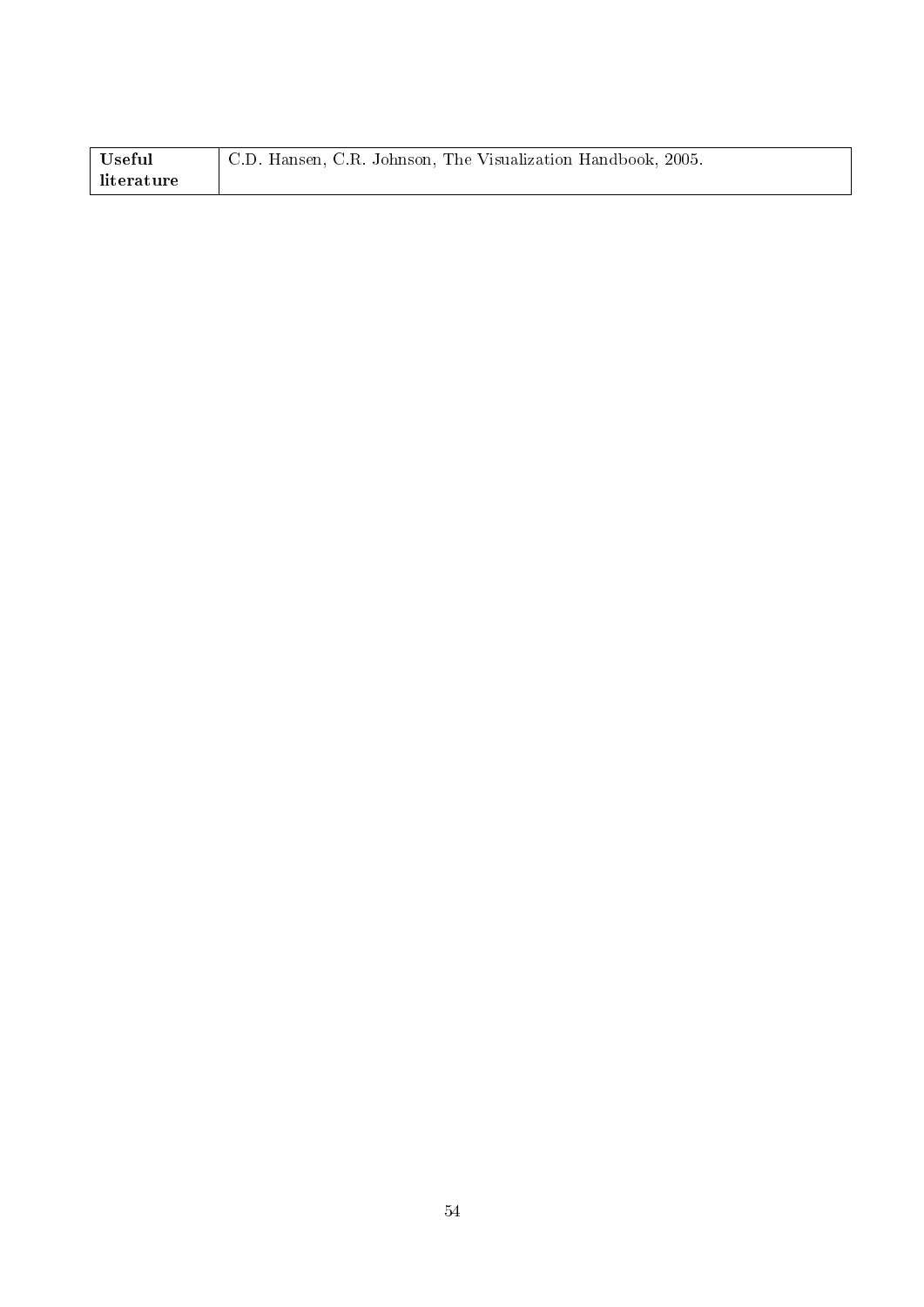# <span id="page-54-0"></span>Scientific Working

| Code                                                                      | Name                                                                                                                                                                                                                                                                                                                                                                                                                                                                                                                                                                                                                                                                                                                                                                       |                                                    |  |
|---------------------------------------------------------------------------|----------------------------------------------------------------------------------------------------------------------------------------------------------------------------------------------------------------------------------------------------------------------------------------------------------------------------------------------------------------------------------------------------------------------------------------------------------------------------------------------------------------------------------------------------------------------------------------------------------------------------------------------------------------------------------------------------------------------------------------------------------------------------|----------------------------------------------------|--|
| <b>ISCW</b>                                                               | Scientific Working                                                                                                                                                                                                                                                                                                                                                                                                                                                                                                                                                                                                                                                                                                                                                         |                                                    |  |
| $\bf CP$                                                                  | <b>Duration</b>                                                                                                                                                                                                                                                                                                                                                                                                                                                                                                                                                                                                                                                                                                                                                            | Offered                                            |  |
| $\overline{2}$                                                            | one semester                                                                                                                                                                                                                                                                                                                                                                                                                                                                                                                                                                                                                                                                                                                                                               | each winter                                        |  |
| Format<br>Lecture 2 SWS                                                   | Workload<br>$60$ h; thereof<br>30 h presence study<br>30 h own studies and practical exercises                                                                                                                                                                                                                                                                                                                                                                                                                                                                                                                                                                                                                                                                             | Availability<br>M.Sc. Data and Computer<br>Science |  |
| Language<br>German or<br>English                                          | Lecturer(s)<br>varying                                                                                                                                                                                                                                                                                                                                                                                                                                                                                                                                                                                                                                                                                                                                                     | <b>Examination</b> scheme<br>$1 + 1$               |  |
| Learning<br>objectives                                                    | The students<br>- know the most important literature sources in computer science;<br>- know which tools and techniques exist for managing literature and how to use<br>them;<br>- are able to critically read and evaluate scientific texts (e.g. from conference<br>proceedings or journals) and presentations and summarize them compactly;<br>- know the relevant techniques for presenting a scientific paper;<br>- know the possibilities of scientific publishing and the organization of scientific<br>meetings;<br>- know different research methods;<br>- are familiar with current research in computer science<br>- have an overview of the ways of financing research work;<br>- know the requirements for the structure of applications for research funding. |                                                    |  |
| Learning<br>content                                                       | - Literature research and management<br>- Scientific presentation, writing, publishing and reviewing<br>- Research funding via third-party funds<br>- Research methods and current research projects<br>- Scientific work after graduation                                                                                                                                                                                                                                                                                                                                                                                                                                                                                                                                 |                                                    |  |
| Requirements<br>for<br>participation                                      | none                                                                                                                                                                                                                                                                                                                                                                                                                                                                                                                                                                                                                                                                                                                                                                       |                                                    |  |
| Requirements<br>for the<br>assignment<br>of credits<br>and final<br>grade | The module is completed with a graded exam. The final note of this module is<br>determined by the note of this exam. Details for this exam as well as the<br>requirements for the assignment of credits will be given by the lecturer an the<br>beginning of this course.                                                                                                                                                                                                                                                                                                                                                                                                                                                                                                  |                                                    |  |
| <b>Useful</b><br>literature                                               |                                                                                                                                                                                                                                                                                                                                                                                                                                                                                                                                                                                                                                                                                                                                                                            |                                                    |  |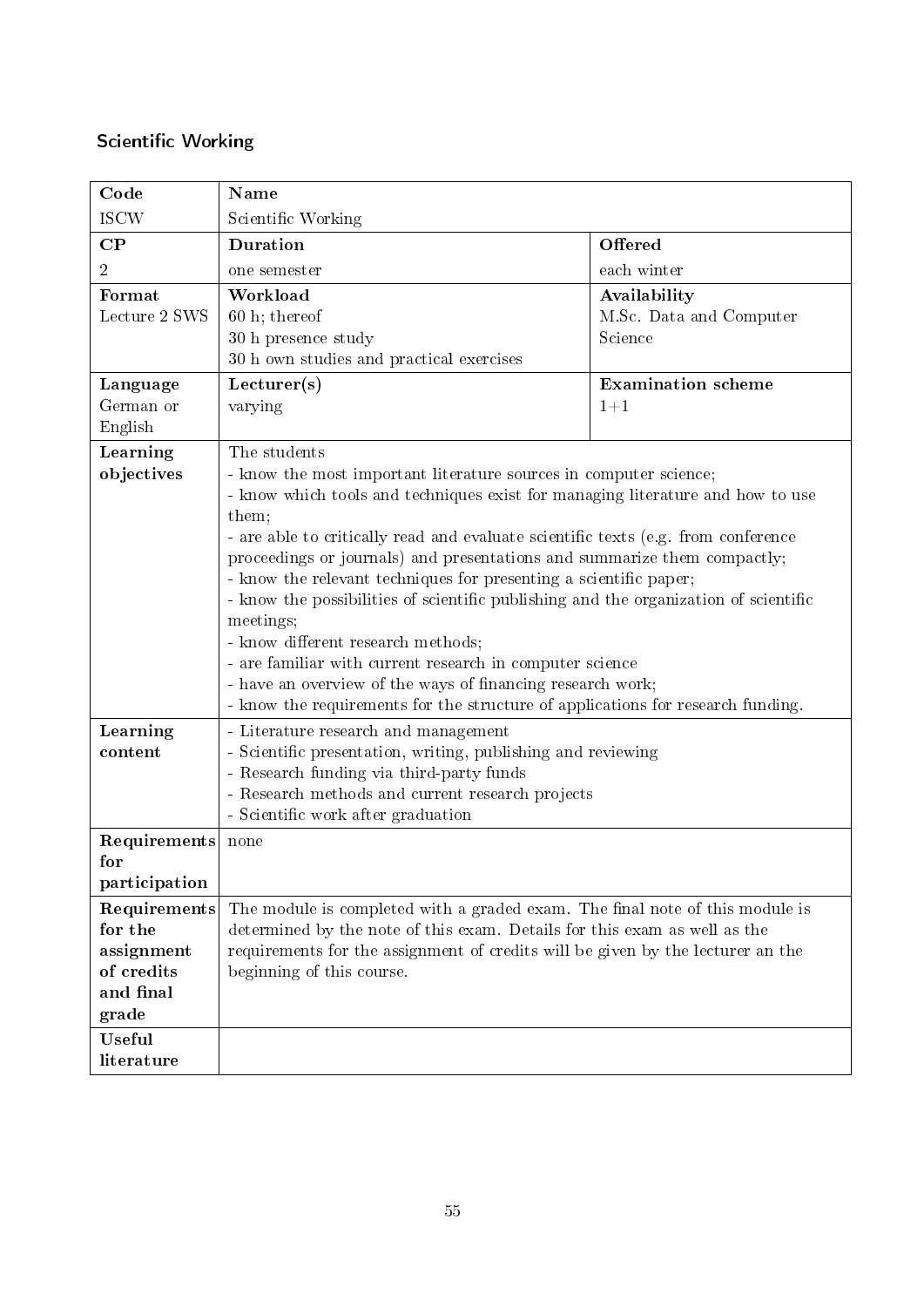### <span id="page-55-0"></span>Software Evolution

| Code                    | Name                                                                                                                                                                                                                                                                                                                                                                                                                                                                                                                                                                                                                                                                                                                                                                                 |                                                                                   |  |
|-------------------------|--------------------------------------------------------------------------------------------------------------------------------------------------------------------------------------------------------------------------------------------------------------------------------------------------------------------------------------------------------------------------------------------------------------------------------------------------------------------------------------------------------------------------------------------------------------------------------------------------------------------------------------------------------------------------------------------------------------------------------------------------------------------------------------|-----------------------------------------------------------------------------------|--|
| <b>ISWEvol</b>          | Software Evolution                                                                                                                                                                                                                                                                                                                                                                                                                                                                                                                                                                                                                                                                                                                                                                   |                                                                                   |  |
| $\bf CP$                | <b>Duration</b>                                                                                                                                                                                                                                                                                                                                                                                                                                                                                                                                                                                                                                                                                                                                                                      | Offered                                                                           |  |
| 3                       | ein Semester                                                                                                                                                                                                                                                                                                                                                                                                                                                                                                                                                                                                                                                                                                                                                                         | unregelmäßig                                                                      |  |
| Format<br>Lecture 2 SWS | Workload<br>90h; davon<br>30 h Vorlesung<br>35 Aufgabenbearbeitung und<br>Aufarbeitung/Selbststudium<br>25 h Prüfungsvorbereitung (eventuell in<br>Gruppen)                                                                                                                                                                                                                                                                                                                                                                                                                                                                                                                                                                                                                          | Availability<br>M.Sc. Angewandte Informatik<br>M.Sc. Data and Computer<br>Science |  |
| Language                | Lecturer(s)                                                                                                                                                                                                                                                                                                                                                                                                                                                                                                                                                                                                                                                                                                                                                                          | <b>Examination</b> scheme                                                         |  |
| Deutsch                 | Eckhart von Hahn                                                                                                                                                                                                                                                                                                                                                                                                                                                                                                                                                                                                                                                                                                                                                                     | $1 + 1$                                                                           |  |
| Learning<br>objectives  | Die Studierenden können nach der Vorlesung:<br>ein Software-Reengineering-Projekt fachlich planen und beurteilen,<br>bei der Ersterstellung von Software die Evolutionsfähigkeit konzeptuell<br>sicherstellen,<br>ein Wartungskonzept für eine erstellte Software aufbauen.<br>Sie kennen<br>die Unterschiede und Herausforderungen der Software-Weiterentwicklung versus<br>der Softwareneuentwicklung - und worauf die/der InformatikerIn hierbei achten<br>muss, sowohl aus Sicht eines Softwareherstellers als auch aus der Sicht der<br>NutzerInnen von Software, die klassischen Techniken der Softwaresanierung,<br>die Typologie der Softwarewartung und das Management der Fehlerbehebung,<br>die Relevanz der Thematik in der Praxis der industriellen Softwareerstellung. |                                                                                   |  |
| Learning<br>content     | Dieses Modul vermittelt aus konzeptioneller Sicht die Grundlagen für ein<br>erfolgreiches Lebenszyklusmanagement von Software nach ihrer Ersterstellung.<br>Die Vorlesungsinhalte wurden aufgrund der 15-jährigen Erfahrung des<br>Lehrenden in der Praxis zusammengestellt, auf Basis aktueller Forschung und<br>Lehre.<br>Einleitung<br>Begriffsklärung, Grundlagen<br>Softwareevolution<br>Softwarewartung, Softwareerhaltung<br>Software-Reengineering<br>Evolution und Weiterentwicklung<br>Management der Softwareevolution<br>Zusammenfassung                                                                                                                                                                                                                                 |                                                                                   |  |
| Requirements            | empfohlen sind: Kenntnisse und Fähigkeiten wie sie in Modul Einführung in                                                                                                                                                                                                                                                                                                                                                                                                                                                                                                                                                                                                                                                                                                            |                                                                                   |  |
| for                     | Software Engineering (ISW) vermittelt werden                                                                                                                                                                                                                                                                                                                                                                                                                                                                                                                                                                                                                                                                                                                                         |                                                                                   |  |
| participation           |                                                                                                                                                                                                                                                                                                                                                                                                                                                                                                                                                                                                                                                                                                                                                                                      |                                                                                   |  |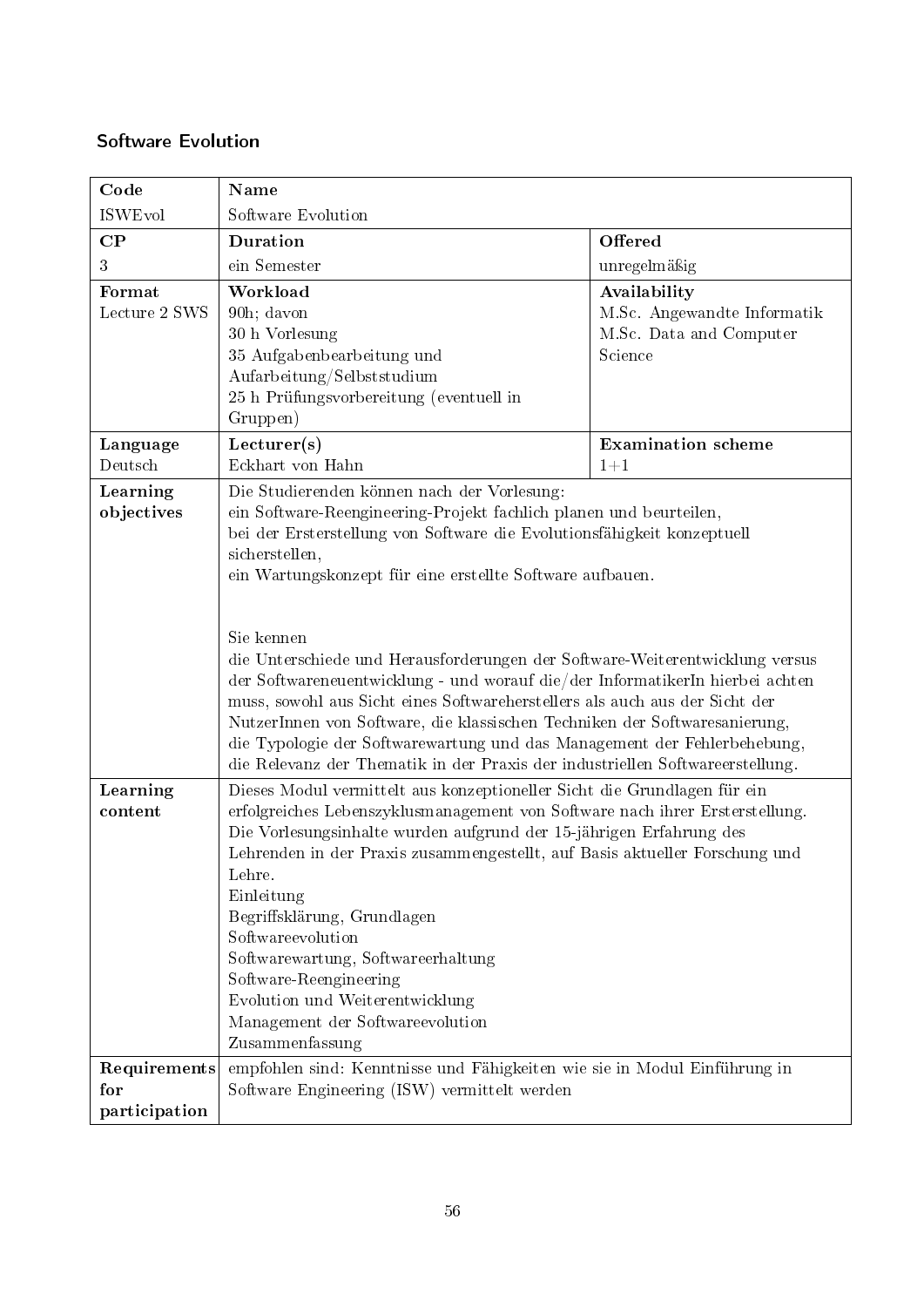| Requirements | Das Modul wird mit einer benoteten mündlichen oder schriftlichen Prüfung   |  |
|--------------|----------------------------------------------------------------------------|--|
| for the      | abgeschlossen. Weitere Details werden von der bzw. dem Lehrenden zu Beginn |  |
| assignment   | der Veranstaltung bekannt gegeben.                                         |  |
| of credits   |                                                                            |  |
| and final    |                                                                            |  |
| grade        |                                                                            |  |
| Useful       | Arnold, R. (Hrsg.): Software Reengineering. IEEE Computer Socienty Press,  |  |
| literature   | Los Alamitos 1993                                                          |  |
|              | Fowler, M.: Refactoring ? Improving the Design of Existing Code.           |  |
|              | Addison-Wesley, Reading, Massachusetts, 1999                               |  |
|              | von Hahn, E.: Werterhaltung von Software. DUV, Wiesbaden 2005              |  |
|              | Müller, B.: Reengineering. Eine Einführung. Teubner, Stuttgart 1997        |  |
|              | Sneed, H.M.; Hasitschka, M.; Teichmann, M.-T.: Software-Produktmanagement. |  |
|              | Wartung und Weiterentwicklung bestehender Anwendungs-systeme. dpunkt,      |  |
|              | Heidelberg 2005                                                            |  |
|              | Smith, D.D.: Designing Maintainable Software. Springer, Heidelberg 1999    |  |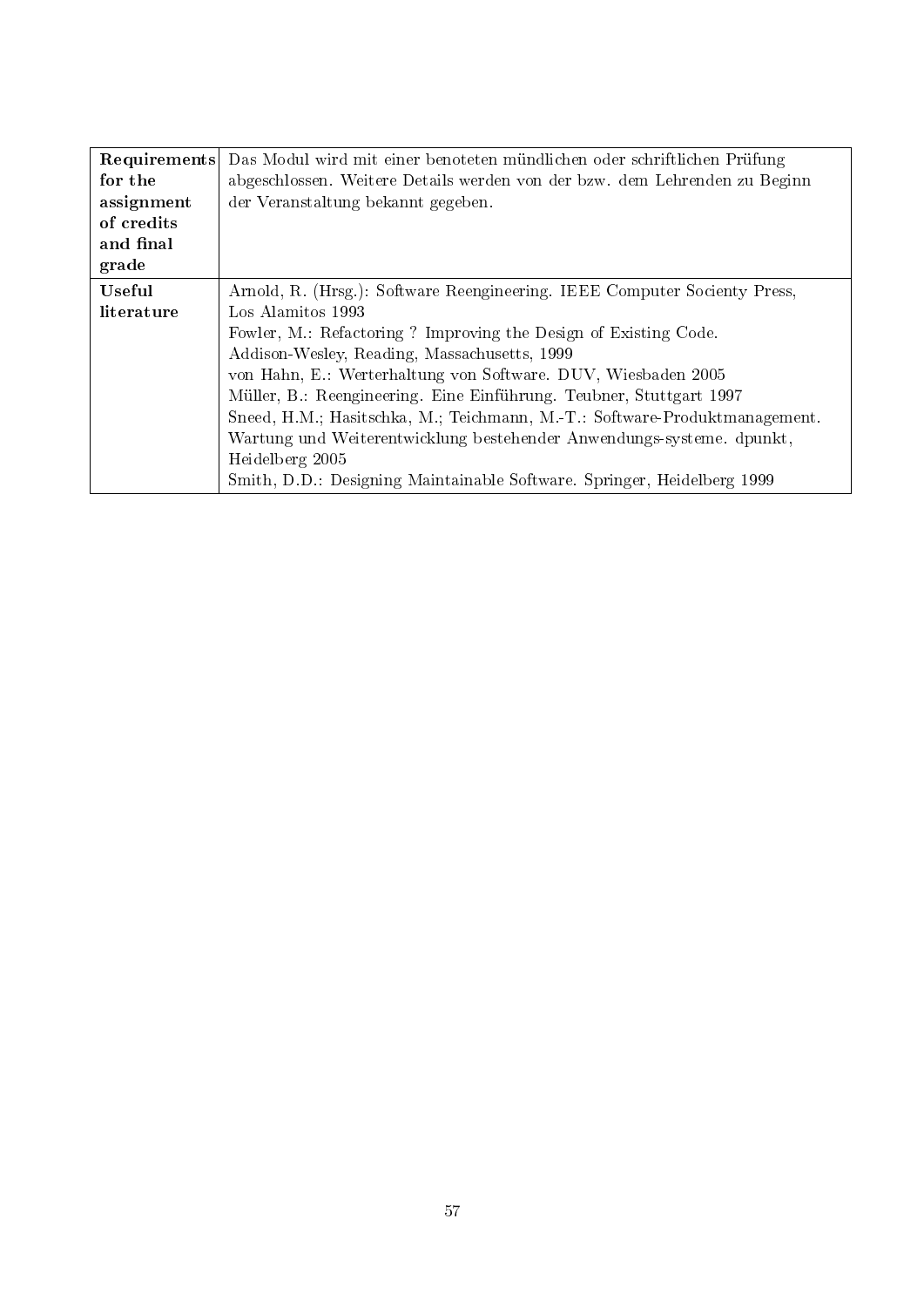# <span id="page-57-0"></span>Software Ökonomie

| Code                                | Name                                                                                                                                                                                                                                                                                                                                                                                                                                                                               |                                                                                   |
|-------------------------------------|------------------------------------------------------------------------------------------------------------------------------------------------------------------------------------------------------------------------------------------------------------------------------------------------------------------------------------------------------------------------------------------------------------------------------------------------------------------------------------|-----------------------------------------------------------------------------------|
| ISWÖk                               | Software Ökonomie                                                                                                                                                                                                                                                                                                                                                                                                                                                                  |                                                                                   |
| $\bf CP$                            | <b>Duration</b>                                                                                                                                                                                                                                                                                                                                                                                                                                                                    | Offered                                                                           |
| 3                                   | ein Semester                                                                                                                                                                                                                                                                                                                                                                                                                                                                       | unregelmäßig                                                                      |
| Format<br>Vorlesung 2<br><b>SWS</b> | Workload<br>90h; davon<br>30 h Vorlesung<br>35 Aufgabenbearbeitung und<br>Aufarbeitung/Selbststudium<br>25 h Prüfungsvorbereitung (evtl. in Gruppen)                                                                                                                                                                                                                                                                                                                               | Availability<br>M.Sc. Angewandte Informatik<br>M.Sc. Data and Computer<br>Science |
| Language                            | Lecturer(s)                                                                                                                                                                                                                                                                                                                                                                                                                                                                        | <b>Examination</b> scheme                                                         |
| Deutsch                             | Eckhart von Hahn                                                                                                                                                                                                                                                                                                                                                                                                                                                                   | $1 + 1$                                                                           |
| Learning<br>objectives              | Die Studierenden können nach der Vorlesung<br>grob den Preis und die Lizensierung einer erstellten Software ermitteln,<br>die Vermarktung von Software planen und anstoßen,<br>grob die Bilanz sowie die Gewinn- und Verlustrechnung eines Softwareherstellers<br>verstehen,<br>den Wert einer Software mit seinen verschiedenen Komponenten beurteilen, aus<br>Sicht des Herstellers sowie aus Sicht der Nutzer,<br>Preisverhandlungen zu Softwareprojekten planen.<br>Sie kennen |                                                                                   |
|                                     | die Grundzüge der Kosten- und Leistungsrechnung (soweit sie für die<br>Softwareerstellung relevant ist),<br>die unterschiedlichen Vertragsarten, die im Umfeld der Softwareerstellung zum<br>Einsatz kommen,<br>die wichtigsten Verhandlungsstrategien bei der Verhandlung von<br>Softwareverträgen,<br>rechtliche Aspekte im Bereich der IT-Kriminalität,<br>die Relevanz der Vorlesungsthemen in der Praxis der industriellen<br>Softwareerstellung.                             |                                                                                   |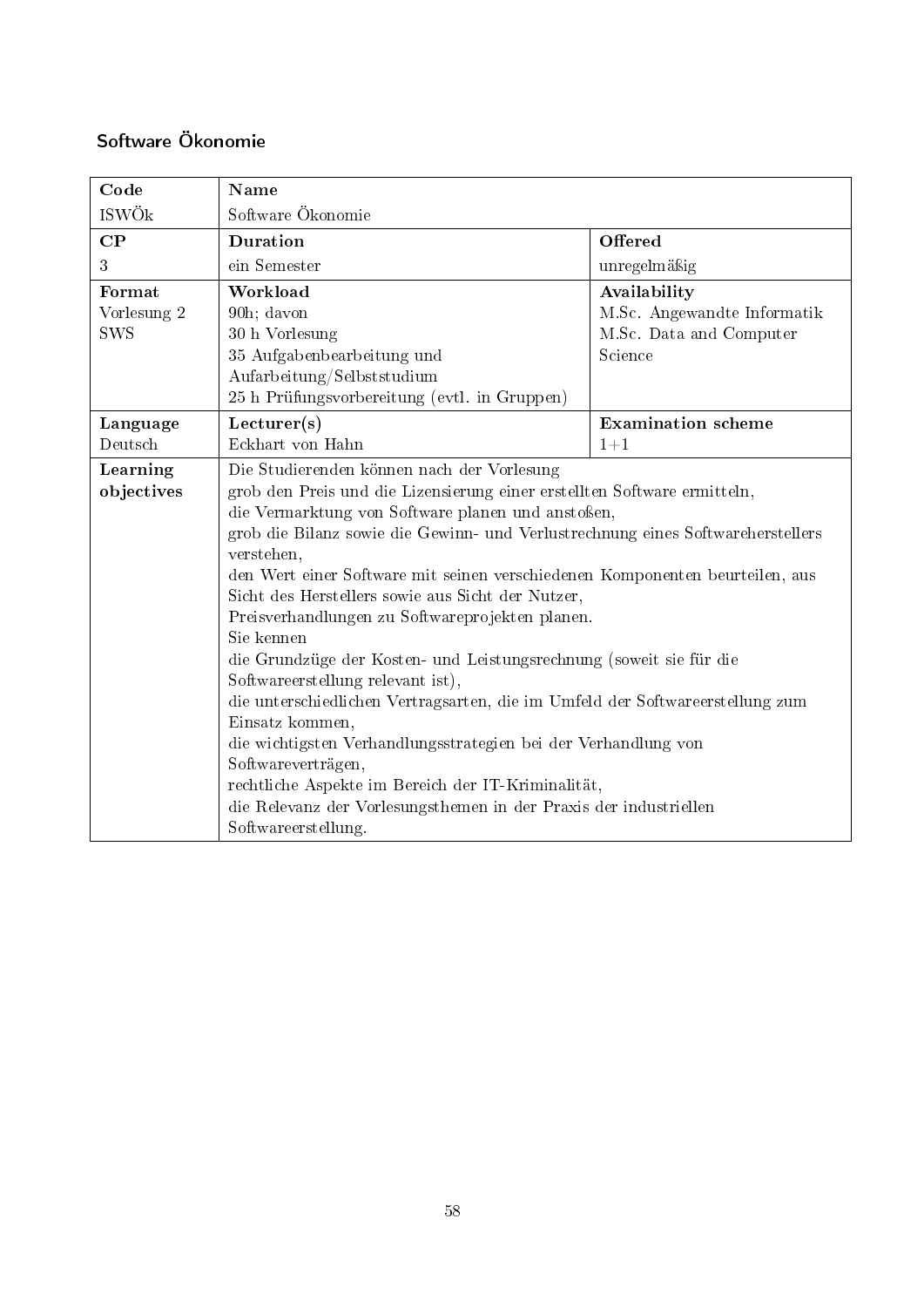| Learning      | Dieses Modul vermittelt aus konzeptioneller Sicht die Grundlagen der           |
|---------------|--------------------------------------------------------------------------------|
| content       | Wirtschaftsinformatik, wie sie für die Softwareerstellung relevant sind. Die   |
|               | Vorlesungsinhalte wurden aufgrund der 15-jährigen Erfahrung des Dozenten in    |
|               | der Praxis zusammengestellt, auf Basis aktueller Forschung und Lehre.          |
|               | Einleitung                                                                     |
|               | Begriffsklärung, Grundlagen                                                    |
|               | Softwareökonomie                                                               |
|               | Management von Softwareprojekten                                               |
|               | Wertermittlung von Software                                                    |
|               | Bepreisung von Software                                                        |
|               | Software-Marketing                                                             |
|               | Verhandlungen und Verträge                                                     |
|               | Bilanzierung und Rechnungslegung                                               |
|               | IT-Kriminalität                                                                |
|               | Schadensabwendung                                                              |
|               | Zusammenfassung                                                                |
| Requirements  | empfohlen sind: Kenntnisse und Fähigkeiten wie sie in Modul Einführung in      |
| for           | Software Engineering (ISW) vermittelt werden                                   |
| participation |                                                                                |
| Requirements  | Das Modul wird mit einer benoteten mündlichen oder schriftlichen Prüfung       |
| for the       | abgeschlossen. Weitere Details werden von der bzw. dem Lehrenden zu Beginn     |
| assignment    | der Veranstaltung bekannt gegeben.                                             |
| of credits    |                                                                                |
| and final     |                                                                                |
| grade         |                                                                                |
| Useful        | Buxmann, P.; Diefenbach, H.; Hess, T.: Die Softwareindustrie. Ökonomische      |
| literature    | Prinzipien, Strategien, Perspektiven. Heidelberg, 2008                         |
|               | Herzwurm, G.; Pietsch, W.: Management von IT-Produkten. Heidelberg, 2009       |
|               | Mertens, P. (Hrsg.): Lexikon der Wirtschaftsinformatik, 3. Auflage, Heidelberg |
|               | 2001                                                                           |
|               | Versteegen, G.: Marketing in der IT-Branche. Heidelberg 2003                   |
|               | Wöhe, G.: Einführung in die Allgemeine Betriebswirtschaftslehre. München       |
|               | 2010                                                                           |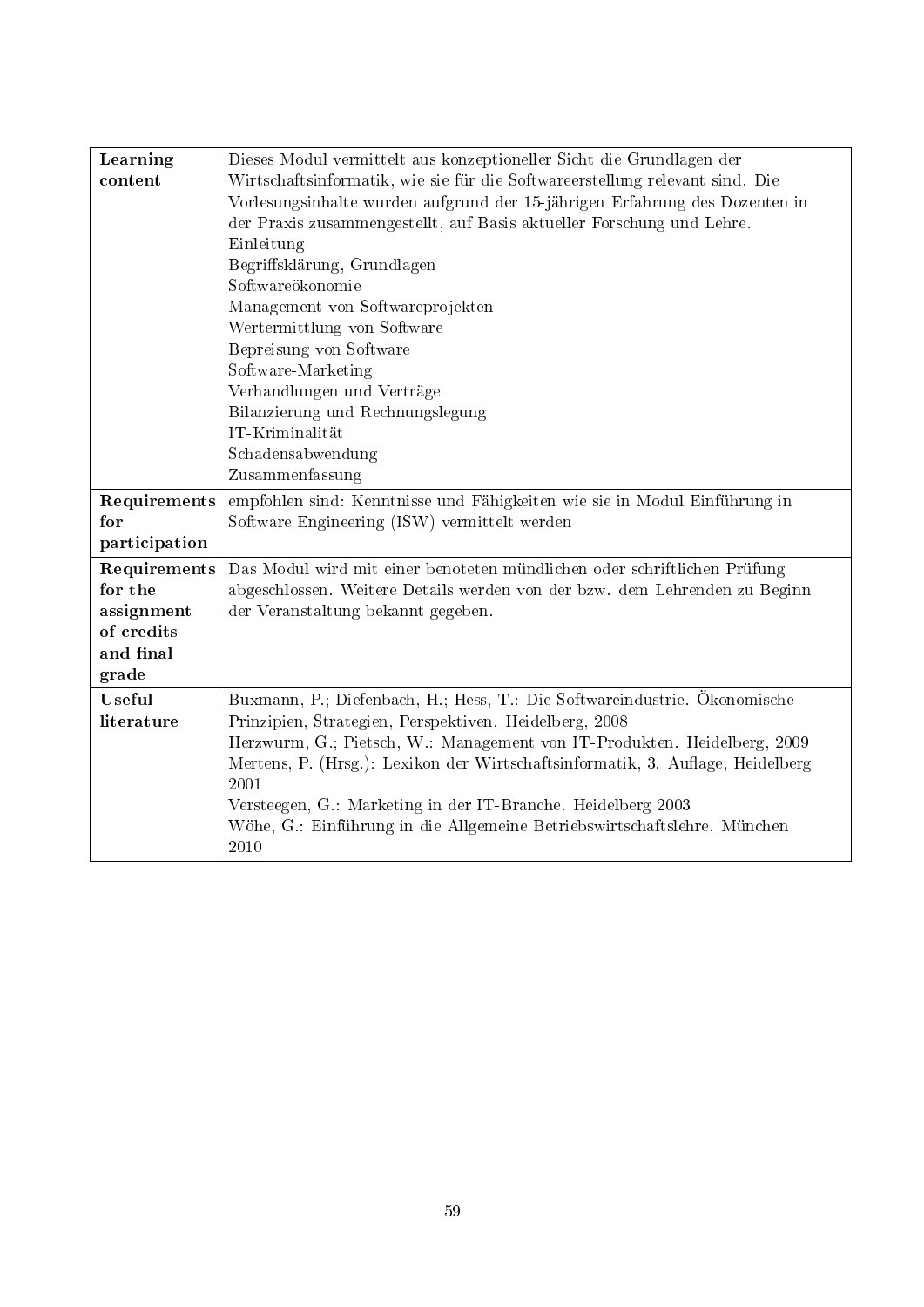### <span id="page-59-0"></span>Text Analytics

| Code                                                    | Name                                                                                                                                                                                                                                                                                                                                                                                                                                                                                                                                                                                                                                                                                                                                                                                                                                                                                                                                                                                                                                                                                                                                                                                                                                                                                                      |                                                                                                                 |
|---------------------------------------------------------|-----------------------------------------------------------------------------------------------------------------------------------------------------------------------------------------------------------------------------------------------------------------------------------------------------------------------------------------------------------------------------------------------------------------------------------------------------------------------------------------------------------------------------------------------------------------------------------------------------------------------------------------------------------------------------------------------------------------------------------------------------------------------------------------------------------------------------------------------------------------------------------------------------------------------------------------------------------------------------------------------------------------------------------------------------------------------------------------------------------------------------------------------------------------------------------------------------------------------------------------------------------------------------------------------------------|-----------------------------------------------------------------------------------------------------------------|
| <b>ITA</b>                                              | Text Analytics                                                                                                                                                                                                                                                                                                                                                                                                                                                                                                                                                                                                                                                                                                                                                                                                                                                                                                                                                                                                                                                                                                                                                                                                                                                                                            |                                                                                                                 |
| CP                                                      | Duration                                                                                                                                                                                                                                                                                                                                                                                                                                                                                                                                                                                                                                                                                                                                                                                                                                                                                                                                                                                                                                                                                                                                                                                                                                                                                                  | Offered                                                                                                         |
| 8                                                       | one semester                                                                                                                                                                                                                                                                                                                                                                                                                                                                                                                                                                                                                                                                                                                                                                                                                                                                                                                                                                                                                                                                                                                                                                                                                                                                                              | every 2nd winter semester                                                                                       |
| Format<br>Lecture 4 SWS<br>$+$ Exercise<br>course 2 SWS | Workload<br>$240$ h; thereof<br>90 h lecture<br>15 h preparation for exam<br>135 h self-study and working on<br>assignments/projects (optionally in groups)                                                                                                                                                                                                                                                                                                                                                                                                                                                                                                                                                                                                                                                                                                                                                                                                                                                                                                                                                                                                                                                                                                                                               | Availability<br>M.Sc. Angewandte Informatik<br>M.Sc. Data and Computer<br>Science<br>M.Sc. Scientific Computing |
| Language<br>English                                     | Lecturer(s)<br>Michael Gertz                                                                                                                                                                                                                                                                                                                                                                                                                                                                                                                                                                                                                                                                                                                                                                                                                                                                                                                                                                                                                                                                                                                                                                                                                                                                              | <b>Examination</b> scheme<br>$1 + 1$                                                                            |
| Learning<br>objectives                                  | Students<br>- can implement and apply different text analytics methods using open source<br>NLP and machine learning frameworks<br>- can describe different document and text representation models and can<br>compute and analyze characteristic parameters of these models<br>- know how to determine, apply, and interpret use-case specific document<br>similarity measures and underlying ranking concepts<br>- know the concepts and techniques underlying different text classification and<br>clustering approaches<br>- know different models for phrase extraction and text summarization and are<br>able to apply respective models and concepts using NLP and machine learning<br>frameworks<br>- know the fundamental methods for the extraction of document outlines at<br>different levels of granularity<br>- are familiar with basic concepts of topic models and their application in<br>different text analytics tasks<br>- understand the principles of evaluating results of text analytics tasks<br>- know the theoretical background of machine learning methods at sufficient<br>depths to be able to choose parameters and adapt an algorithm to a given text<br>analytics problem<br>- are aware of ethical issues arising from applying text analytics in different<br>domains |                                                                                                                 |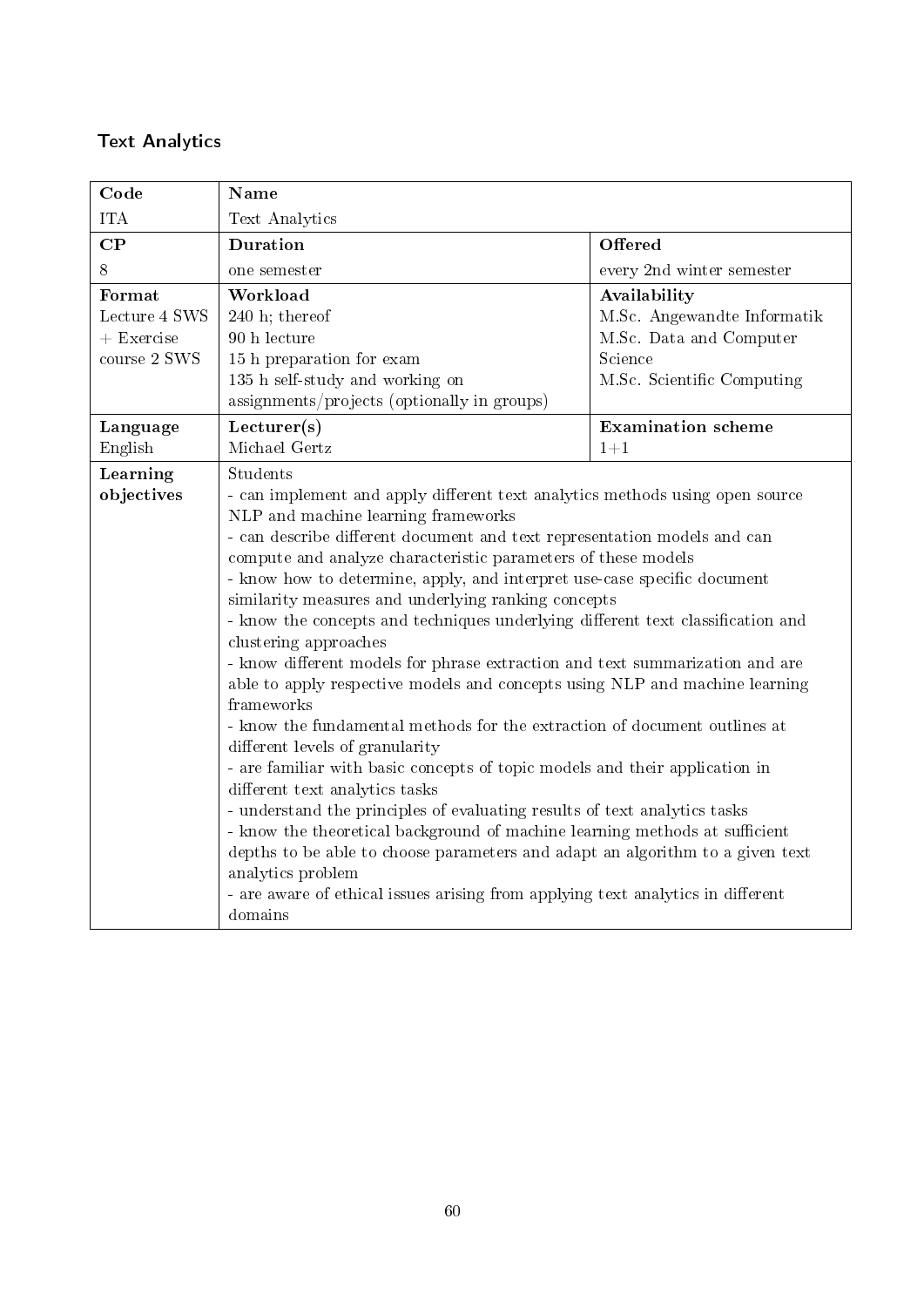| Learning      | - Text analytics in the context of Data Science                                 |
|---------------|---------------------------------------------------------------------------------|
| content       | - Open source text analytics, NLP, and machine learning frameworks              |
|               | - Fundamentals of NLP pipeline components                                       |
|               | - Document and text representation models                                       |
|               | - Document and text similarity metrics                                          |
|               | - Approaches, techniques and corpora for benchmarking text analytics tasks      |
|               | - Traditional and recent text classification and clustering approaches          |
|               | - Information extraction and topic detection approaches                         |
|               | - Fundamentals of keyword and phrase extraction                                 |
|               | - Text summarization techniques                                                 |
|               | - Generating document and text outlines                                         |
|               | - Ethical and legal aspects of text analytics methods                           |
|               | - Text Analytics project management                                             |
| Requirements  | Recommended are: solid knowledge of basic calculus, statistics, and linear      |
| for           | algebra; good Python programming skills                                         |
| participation |                                                                                 |
| Requirements  | The module is completed with a graded exam. The note of this exam gives the     |
| for the       | note for this module. Details for this exam as well as the requirements for the |
| assignment    | assignment of credits will be given by the lecturer an the beginning of this    |
| of credits    | course.                                                                         |
| and final     |                                                                                 |
| grade         |                                                                                 |
| Useful        | The following textbooks and texts are useful but not required.                  |
| literature    | - Dan Jurafsky and James H. Martin. Speech and Language Processing (3rd ed.     |
|               | draff                                                                           |
|               | - Yoav Goldberg. A Primer on Neural Network Models for Natural Language         |
|               | Processing $(2015)$                                                             |
|               | - Christopher D. Manning and Hinrich Schütze: Foundations of Statistical        |
|               | Natural Language Processing, MIT Press. Cambridge, MA: May 1999.                |
|               | Furthermore, during the course of this lecture, several papers covering topics  |
|               | discussed in class will be provided.                                            |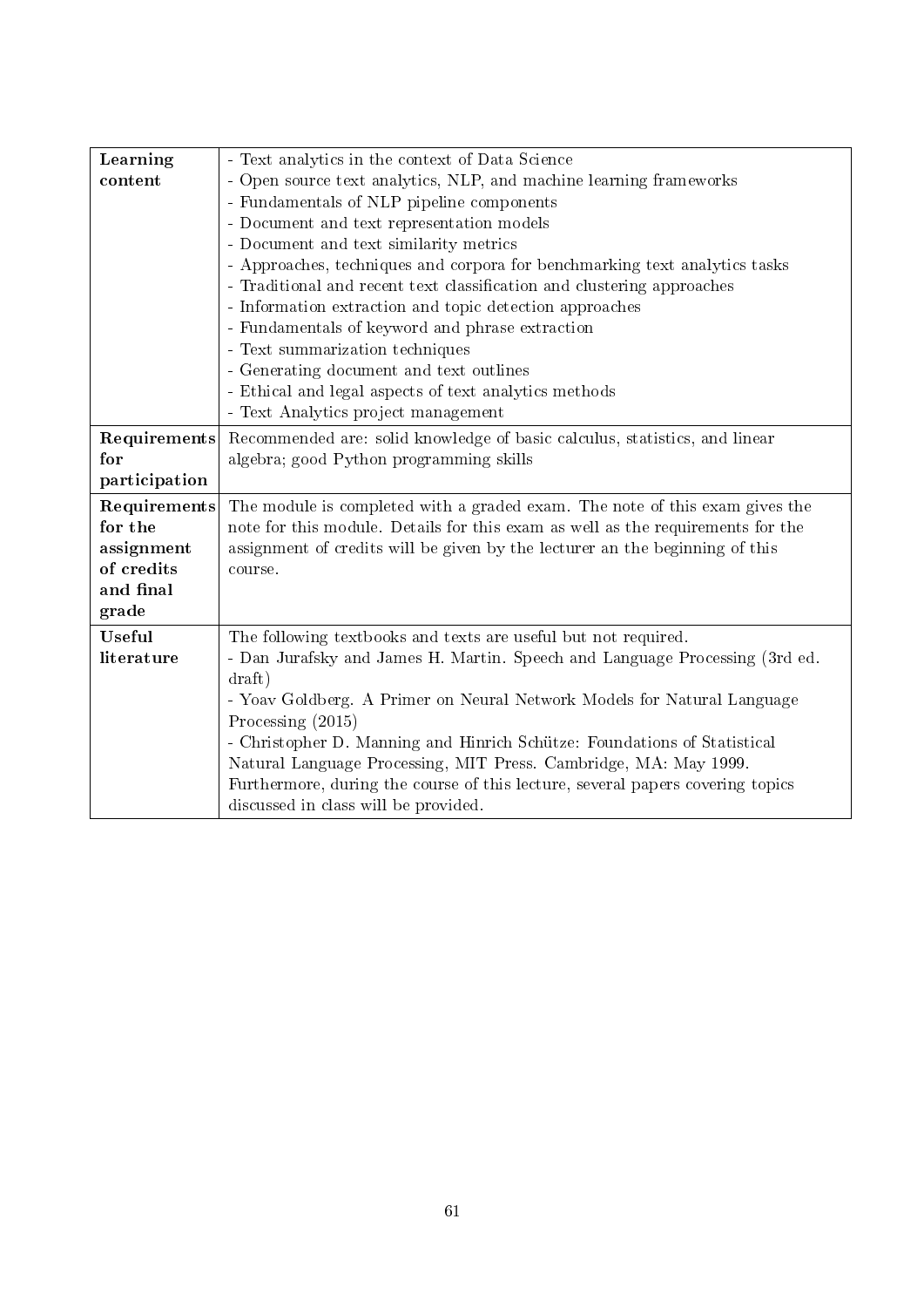### <span id="page-61-0"></span>Volume Visualization

| Code                                                                      | Name                                                                                                                                                                                                                                                                                                                                                                                                                                                                                                                                |                                                                                     |
|---------------------------------------------------------------------------|-------------------------------------------------------------------------------------------------------------------------------------------------------------------------------------------------------------------------------------------------------------------------------------------------------------------------------------------------------------------------------------------------------------------------------------------------------------------------------------------------------------------------------------|-------------------------------------------------------------------------------------|
| <b>IVV</b>                                                                | Volume Visualization                                                                                                                                                                                                                                                                                                                                                                                                                                                                                                                |                                                                                     |
| $\bf CP$                                                                  | Duration                                                                                                                                                                                                                                                                                                                                                                                                                                                                                                                            | Offered                                                                             |
| 8                                                                         | one semester                                                                                                                                                                                                                                                                                                                                                                                                                                                                                                                        | every summer semester                                                               |
| Format<br>Lecture 4 SWS<br>$+$ Exercise<br>course 3 SWS                   | Workload<br>$240\,$ h                                                                                                                                                                                                                                                                                                                                                                                                                                                                                                               | Availability<br>M.Sc. Angewandte Informatik,<br>M.Sc. Data and Computer<br>Science, |
| Language<br>English                                                       | Lecturer(s)<br>Jürgen Hesser                                                                                                                                                                                                                                                                                                                                                                                                                                                                                                        | <b>Examination</b> scheme<br>$1 + 1$                                                |
| Learning<br>objectives                                                    | The students<br>learn to understand how to use techniques of volume visualization to render<br>complex scientific data.<br>This consists of the representation of data by surface or volume elements, the<br>conversion of different representations and techniques of interpolation.<br>They further understand the physical principles of volume rendering, the<br>different strategies of their realization with advantages and disadvantages? they<br>should critically assess different techniques? and their parallelization. |                                                                                     |
| Learning<br>content                                                       | Introduction of the visualization of scientific data of natural sciences and<br>bio-sciences<br>Discrete and continuous representation of data and methods of interpolation<br>Methods of conversion between surface- and volumerepresentations and their<br>efficient realizations<br>Theory of volume rendering and their different realizations<br>Accelerating and parallelization of volume rendering<br>Programming technique: GPU-programming                                                                                |                                                                                     |
| Requirements<br>for<br>participation                                      | recommended are: Introduction into computer science I (IPI), programming<br>course (IPK), algorithms $\&$ data structures (IAD);                                                                                                                                                                                                                                                                                                                                                                                                    |                                                                                     |
| Requirements<br>for the<br>assignment<br>of credits<br>and final<br>grade | The module is completed with a graded written exam. The final grade of the<br>module is determined by the grade of the exam. The requirements for the<br>assignment of credits follows the regulations in section modalities for exams.                                                                                                                                                                                                                                                                                             |                                                                                     |
| Useful<br>literature                                                      | Engel et al.: Real-Time Volume Graphics www.real-time-volume-graphics.org,<br>Schroeder et al.: VTK Textbook<br>http://www.kitware.com/products/books/vtkbook.html                                                                                                                                                                                                                                                                                                                                                                  |                                                                                     |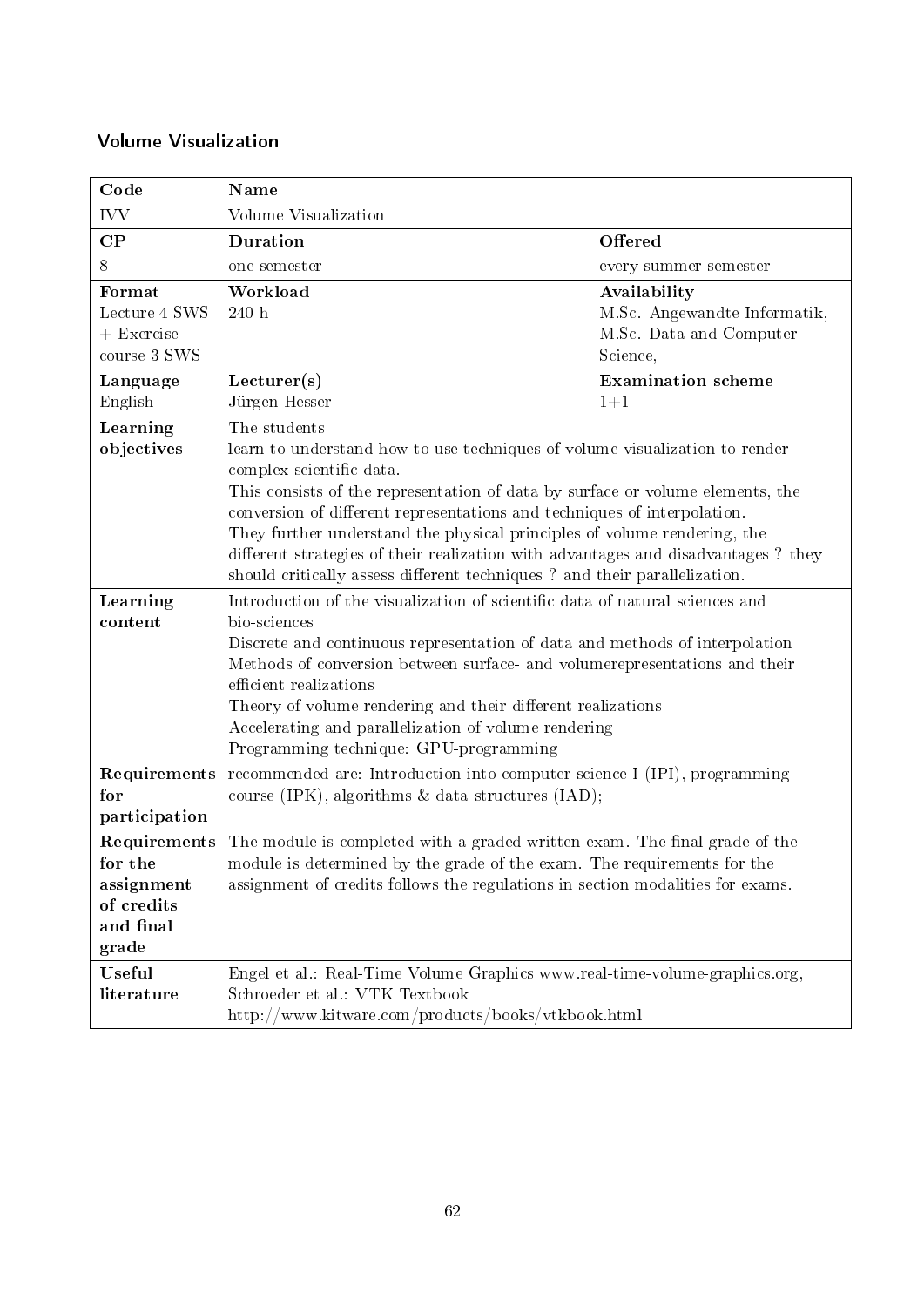| Code                                                                      | Name                                                                                                                                                                                                                                                                                                                                                                                                                                                                          |                                                                                   |
|---------------------------------------------------------------------------|-------------------------------------------------------------------------------------------------------------------------------------------------------------------------------------------------------------------------------------------------------------------------------------------------------------------------------------------------------------------------------------------------------------------------------------------------------------------------------|-----------------------------------------------------------------------------------|
| <b>ISWKM</b>                                                              | Wissensmanagement und Entscheidungen im Software Engineering                                                                                                                                                                                                                                                                                                                                                                                                                  |                                                                                   |
| $\bf CP$                                                                  | Duration                                                                                                                                                                                                                                                                                                                                                                                                                                                                      | Offered                                                                           |
| 3                                                                         | ein Semester                                                                                                                                                                                                                                                                                                                                                                                                                                                                  | jedes 2. Wintersemester                                                           |
| Format<br>Vorlesung+Übung0 h; davon<br>2 SWS                              | Workload<br>30 h Präsenzstudium<br>15 h Prüfungsvorbereitung<br>45 h Selbststudium und Aufgabenbearbeitung<br>(evtl. in Gruppen)                                                                                                                                                                                                                                                                                                                                              | Availability<br>M.Sc. Angewandte Informatik<br>M.Sc. Data and Computer<br>Science |
| Language<br>Deutsch                                                       | Lecturer(s)                                                                                                                                                                                                                                                                                                                                                                                                                                                                   | <b>Examination</b> scheme                                                         |
| Learning<br>objectives                                                    | Andrea Herrmann<br>$1 + 1$<br>Die Teilnehmer/innen kennen vertiefende Software Engineering Methoden, die<br>Entscheidungen unterstützen bei Anforderungspriorisierung, Entwurf,<br>Managemententscheidungen und Risikomanagement. Sie wissen, wie man im<br>Arbeitsalltag Wissen verwaltet und haben eine Einführung in die<br>Entscheidungstheorie erhalten.                                                                                                                 |                                                                                   |
| Learning<br>content                                                       | Wissensmanagement<br>Ontologien<br>Rationale<br>Re-engineering<br>learning organization<br>Entscheidungen<br>Management-Entscheidungen, Business Case<br>Risikomanagement<br>Anforderungspriorisierung<br>Entscheidungen im Entwurf: ATAM, SAAM, CBAM<br>Entscheidungstheorie<br>Entscheiden unter Ungewissheit<br>Mathematical Economics<br>Entscheidung mit mehreren Parteien: Harvard-Konzept, Verhandlungen<br>Spieltheorie<br>Fehlentscheidungen/ Decision Traps/ Biases |                                                                                   |
| Requirements<br>for<br>participation                                      | empfohlen sind: Vorlesung und Übung Einführung in Software Engineering<br>(ISW) oder vergleichbare Vorkenntnisse                                                                                                                                                                                                                                                                                                                                                              |                                                                                   |
| Requirements<br>for the<br>assignment<br>of credits<br>and final<br>grade | Das Modul wird mit einer benoteten mündlichen oder schriftlichen Prüfung<br>abgeschlossen. Die Modulendnote wird durch die Note der Prüfung festgelegt.<br>Für die Vergabe der LP gilt die Regelung aus dem Kapitel Prüfungsmodalitäten.                                                                                                                                                                                                                                      |                                                                                   |

# <span id="page-62-0"></span>Wissensmanagement und Entscheidungen im Software Engineering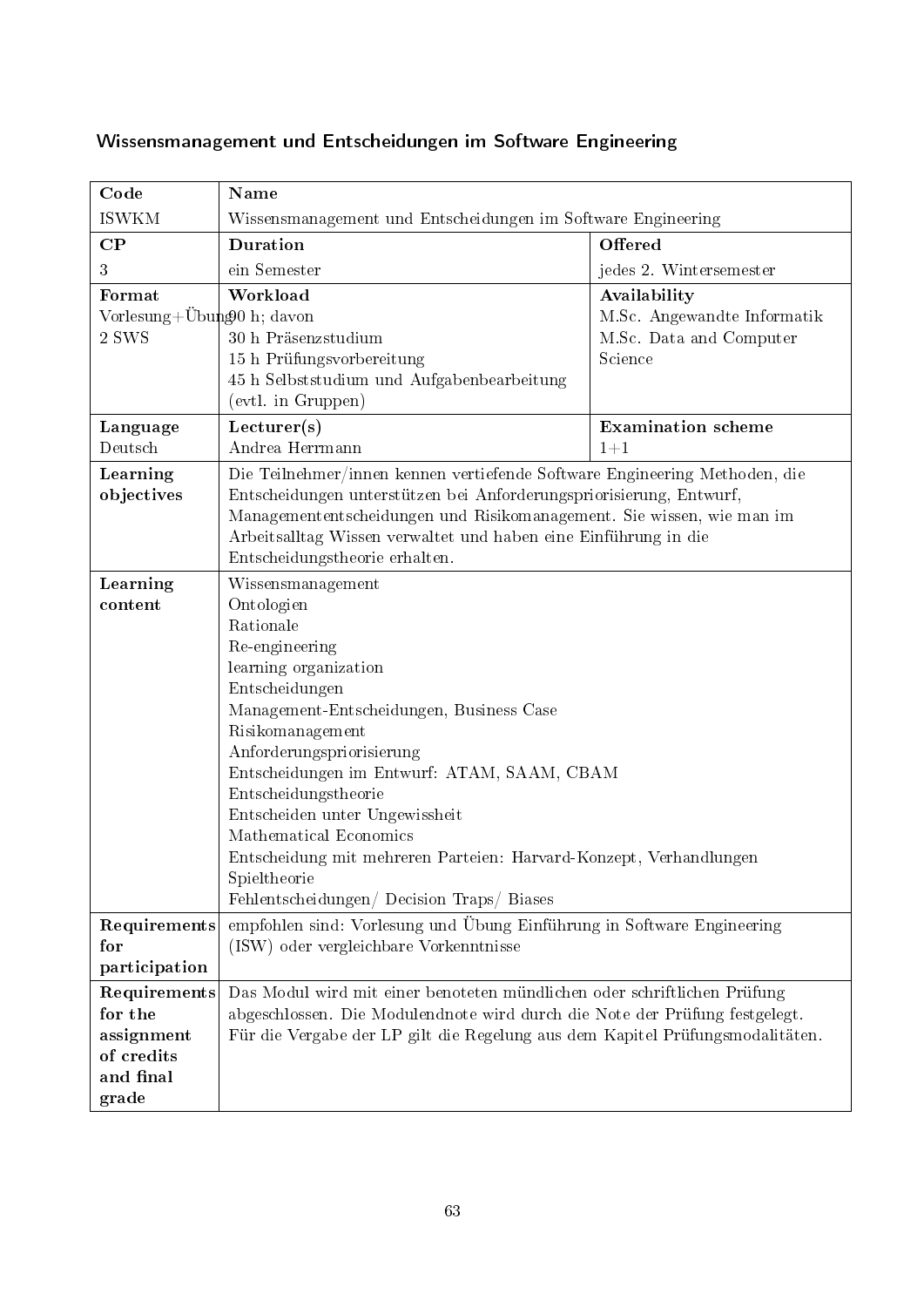| Useful     | Raiffa, Howard; Richardson, John; Metcalfe, David: Negotiation analysis - the |
|------------|-------------------------------------------------------------------------------|
| literature | science and art of collaborative decision making, Belknap, Cambridge, 2002    |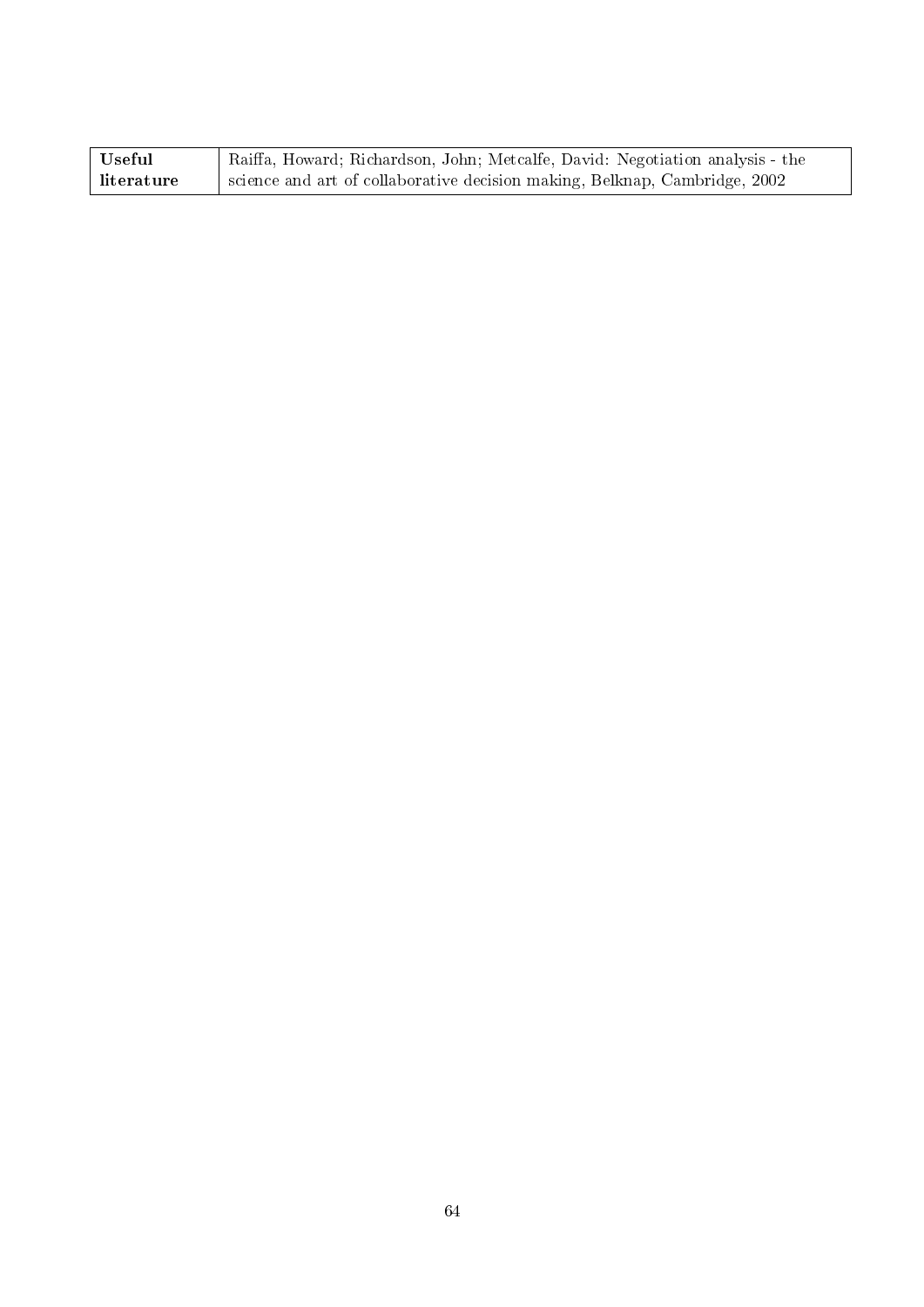### <span id="page-64-0"></span>4.4 Modules from BSc/MSc Mathematics

#### <span id="page-64-1"></span>4.4.1 Bachelor of Mathematics

The following modules from the Bachelor of Mathematics with 100% subject content can be credited:

- Probability Theory  $(MC4)$
- Numerics (MD1)
- Statistics (MD2)
- Introduction to Optimization (MD3)
- Computational Statistics (MD6)
- Mathematical Logic (ME3)

#### <span id="page-64-2"></span>4.4.2 Master of Mathematics

From the Master of Mathematics, the following courses from the following modules can be credited.

#### Basic Module Numerics and Optimization (MM15)

- Finite Elements
- Nonlinear Optimization
- $\bullet$  Numerical Optimization with Differential Equations I
- Uncertainty Quantification 1

#### Basic Module Statistics and Probability

- Probability Theory II
- Statistics II

#### Advanced Module Numerics and Optimization (MM25)

- Mixed Finite Elements
- $\bullet$  Parallel solvers for finite elements
- Numerical Optimization with Differential Equations II
- $\bullet$  Uncertainty Quantification 2

#### Specialization Module Numerics and Optimization (MM35)

- Computational Fluid Dynamics
- Fundamentals of Computational Environmental Physics
- Mathematical Methods of Image and Pattern Analysis II Convex Optimization
- Numerical Methods for Bayesian Inverse Problems
- Numerical Methods for Maxwell's Equations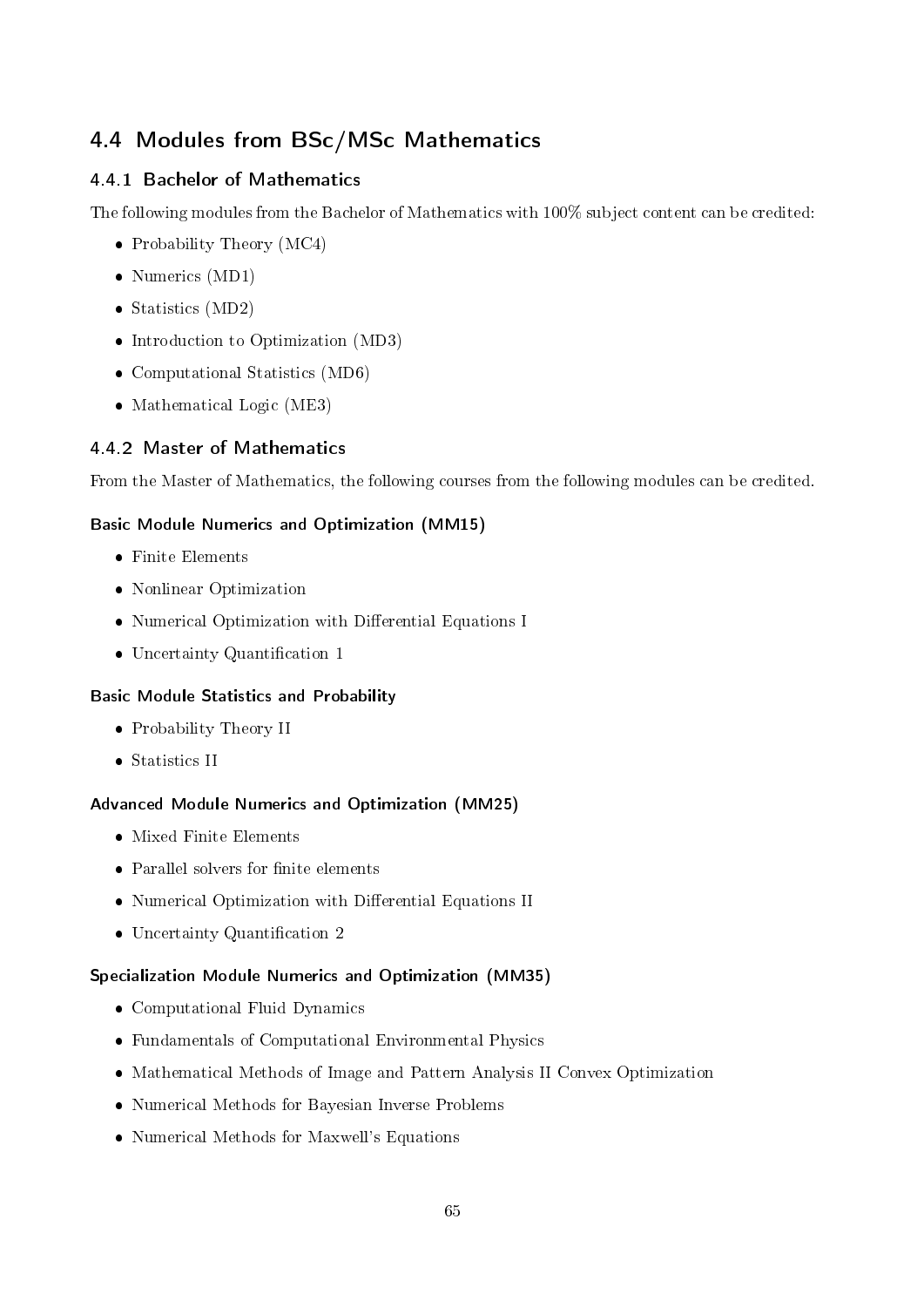#### Specialization Module Statistics and Probability (MM36)

Statistical Analysis of Machine Learning Algorithms

#### From the supplementary modules

- Computability and Complexity I
- Computability and Complexity II